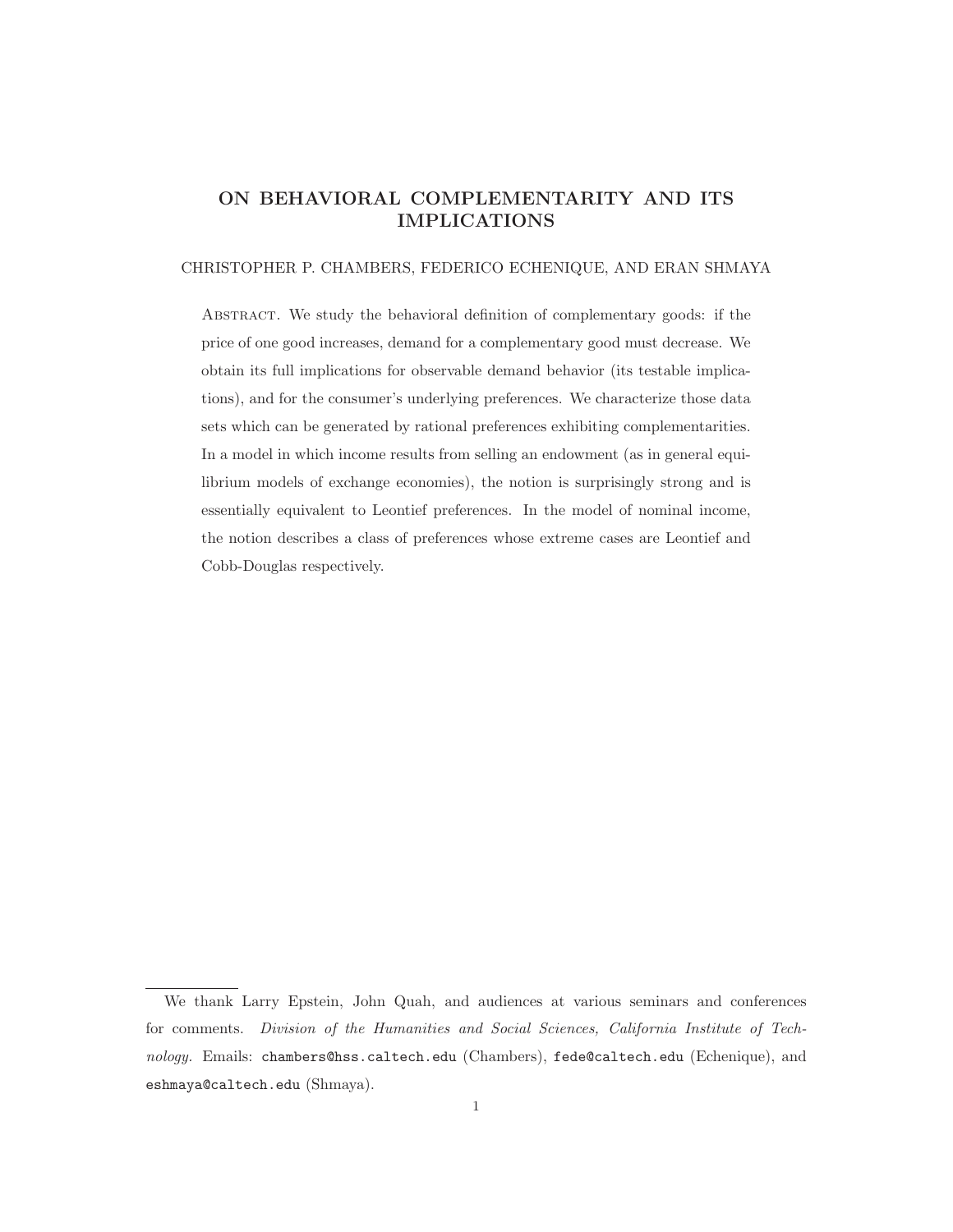# **CONTENTS**

| 1.<br>Introduction                         | 3              |
|--------------------------------------------|----------------|
| 1.1.<br>Illustration of results.           | $\overline{5}$ |
| Historical Notes.<br>1.2.                  | 9              |
| 2.<br>Statement of Results                 | 12             |
| 2.1.<br>Preliminaries                      | 12             |
| Nominal Income<br>2.2.                     | 13             |
| 2.3. Endowment Model.                      | 14             |
| 2.4.<br>Discussion and remarks             | 15             |
| Many-good environments<br>2.5.             | 18             |
| 3.<br>A geometric intuition for Theorem 1. | 18             |
| Proof of Theorem 4<br>4.                   | 21             |
| 5. Proof of Theorem 3                      | 22             |
| 6.<br>Proof of Theorem 1                   | 23             |
| 6.1.<br>Preliminaries                      | 23             |
| 6.2. The conditions are necessary          | 25             |
| 6.3.<br>The conditions are sufficient      | 26             |
| 6.4. Proof of Theorem 2                    | 36             |
| References                                 | 40             |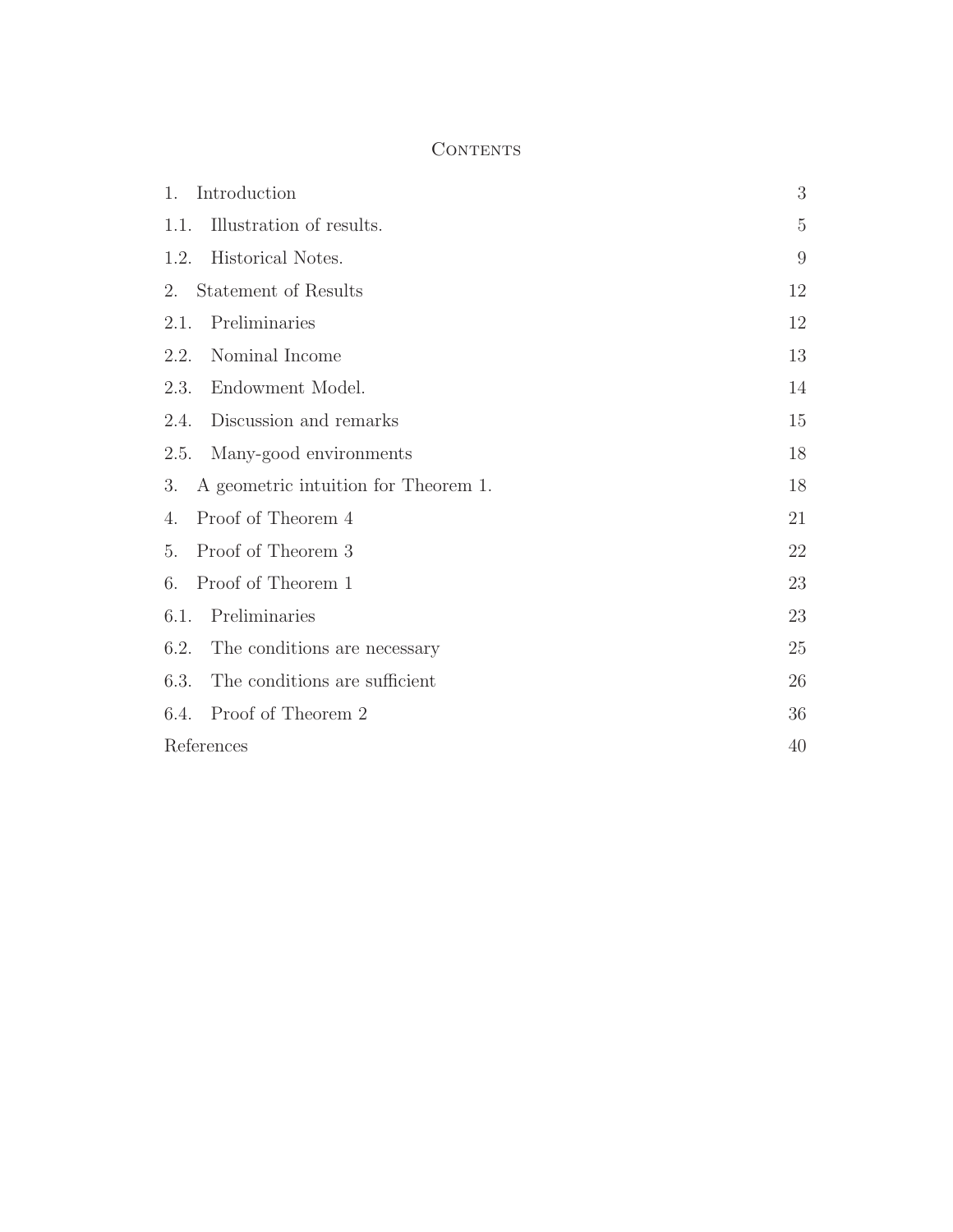#### 1. INTRODUCTION

We study the behavioral notion of complementarity in demand (which we refer to throughout simply as *complementarity*): when the price of one good decreases, demand for a complementary good increases. We deal with two cases: one in which consumers' nominal income is fixed, and one in which income is derived from selling a fixed endowment at prevailing prices.

We obtain the full implications of complementarity both for observable demand behavior (its testable implications) and for the underlying preferences. In the former exercise, we characterize all finite sets of price-demand pairs consistent with complementarity. The latter exercise characterizes the class of preferences generating complementarity.

The complementarity property we discuss is inherently a property of two goods. As such, it is natural and widely used. However, it is not intended to be a reasonable notion of complementarity for any arbitrary collection of goods. Indeed, with three goods, goods which our intuition suggest should be complements may not be according to the definition. For example, Samuelson (1974) gives the example of coffee, tea, and sugar. Both coffee and tea are intuitively complementary to sugar. However, sugar may be "more complementary" with coffee than tea. Hence, a reduction in the price of tea may lead to a decrease in the consumption of sugar, and a corresponding decrease in the consumption of coffee. Of course, it is unsurprising that the presence of a third good can have confounding effects in demand for the other two goods. Therefore, the example is by no means pathological, and merely speaks to the fact that the notion we discuss is inherently a binary notion.

The preceding does not suggest that our results are useless in a multi-good world. In fact, if we fix any two goods, we may consider a "reduced" demand for those two goods alone simply by fixing prices of those two goods and looking at the total wealth spent on them. This reduced demand is well-defined and generated from a rational preference when the underlying preferences are "functionally," or weakly separable. We have empirical tests which tell us exactly when observed demands over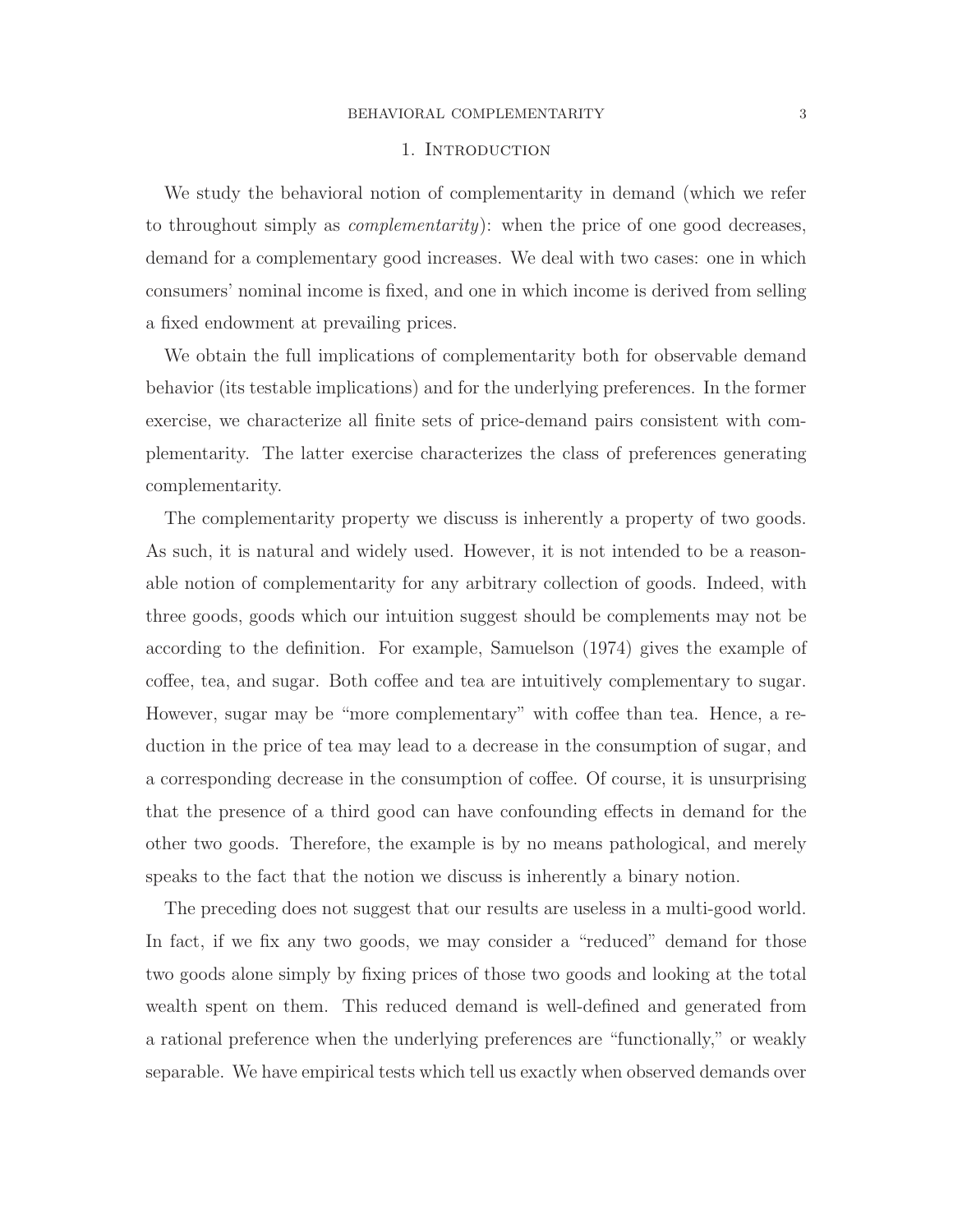### 4 CHAMBERS, ECHENIQUE, AND SHMAYA

an arbitrary commodity space satisfies functional separability (see Varian (1983)). In this case, it is without loss of generality to consider the reduced "two-good" demand function. The other natural method of reducing a collection of many goods to a two-good problem is by considering the notion of Hicksian aggregation (by assuming fixed relative prices). Thus, if we want to test whether or not meat is complementary to wine, we can consider "meat" and "wine" as composite goods. This is done by fixing relative prices between different meats and between different wines, and letting the relative price of meat and wine vary.<sup>1</sup> Additional assumptions guaranteeing that some type of commodity aggregation of the two described are quite standard in applied demand analysis (see, e.g. Lewbel (1996) for a discussion).

The complementarity property, which we call "behavioral" to emphasize that demand, not preference, is primitive, is a classical notion. It is the notion taught in Principles of Economics textbooks (e.g. McAfee (2006), Stiglitz and Walsh (2003) and Krugman and Wells (2006)) and Intermediate Microeconomics textbooks (e.g. Nicholson and Snyder (2006), Jehle and Reny (2000), and Varian (2005)). It is a crucial property in applied work: marketing researchers test for complementarities among products they plan to market; managers' pricing strategy takes a special form when they market complementary goods; regulatory agencies are interested in complements for their potential impact on competitive practices; complementarity is relevant for decisions on environmental policies; complementary goods receive a special treatment in the construction of price indexes; complementary export goods are important in standard models of international trade, etc. etc. The literature on applications of complementarity is too large to review here.

Yet, the notion discussed here has received surprisingly little theoretical attention. The general testable implications of complementarity were, until now, unknown. In many applications, one needs to decide empirically whether two goods are complements. Hence, a test which can falsify complementarity is both useful and

<sup>&</sup>lt;sup>1</sup>See Varian (1992) for an exposition of the relevant theory of Hicks composite goods, and Epstein (1981) for general results in this line.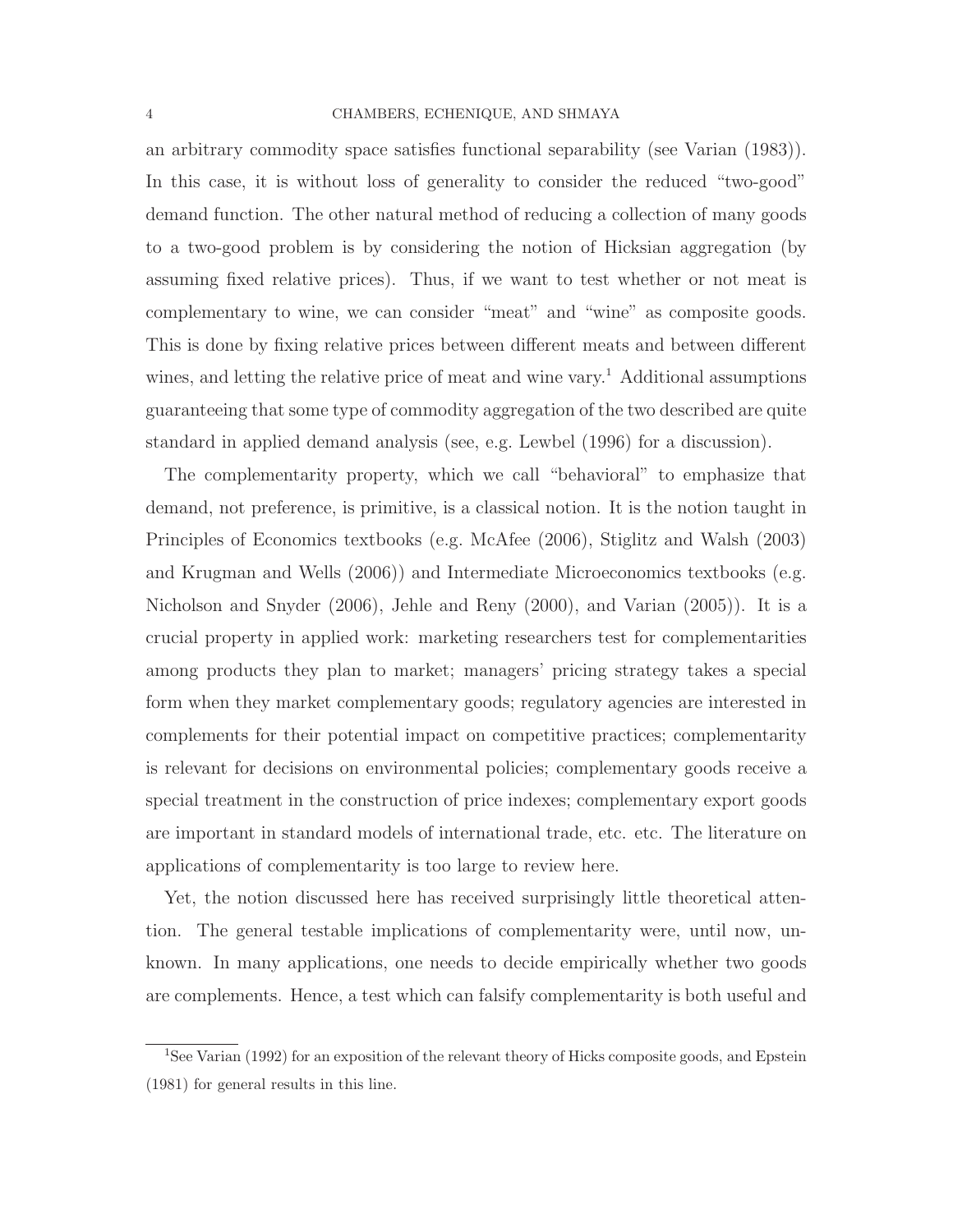important. Empirical researchers' tests typically estimate cross-partial elasticities in highly parametric models. However, such an exercise actually jointly tests several hypotheses. In contrast, we elicit the complete testable implications of complementarity in a general framework.

We consider two models: a model in which consumers carry endowments and form their demand as a function of prices and the income derived from selling endowment, and a model in which consumers are simply endowed with a nominal income. In the nominal-income model, we provide a necessary and sufficient condition for expenditure data to be consistent with the rational maximization of a preference which exhibits complementarity in demand. In the income-from-endowment model, complementarity is equivalent to all observed demands lying on a continuous monotone path.

We also characterize the class of preferences that generate complementarity. Again the results depend on the model under consideration. In the nominal-income model, complementarity effectively requires that demand be monotonic with respect to set inclusion of budgets (and hence normal). In addition, complementarity in this model automatically implies rationalizability by an upper semicontinuous, quasi-concave utility function–a consequence of the continuity of demand (which is itself an implication of complementarity). Within the class of smooth rationalizations, complementarity is characterized by a bound on the percentage change in the marginal rate of substitution with respect to a change in either commodity. Cobb-Douglas preferences are exactly those preferences meeting this bound.

1.1. Illustration of results. We illustrate and discuss graphically some of our results. See Section 2 for the formal statements.

Consider Figure 1(a), which depicts a hypothetical observation of demand  $x =$  $(x_1, x_2)$  at prices  $p = (p_1, p_2)$ . Figure 1(a) illustrates the notion of complementarity: goods 1 and 2 are complements if, when we decrease the price of one good, demand for the other good increases. In the figure, complementarity requires that demand at the dotted budget line involves more of both goods. Note that we are assuming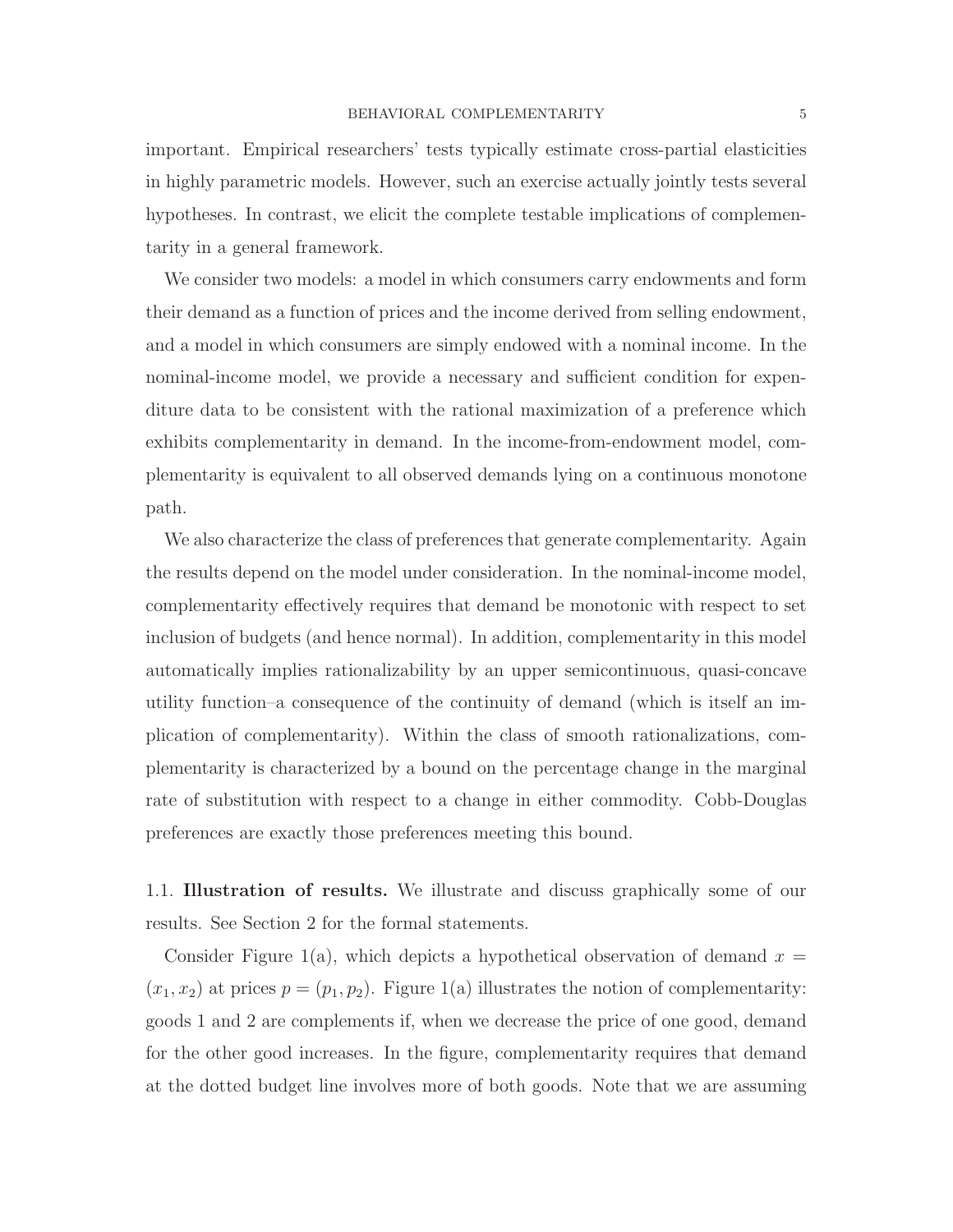

FIGURE 1. When is observed demand consistent with complementarity?.

no Giffen goods, which is implied by normal demand. Symmetrically, a decrease in the price of good 2 would also imply a larger demanded bundle.

Given Figure 1(a), one may think that the testable implications of complementarity amount to verifying that, whenever one finds two budgets like the ones in the figure, one demand is always higher than the other. Consider then Figure  $1(b)$ , where one budget is not larger than another. Are the observed demands of  $x$  at prices  $p$ , and  $x'$  at  $p'$ , consistent with demand complementarity? The answer is negative, as can be seen from Figure  $2(a)$ : the larger budget drawn with a dotted line is obtained from either of the  $p$  or  $p'$  budgets by making exactly one good cheaper. So it would need to generate a demand larger than both  $x$  and  $x'$ , which is not possible.

Figure  $2(b)$  shows a condition on x and x' which is necessary for complementarity: the pointwise maximum of demands,  $x \vee x'$ , must be affordable for any budget larger than the  $p$  and  $p'$  budgets. Since there is a smallest larger budget, the least upper bound on the space of budgets (the dotted-line budget), we need  $x \vee x'$  to be affordable at the least upper bound of the  $p$  and  $p'$  budgets.

Since demand is homogeneous of degree zero, we can normalize prices and incomes so that income is 1. Then the least upper bound of the  $p$  and  $p'$  budgets is the budget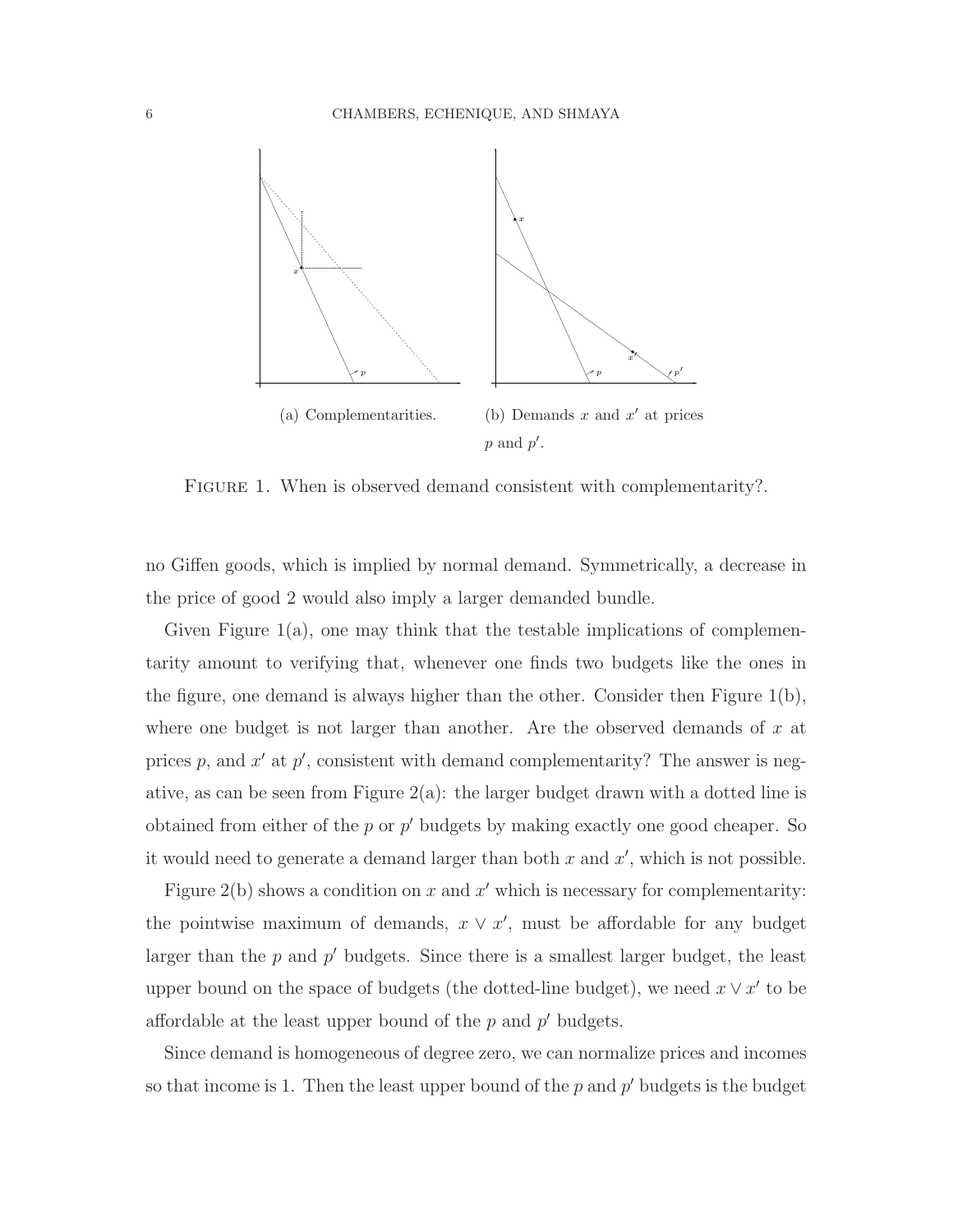

Figure 2. Observed demands.

obtained with income 1 and prices  $p \wedge p'$ , the component-wise minimum price. The necessary condition in Figure 2(b) is that  $(x \vee x') \cdot (p \wedge p') \leq 1$ .

There is a second necessary condition. Consider the observed demands in Figure  $2(c)$ . This a situation where, when we go from p to p', demand for the good that gets cheaper decreases while demand for the good that gets more expensive increases. This is not in itself a violation of either complementarity or the absence of Giffen goods. However, consider Figure 2(d): were we to increase the budget from p to the dotted prices, complementarity would imply a demand at the dotted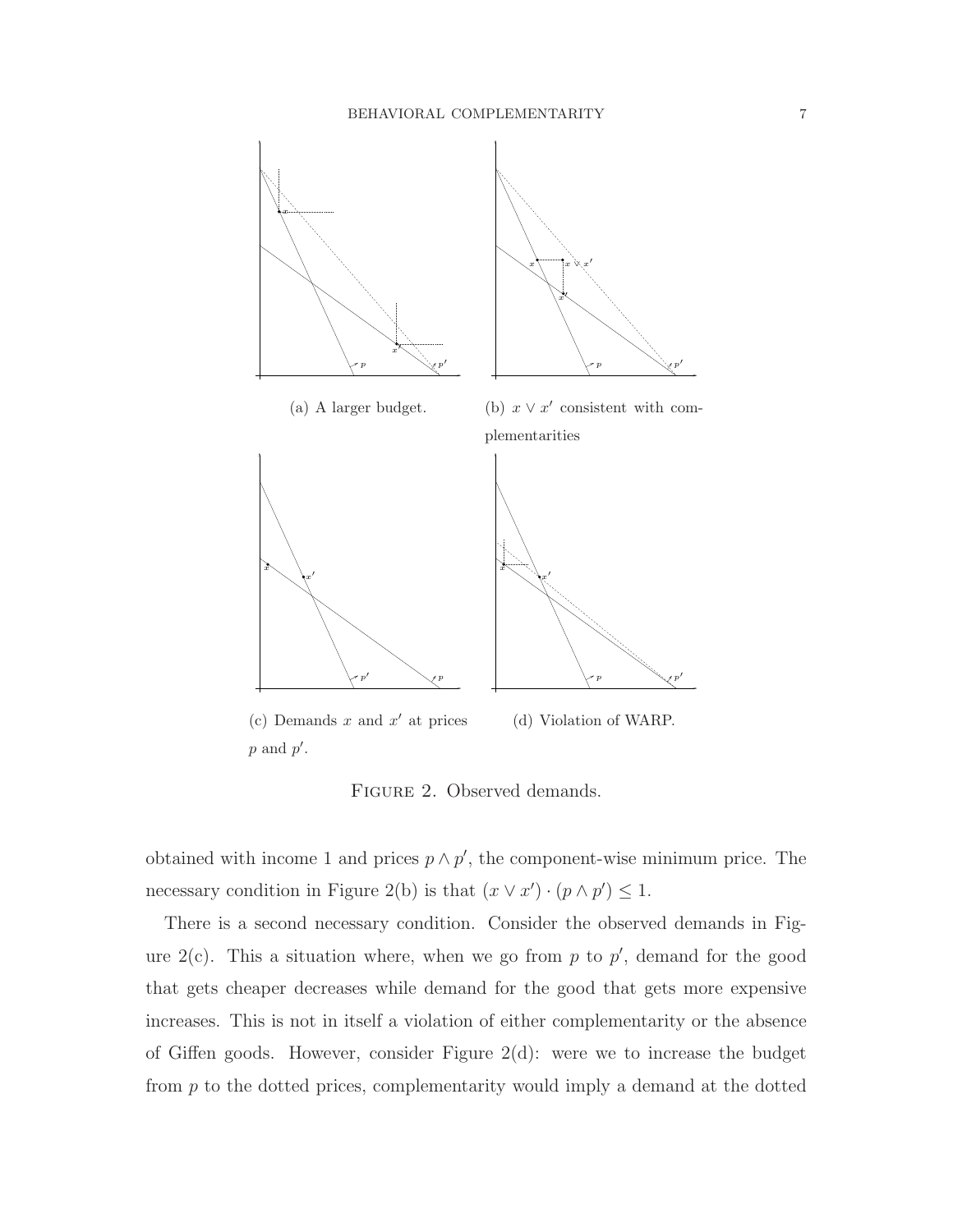prices that is larger than  $x$ . But no point in the dotted budget line is both larger than x and satisfies the weak axiom of revealed preference (WARP) with respect to the choice of  $x'$ .

So a simultaneous increase in one price and decrease in another cannot yield opposite changes in demand. This property is a strengthening of WARP: Fix  $p$ ,  $p'$ and x as in Figure 2(c). Then WARP requires that  $x'$  not lie below the point where the  $p$  and  $p'$  budget lines cross. Our property requires that  $x'$  not lie below the point on the  $p'$ -budget line with the same quantity of good 2 as  $x$ . In fact, this property is implied by either of the two following sets of conditions:  $i)$  rationalizability and the absence of Giffen goods or  $ii$ ) rationalizability and normal demand.

We show (Theorem 1 of Section 2) that the two necessary properties, the  $(x \vee x')$ .  $(p \wedge p')$  property in Figure 2(b) and the strengthening of WARP, are also sufficient for a complementary demand. That is: given a finite collection of observed demands x at prices  $p$ , these could come from a demand function for complementary goods if and only if any pair of observations satisfies the two properties. Thus, the two properties constitute a non-parametric test for complementary goods, in the spirit of the revealed-preference tests of Samuelson (1947) and Afriat (1967).<sup>2</sup>

We now turn to a geometric intuition for one of our results on preferences. Suppose that prices affect incomes—a consumer obtains her income from selling an endowment  $\omega$  of goods at the prevailing prices. Consider Figure 3(a), which shows demand x at prices p and endowment  $\omega$ , i.e. income is  $p \cdot \omega$ . We shall describe the consumer's indifference curve at x. Note that demand does not change if we set the endowment to be  $\omega' = x$ . Consider the dotted prices in Figure 3(a). Demand at these prices cannot be to the left of x because it would violate WARP, and demand to the right of x would violate complementarity, as it would demand less of the good complementary to the good whose price decreased. But then demand has to be x at the dotted prices. By repeating this argument for all prices, Figure  $3(b)$ ,

<sup>&</sup>lt;sup>2</sup>See Varian (1982) for an exposition and further results. Matzkin (1991) and Forges and Minelli (2006) discuss more general sets of data. Brown and Calsamiglia (2007) present a test for quasilinear utility.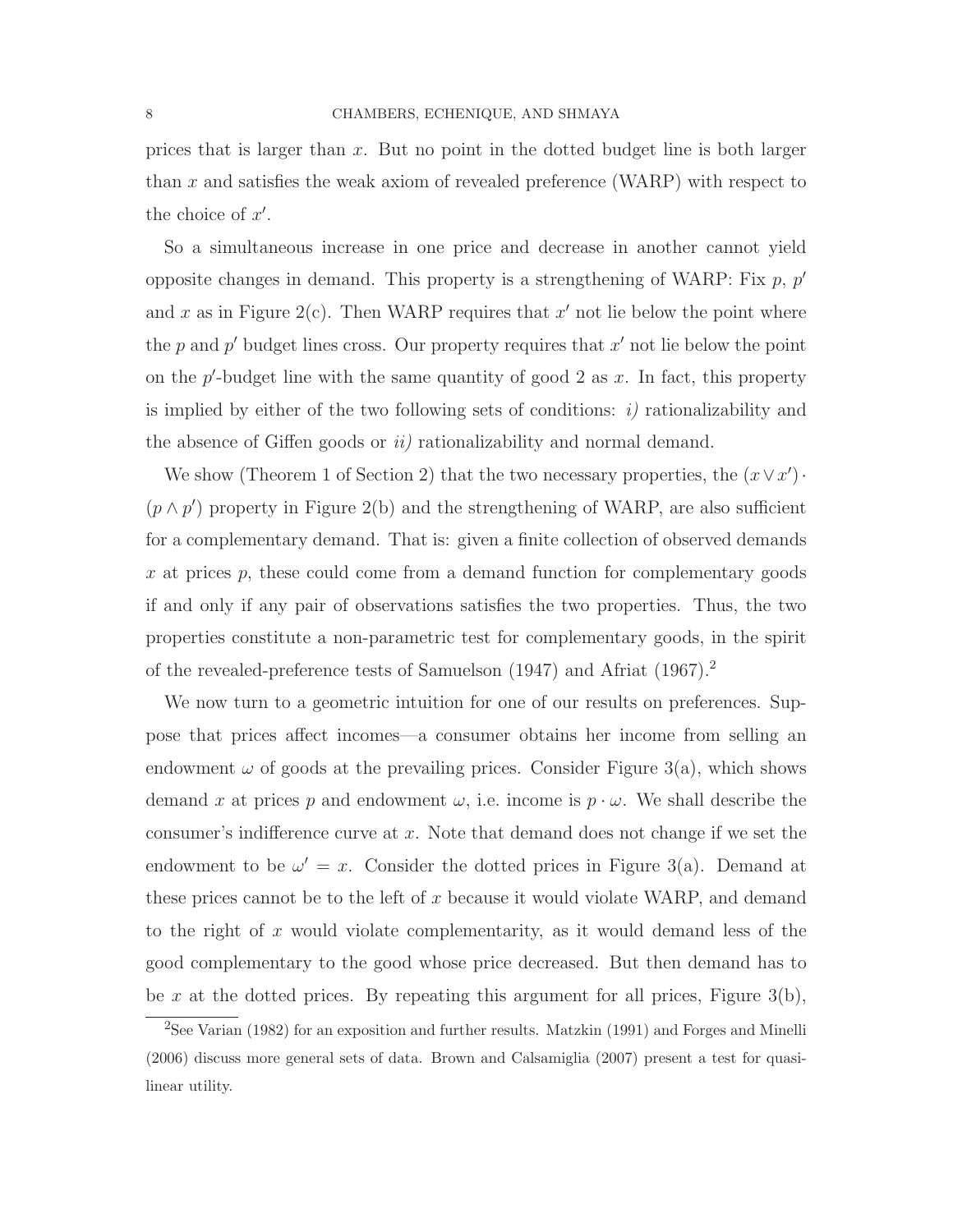

FIGURE 3. Complementarity implies Leontief preferences.

we conclude that the only indifference curve supported by all prices at  $x$  is the one obtained from Leontief preferences.

1.2. Historical Notes. Before proceeding, we discuss briefly the history of the theory of complementary goods. Much of this discussion is borrowed from Samuelson (1974), which serves as an excellent introduction to the topic.

Perhaps the first notion of complementary goods is that formulated by Edgeworth and Pareto on introspective grounds (Samuelson, 1974). They believed that if two goods were complementary, then the marginal utility of an extra unit of each should be greater than the sum of the marginal utilities of an extra unit of either. In other words, the marginal utility of the consumption of either good should be increasing in the consumption of the other good; the utility function should have nonnegative cross-derivatives. This is an intuitively appealing definition based on preferences, not behavior; however, it clearly depends on cardinal utility comparisons. Hicks and Allen (1934), Hicks (1939) and Samuelson (1947) recognized this, and suggested that as a local measure of complementarity, it was useless. At any given consumption bundle, any utility function can be transformed to have nonnegative cross-derivatives. Milgrom and Shannon (1994) established that, despite not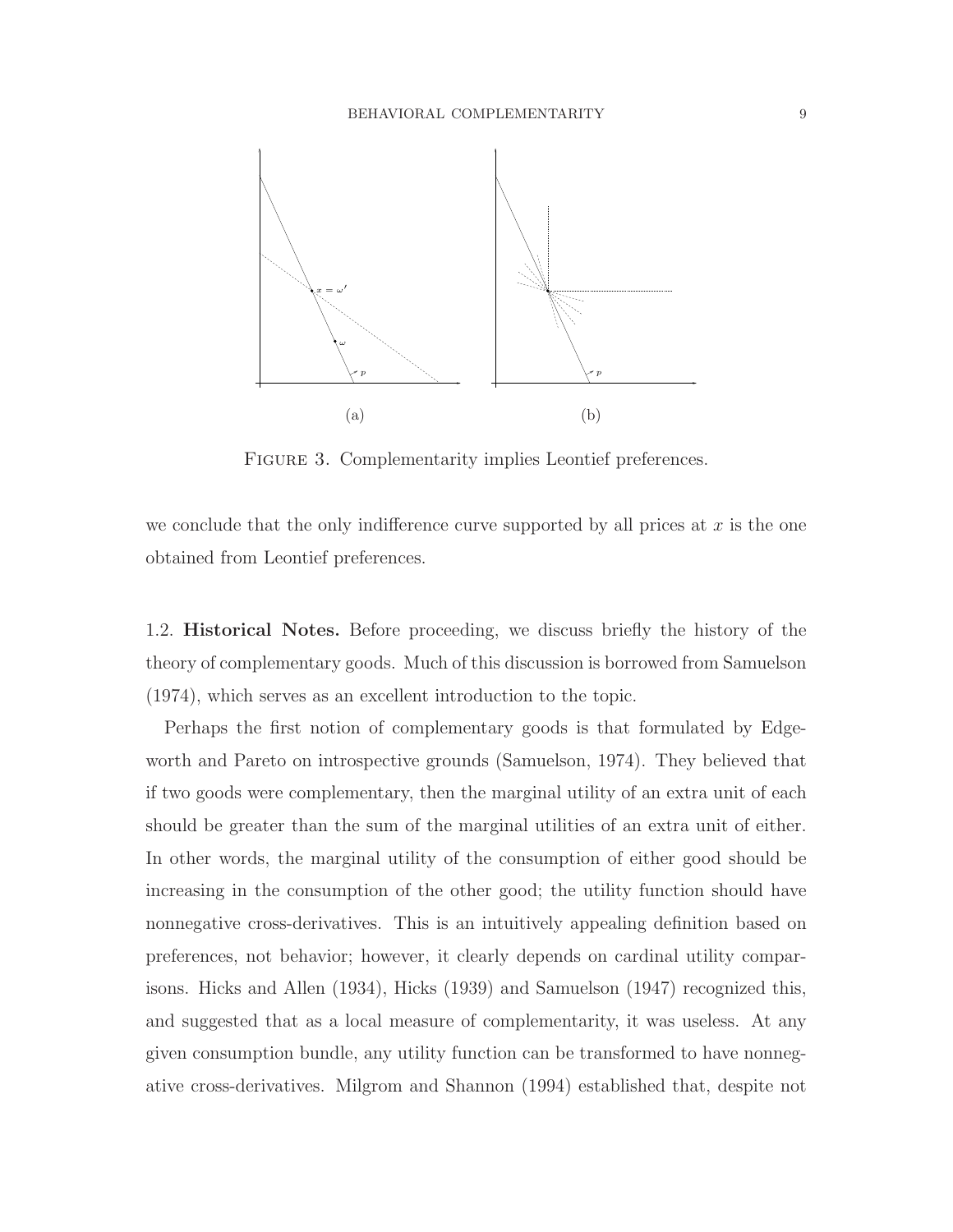being an ordinal notion, the Edgeworth Pareto definition does in fact have ordinal implications.

Chambers and Echenique (2007) on the other hand, showed that this notion has no implications for observed demand behavior, when the observations are finite: Any finite data set is either non-rationalizable (and violates the strong axiom of revealed preference) or it is rationalizable by a utility function satisfying the Edgeworth/Pareto notion of complementarity.

Most of the modern notions build on the increasing marginal utility notion, using some cardinal function. For example, the notion discussed by Hicks and Allen notion for three goods works as follows. Consider some bundle  $(\overline{x}, \overline{y}, \overline{t})$ . Now, define a function  $T(x,y) = \{t : U(x,y,t) = U(\overline{x},\overline{y},\overline{t})\}$ . Then the first two goods are complements if and only if

$$
\frac{\partial^2}{\partial x \partial y} \left( -T\left(\overline{x}, \overline{y}\right) \right) \ge 0.
$$

In particular, if  $u(x, y, t) = U(x, y) + t$ , then goods one and two are complementary if and only if U has nonnegative cross derivatives (Samuelson, 1974, p. 1270). Samuelson goes a bit further, suggesting that complementarity be defined with respect to a particular cardinalization of preference. His proposal is to use either McKenzie's money-metric utility function, or a von Neumann-Morgenstern utility index for expected utility maximizers.

We now discuss the main objection to the behavioral notion of complementarity we have studied, and discuss the Hicks-Allen proposal in more detail. While our notion, sometimes called "gross complementarities," is both natural and commonly understood, there are other such notions. The primary criticism of our definition is that it can be "asymmetric" in a sense. It is possible that raising the price of good one leads to an increase in consumption of good two, while raising the price of good two leads to a decrease in consumption of good one. This asymmetry led Hicks (1939) and other early researchers to take interest in other notions (although they never claimed the notion we discuss was incorrect). Hicks and Allen (1934) developed a theory of complementarity of demand based on compensated price changes.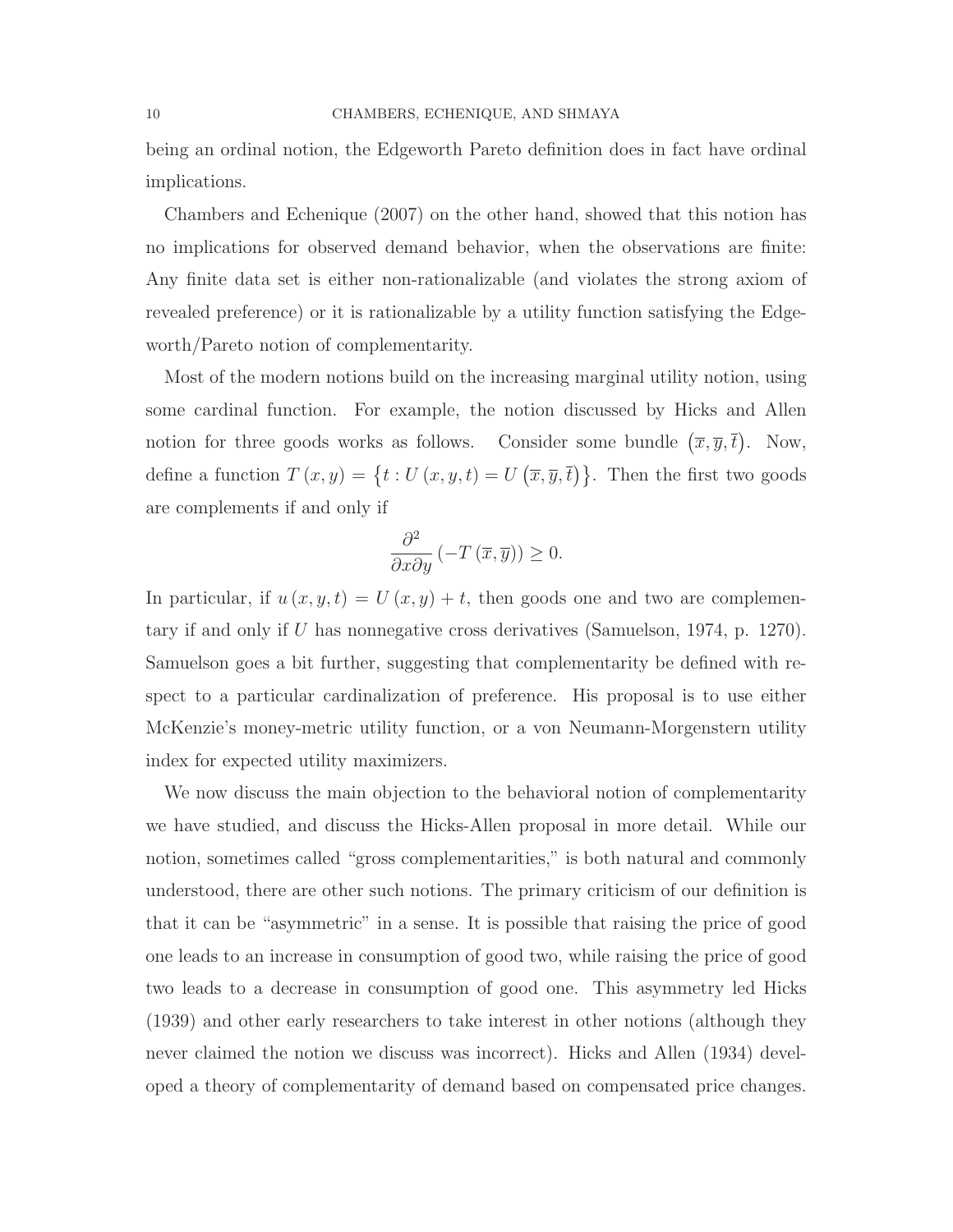The type of price change considered by Hicks is the following. The price of good one is increased and the income of the agent is simultaneously increased just enough to leave the consumer on the same indifference curve. Good one is complementary to good two if a compensated increase in the price of good two leads to a lower consumption of good one. It is well-known that with such a definition, good one is complementary to good two if and only if good two is complementary to good one.

Samuelson suggests that Hicks' notion best defense is the fact that it can be defined for any number of goods, and is symmetric (Samuelson, 1974, p. 1284). A symmetric definition appears to be important if our main interest is in providing a simple single-dimensional measure of complementarity of any pair of goods. Implicit in this approach is the notion that, locally, all goods must be either complements or substitutes. While a single-dimensional measure of complementarity is certainly interesting, we believe there is also room for the study of other concepts (perhaps leading to other, less decisive, measures of complementarity).

Furthermore, our definition has an appealing feature that the Hicks definition does not have. With the Hicks definition, for two good environments, all goods are economic substitutes by necessity. This is a consequence of downward sloping indifference curves–requiring both goods to be complements essentially results in generalized Leontief preferences. Thus, the definition does not allow for a meaningful study of complementarity in what is arguably a very natural framework for discussing the concept. In contrast, with our definition (in the nominal income model), goods are both complements and substitutes if and only if preferences are Cobb-Douglas.

Finally, compensated price changes present a challenge from the empirical perspective we adopt in this paper: compensated demand changes are unlikely to be observed in real data. In other words, it is unclear what observable phenomena in the real world correspond to compensated price changes. The notion of complementarity we adopt is the only purely behavioral notion.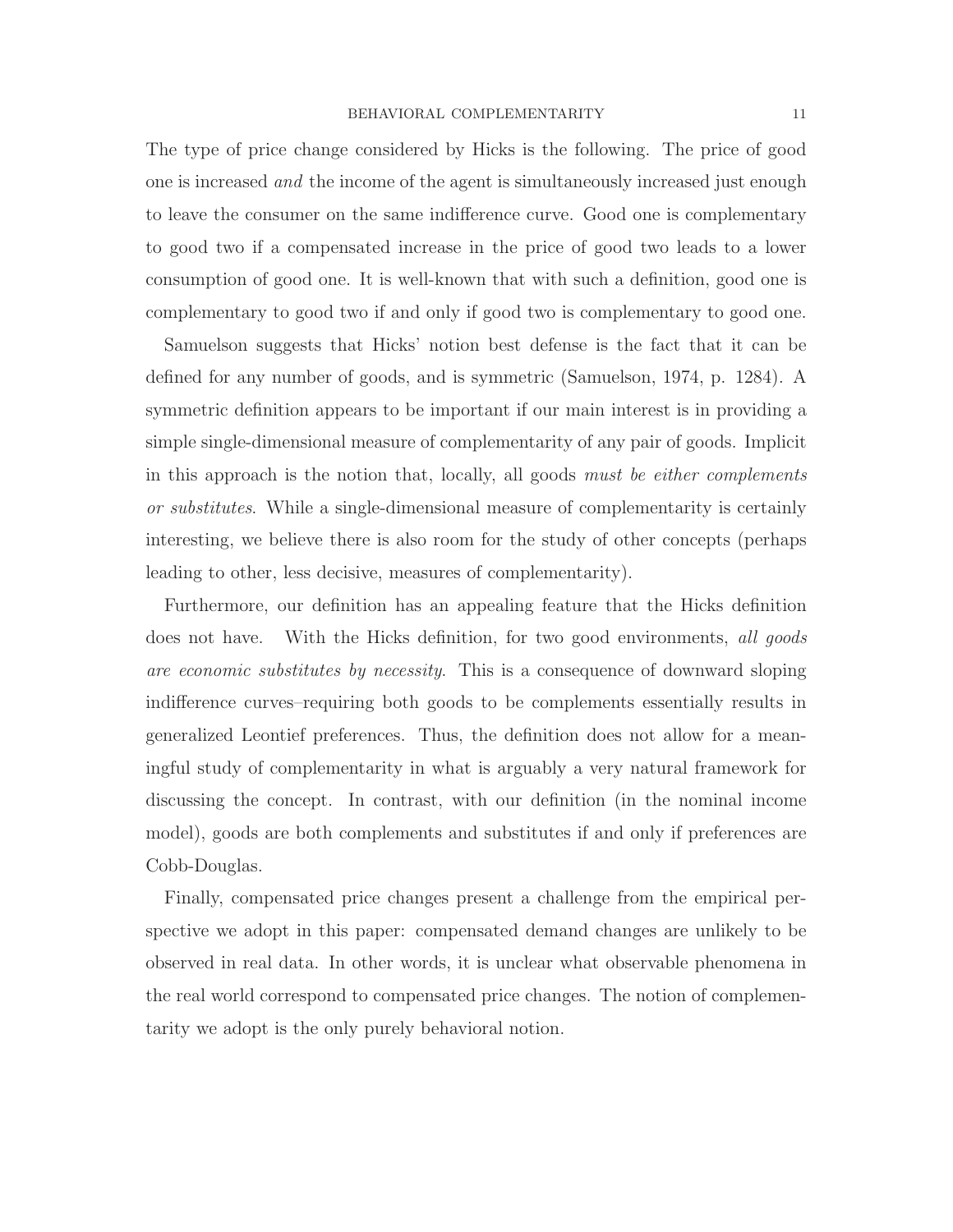#### 12 CHAMBERS, ECHENIQUE, AND SHMAYA

Thus, at least from a definitional standpoint, behavioral complementarity and Hicksian complementarity are clearly distinct concepts which are meant to discuss different issues. It is somewhat unfortunate that the term "complementarity" has been applied to both concepts historically. Each has its benefits and drawbacks, but there is no a priori reason to prefer one or the other; the context of the problem being studied should suggest which definition is relevant.

To sum up, we study the standard textbook-notion of complementarity of demand. We avoid the criticism of asymmetry simply by specifying from the outset that two goods are complementary if a change in price in either good leads to consumption changing in the same direction for both goods.

## 2. STATEMENT OF RESULTS

We discuss complementarity in two different contexts: first we study changes in price when nominal income is fixed, and second, when an endowment of goods is fixed. In the latter environment, price changes affect income, as income results from selling the endowment at prevailing prices. Theorems 1, 2, and 3 are for the nominal income model,  $D(p, I)$ . Theorem 4 is for the endowment model. The proof of Theorem 1 is in Section 6; the proof of Theorem 2 is in Section 6.4; the proof of Theorem 4 is in Section 4; the proof of Theorem 3 is in Section 5.

2.1. Preliminaries. Let  $\mathbb{R}^2_+$  be the domain of consumption bundles, and  $\mathbb{R}^2_{++}$  the domain of possible prices. Note that we assume two goods, see the Introduction and Section 2.5 for how one applies our results in many-goods environments.

We use standard notational conventions:  $x \leq y$  if  $x_i \leq y_i$  in  $\mathbb{R}$ , for  $i = 1, 2; x < y$ if  $x \leq y$  and  $x \neq y$ ; and  $x \ll y$  if  $x_i < y_i$  in  $\mathbb{R}$ , for  $i = 1, 2$ . We write  $x \cdot y$  for the inner product  $x_1y_1 + x_2y_2$ . We write  $x \wedge y$  for  $(\min\{x_1, y_1\}, \min\{x_2, y_2\})$  and  $x \vee y$ for  $(\max\{x_1, y_1\}, \max\{x_2, y_2\})$ 

A function  $u : \mathbb{R}^2_+ \Rightarrow \mathbb{R}$  is monotone increasing if  $x \leq y$  implies  $u(x) \leq u(y)$ . It is monotone decreasing if  $(-u)$  is monotone increasing. It is strongly monotone increasing if  $x \ll y$  implies  $u(x) < u(y)$  and it is monotone increasing.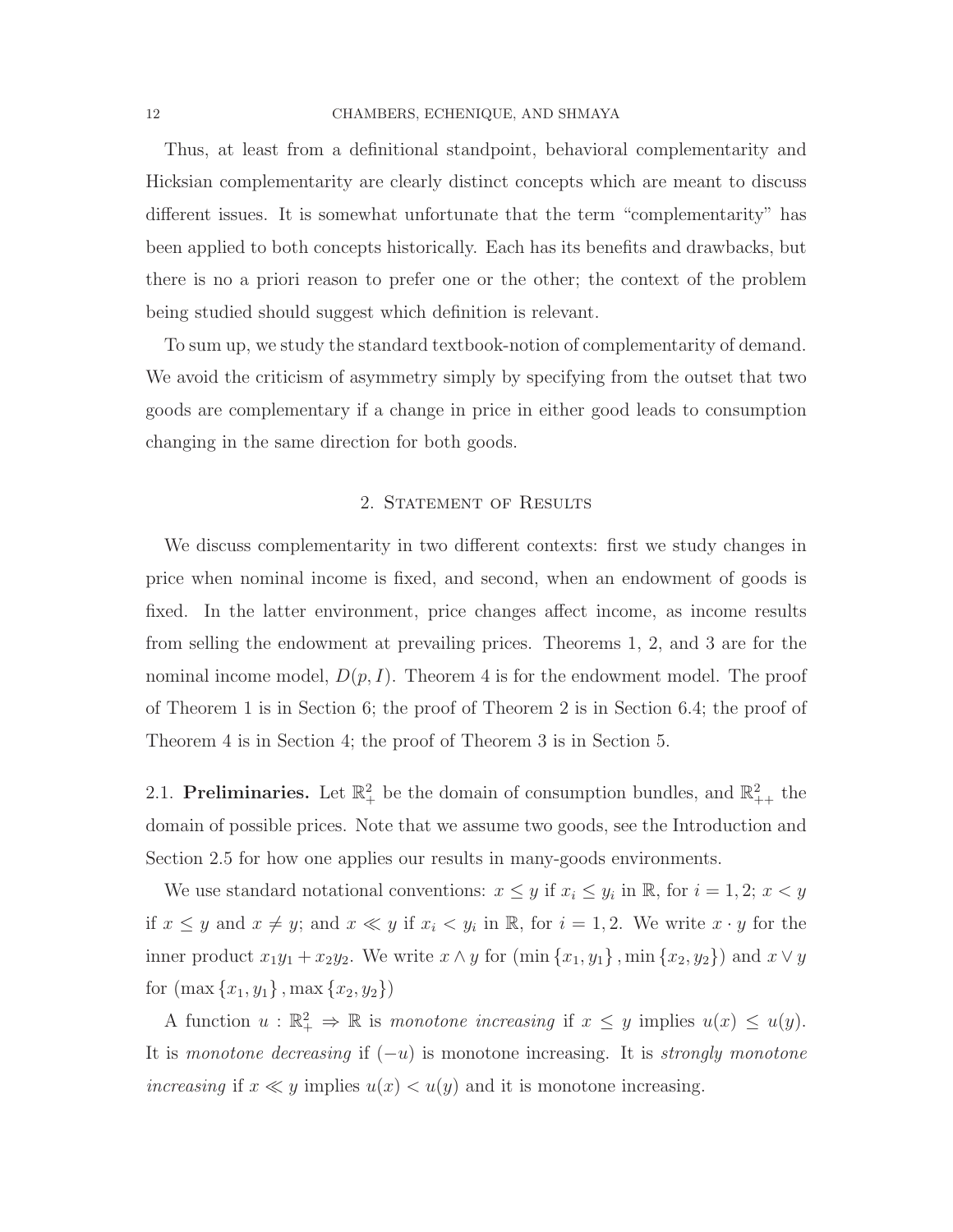A function  $D : \mathbb{R}^2_{++} \times \mathbb{R}_{+} \to \mathbb{R}^2_{+}$  is a *demand function* if it is homogeneous of degree 0 and satisfies  $p \cdot D(p, I) = I$ , for all  $p \in \mathbb{R}^2_{++}$  and  $I \in \mathbb{R}_+$ .

Say that a demand function satisfies *complementarities* if, for fixed  $p_2$  and  $I$ ,  $p_1 \mapsto D_i((p_1, p_2), I)$  is monotone decreasing for  $i = 1, 2$ , and for fixed  $p_1$  and I,  $p_2 \mapsto D_i((p_1, p_2), I)$  is monotone decreasing for  $i = 1, 2$ .<sup>3</sup>

For all  $(p, I) \in \mathbb{R}^2_{++} \times \mathbb{R}_+$ , define the *budget B*  $(p, I)$  by  $B(p, I) = \left\{x \in \mathbb{R}^2_+ : p \cdot x \leq I\right\}$ . Note that  $B(p, I)$  is compact, by the assumption that prices are strictly positive.

A demand function D is *rational* if there is a monotone increasing function  $u$ :  $\mathbb{R}^2_+ \to \mathbb{R}$  such that

(1) 
$$
D(p, I) = \operatorname{argmax}_{x \in B(p, I)} u(x).
$$

In that case, we say that u is a *rationalization of* (or that it *rationalizes*)  $D$ . Note that  $D(p, I)$  is the unique maximizer of u in  $B(p, I)$ .

A demand function satisfies the weak axiom of revealed preference if  $p \cdot D(p', I') > I$ whenever  $p'.D(p,I) < I'$  (with two goods, the weak axiom is equivalent to the strong axiom of revealed preference).

2.2. Nominal Income. We shall use homogeneity to regard demand as only a function of prices:  $D(p, I) = D((1/I)p, 1)$ , so we can normalize income to 1. In this case, we regard demand as a function  $D : \mathbb{R}^2_{++} \to \mathbb{R}^2_+$  with  $p \cdot D(p) = 1$  for all  $p \in \mathbb{R}^2_{++}.$ 

A partial demand function is a function  $D: P \to \mathbb{R}^2_+$  where  $P \subseteq \mathbb{R}^2_{++}$  and  $p \cdot D(p) = 1$  for every  $p \in P$ ; P is called the domain of D. So a demand function is a partial demand function whose domain is  $\mathbb{R}^2_{++}$ . The concept of the partial demand function allows us to study finite demand observations. We imagine that we have observed demand at all prices in  $P$  (see e.g. Afriat (1967), Diewert and Parkan (1983) or Varian (1982)).

<sup>3</sup>This is equivalent to the notion that if  $p' \leq p$ , then  $D(p) \leq D(p')$ . Formally, we may require the weaker statement that  $D_2((p_1,p_2),I)$  is weakly monotone decreasing in  $p_1$  and that  $D_1((p_1,p_2),I)$ is weakly monotone decreasing in  $p_2$ . That is, none of our results would change if we allowed for the theoretical possibility of Giffen goods (they will be ruled out anyhow).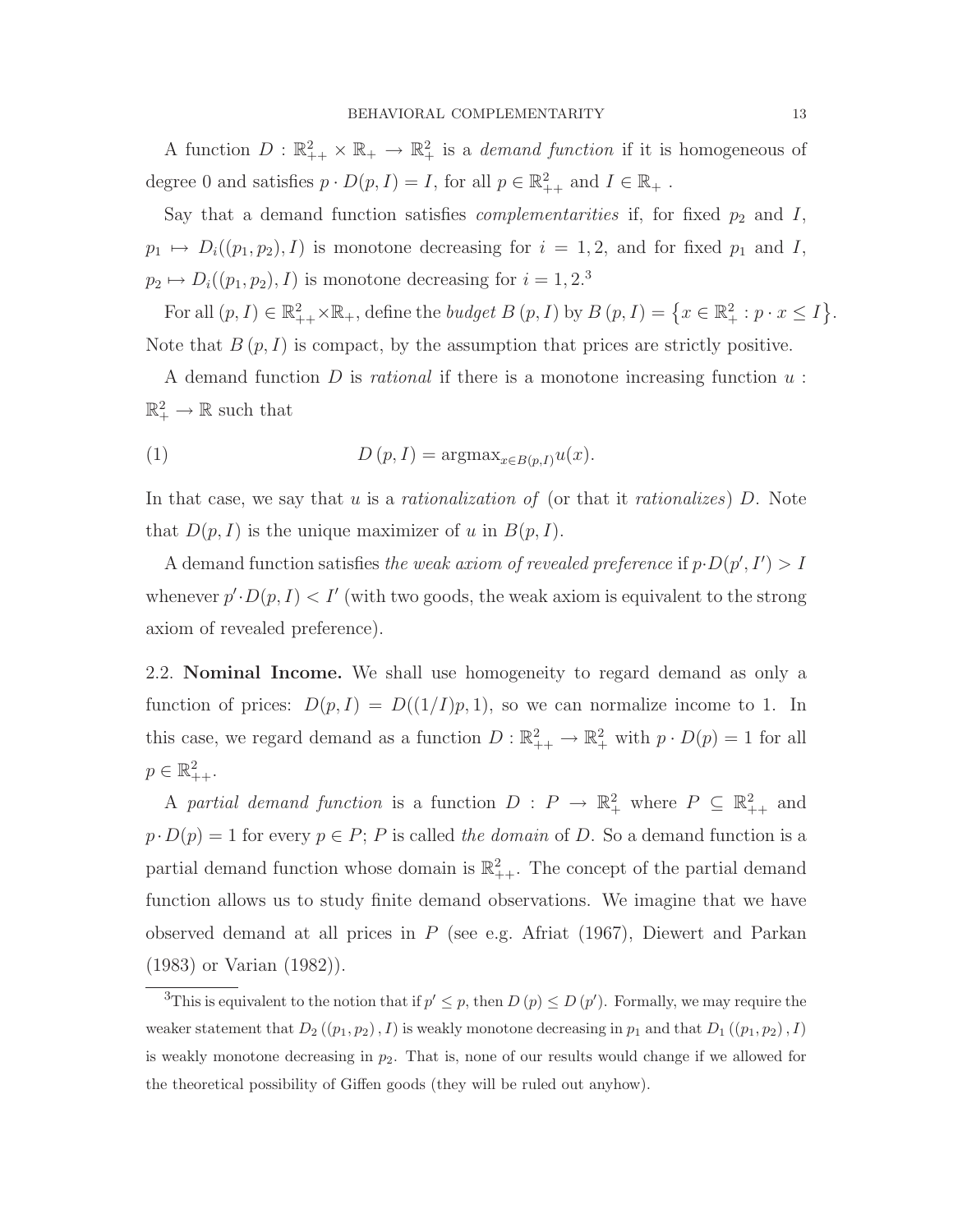**Theorem 1** (Observable Demand). Let P be a finite subset of  $\mathbb{R}^2_{++}$  and let D :  $P \to \mathbb{R}_+^2$  be a partial demand function. Then D is the restriction to P of a rational demand that satisfies complementarity if and only if for every  $p, p' \in P$  the following conditions are satisfied

- (1)  $(p \wedge p') \cdot (D(p) \vee D(p')) \leq 1.$
- (2) If  $p' \cdot D(p) \leq 1$  and  $p'_i > p_i$  for some product  $i \in \{1,2\}$  then  $D(p')_j \geq D(p)_j$ for  $j \neq i$ .

The following theorem gives several topological implications of rationalizability.

**Theorem 2** (Continuity). Let  $D: \mathbb{R}^2_{++} \to \mathbb{R}^2_+$  be a rationalizable demand function which satisfies complementarity. Then  $D$  is continuous. Furthermore,  $D$  is rationalized by an upper semicontinuous, quasiconcave, strongly monotone increasing utility function.

Theorem 3 requires demand to be rationalized by a twice continuously differentiable  $(C^2)$  function u. We write

$$
m(x) = \frac{\partial u(x)/\partial x_1}{\partial u(x)/\partial x_2}
$$

to denote the *marginal rate of substitution* of u at an interior point x.

**Theorem 3** (Smooth Utility). Let D be a rational demand function with interior range and a monotone increasing,  $C^2$ , and strictly quasiconvex rationalization u. Then D satisfies complementarity if and only if the marginal rate of substitution m associated to u satisfies

$$
\frac{\partial m(x)/\partial x_1}{m(x)} \le \frac{-1}{x_1} \quad and \quad \frac{\partial m(x)/\partial x_2}{m(x)} \ge \frac{1}{x_2}.
$$

2.3. Endowment Model. We also study what happens when income results from selling an endowment  $\omega \in \mathbb{R}^2_+$  at prices p. In this case,  $I = p \cdot \omega$  and demand is therefore given by  $D(p, p \cdot \omega)$ . Importantly, a change in prices implies a corresponding change in income.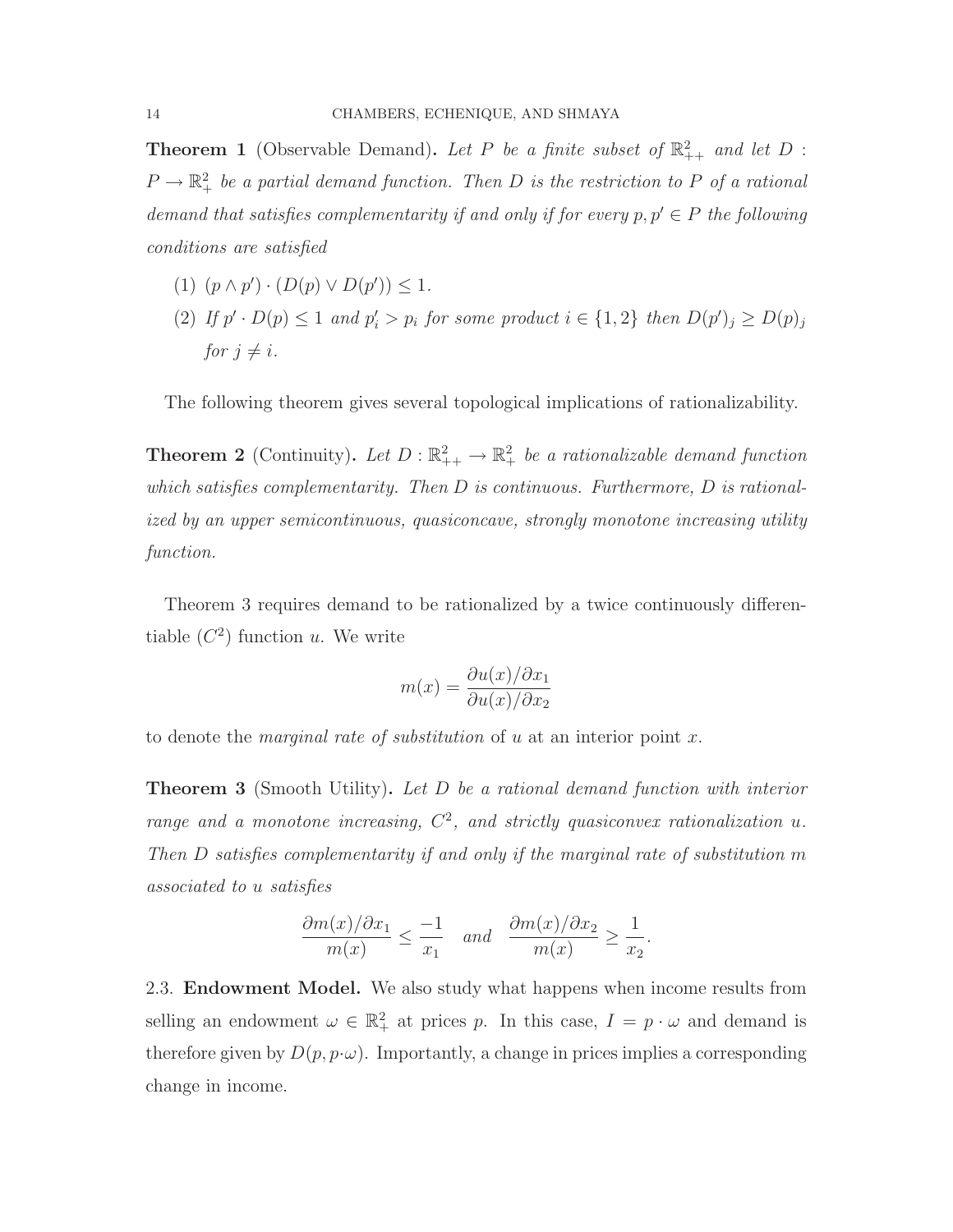In this model, D satisfies *complementarity* if, for all  $(p, \omega)$  and all  $p'$ ,

(2) 
$$
[D_1(p', p' \cdot \omega) - D_1(p, p \cdot \omega)] [D_2(p', p' \cdot \omega) - D_2(p, p \cdot \omega)] \ge 0.
$$

Theorem 4 (Endowment Model). Let D be a rational demand function with a continuous and strongly monotone increasing rationalization. Then, in the endowment model, the following are equivalent:

- (1) D satisfies complementarity.
- (2) There exist continuous strictly monotone functions  $f_i : \mathbb{R}_+ \to \mathbb{R} \cup \{\infty\},\$  $i = 1, 2$ , at least one of which is everywhere real valued  $(f_i(\mathbb{R}_+) \subseteq \mathbb{R})$ , so that

$$
u(x) = \min\{f_1(x_1), f_2(x_2)\}\
$$

is a rationalization of D.

- 2.4. Discussion and remarks. The following observations are of interest:
	- (1) Theorem 1 derives the testable implications of complementarity in the nominal income model,  $D(p, I)$ . With expenditure data (as in, e.g., Africat (1967)), it should be straightforward to verify Conditions 1 and 2 in the theorem.
	- (2) The testable implications of complementarity in the endowment model are, by Theorem 4, trivial: with Leontief preferences all observed consumption bundles would lie on a continuous monotone path in consumption space.
	- (3) Property 2 of Theorem 1 follows from the weak axiom of revealed preference and the monotonicity in own price (absence of Giffen goods, see the discussion in the introduction).
	- (4) In Theorem 4, we may without loss of generality normalize the real-valued  $f_i$  to be the identity function; this good then acts as a kind of endogenous "numeraire."

Theorem 1 implies that a partial demand satisfying (1) and (2) is rationalizable by a monotone increasing, upper semicontinuous, utility. One may want the rationalizing utility to be in addition continuous, Example 1 shows that complementarity does not imply rationalization by a continuous utility. It is interesting to note here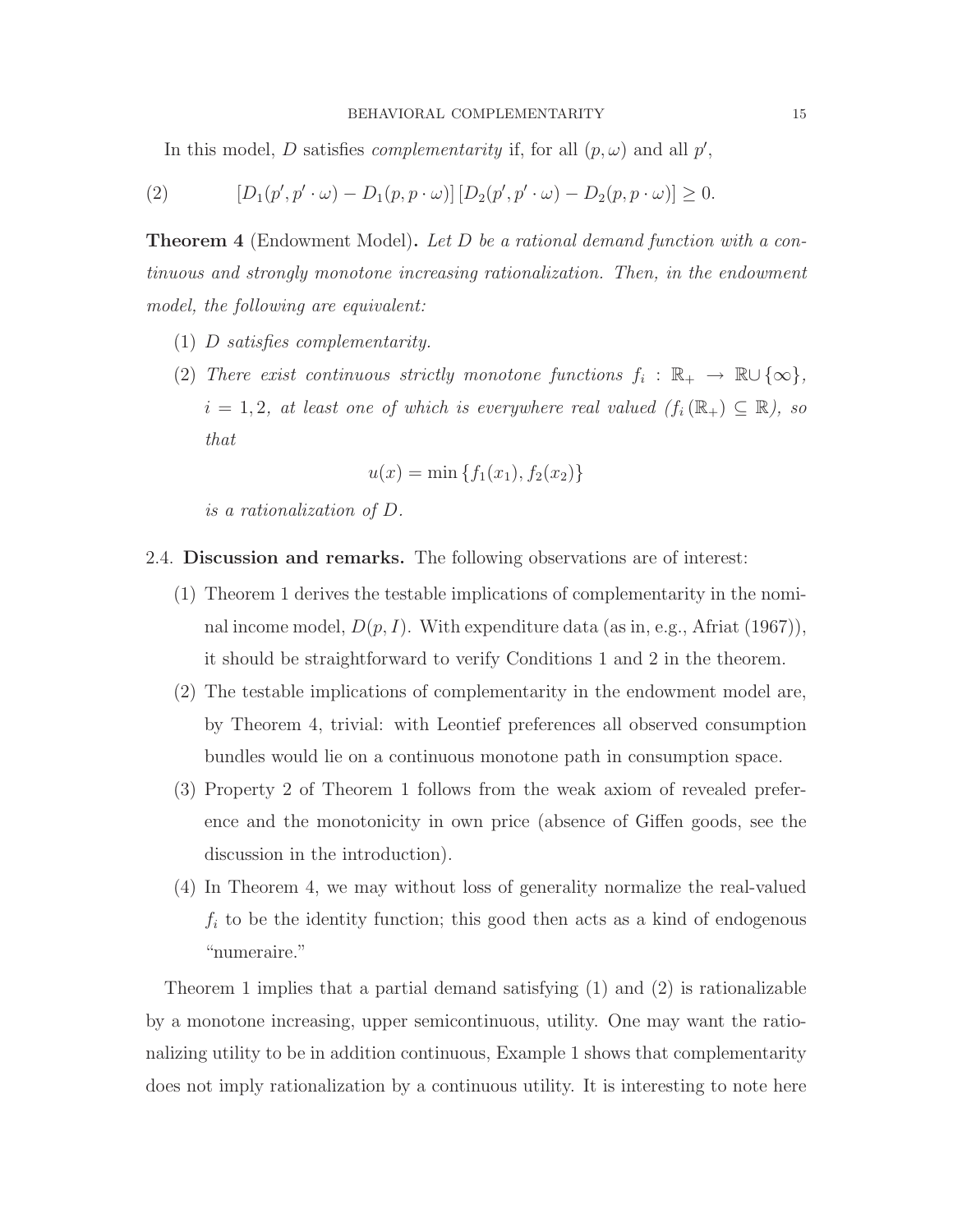that Richter (1971) and Hurwicz and Richter (1971) present results on the existence of monotone increasing and continuous rationalizations, but require the range of demand to be convex. Demand in Example 1 has non-convex range (see also the remark after Lemma 6.17).<sup>4</sup>

Example 1. Consider the following utility

$$
u(x_1, x_2) = \begin{cases} \min\{x_1, x_2\}, & \text{if } \min\{x_1, x_2\} < 1\\ x_1 \cdot x_2, & \text{if } x_1, x_2 \ge 1. \end{cases}
$$

So u behaves like a Leontief preference when  $\min\{x, y\}$  < 1 and Cobb-Douglas otherwise. In other words, if the consumer cannot afford to buy at least 1 from both products then she buys the same amount from each product. Otherwise, she spends half of her money on each product, making sure to buy at least 1 from each. The demand generated by this preference relation is given by

$$
D(p_x, p_y) = \begin{cases} (1/(p_x + p_y), 1/(p_x + p_y)), & \text{if } p_x + p_y \ge 1 \\ (1/(2p_x), 1/(2p_y)), & \text{if } p_x, p_y \le 1/2 \\ (1, (1 - p_x)/p_y), & \text{if } p_y \le 1/2 \text{ and } 1/2 \le p_x \le 1 - p_y \\ ((1 - p_y)/p_x, 1), & \text{if } p_x \le 1/2 \text{ and } 1/2 \le p_y \le 1 - p_x \end{cases}
$$

and let  $D$  be the corresponding demand function. It is easy to verify that  $D$  is monotone. So  $D$  is continuous by Lemma 6.15.

However D cannot be rationalized by a continuous utility function. Indeed, assume that v is a utility that rationalizes D. Then for every  $\epsilon > 0$  we have  $v(1 - \epsilon, 3) < v(1, 1)$ , Since  $(1, 1)$  is revealed prefer to  $(1 - \epsilon, 3)$ : If  $p = (1 - \eta, \eta)$ for small enough  $\eta$  then  $D(p) = (1, 1)$  and  $(1 - \epsilon, 3) \in L(p)$ . On the other hand  $v(1, 3) > v(1, 1)$  since  $(1, 3)$  is revealed preferred to  $(1, 1)$ : If  $p = (1/2, 1/6)$  then  $D(p) = (1, 3)$  and  $(1, 1) \in L(p)$ . Therefore v cannot be continuous.

<sup>&</sup>lt;sup>4</sup>A related result is Peters and Wakker's (1991), who show the existence of a monotone and quasiconcave rationalization when all compact sets are budgets (demand is a choice function defined on the set of all compact sets).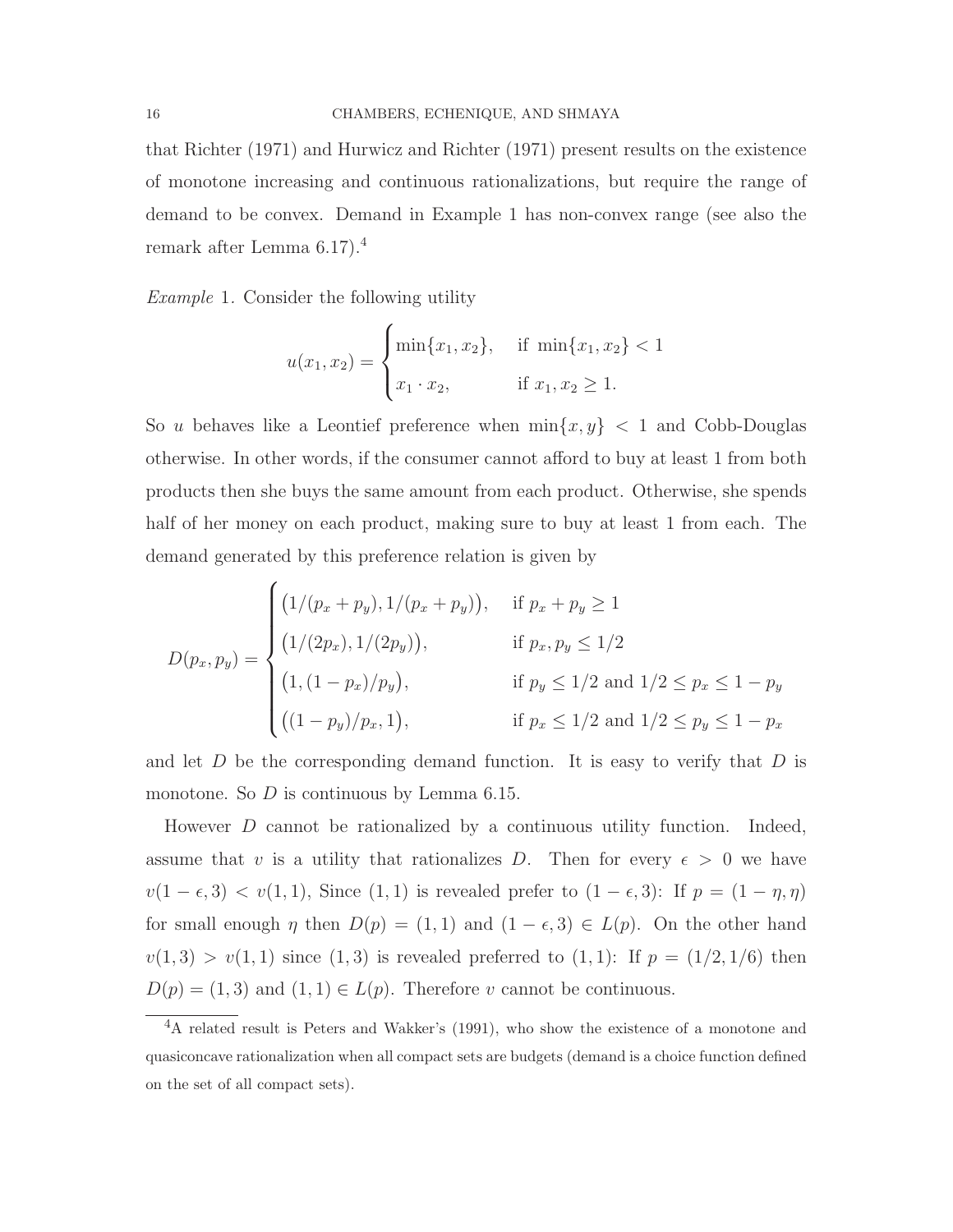Discussions of complementarity are often centered around the elasticity of substitution (Samuelson, 1974). In addition, Fisher (1972) presents a characterization of the gross substitutes property in terms of elasticities. The following corollary to Theorem 3 may be of interest.

Let D be differentiable, in addition to the hypotheses of Theorem 3. Let  $\eta_i(p, I)$ be the own-price elasticity, and  $\theta_i(p, I)$  be the cross elasticity, of demand for good i; i.e.

$$
\eta_1(p,I) = \frac{\partial D_1(p,I)}{\partial p_1} \frac{p_1}{D_1(p,I)} \ \theta_1(p,I) = \frac{\partial D_1(p,I)}{\partial p_2} \frac{p_2}{D_1(p,I)}.
$$

**Corollary 1.** If D satisfies complementarity, then, for  $i = 1, 2$ ,

$$
\frac{\eta_i(p, I) + \theta_i(p, I)}{\eta_1(p, I)\eta_2(p, I) - \theta_1(p, i)\theta_2(p, i)} \le -1.
$$

Finally, we consider the case of additive separability.

Corollary 2. Suppose the hypotheses of Theorem 3 are satisfied,and in addition, suppose that  $u(x, y) = f(x) + g(y)$ . Then complementarities is satisfied if and only if

$$
\frac{f''(x)}{f'(x)} \le -\frac{1}{x}, \frac{g''(x)}{g'(x)} \le -\frac{1}{x}.
$$

Therefore, an additively separable utility satisfies complementarity if and only if each of its components are more concave than the natural logarithm. This result is essentially in Wald (1951), for the case of gross substitutes (Varian (1985) clarifies this issue and presents a different proof; the appendix to Quah (2007) has a proof for the non-differentiable case). For a function  $f : \mathbb{R}_+ \longrightarrow \mathbb{R}$ , the number

$$
-\frac{f''\left(x\right)}{f'\left(x\right)}
$$

is often understood as a local measure of curvature at the point  $x$ . In particular, one can demonstrate that for subjective expected utility, when  $u(x, y) = \pi_1 U(x) +$  $\pi_2U(y)$ , complementarity is satisfied if and only if the rate of relative risk aversion is greater than one. It may be of interest to compare this with Quah's (2003) result that the "law of demand" is, in this case, equivalent to the rate of risk aversion never varying by more than four.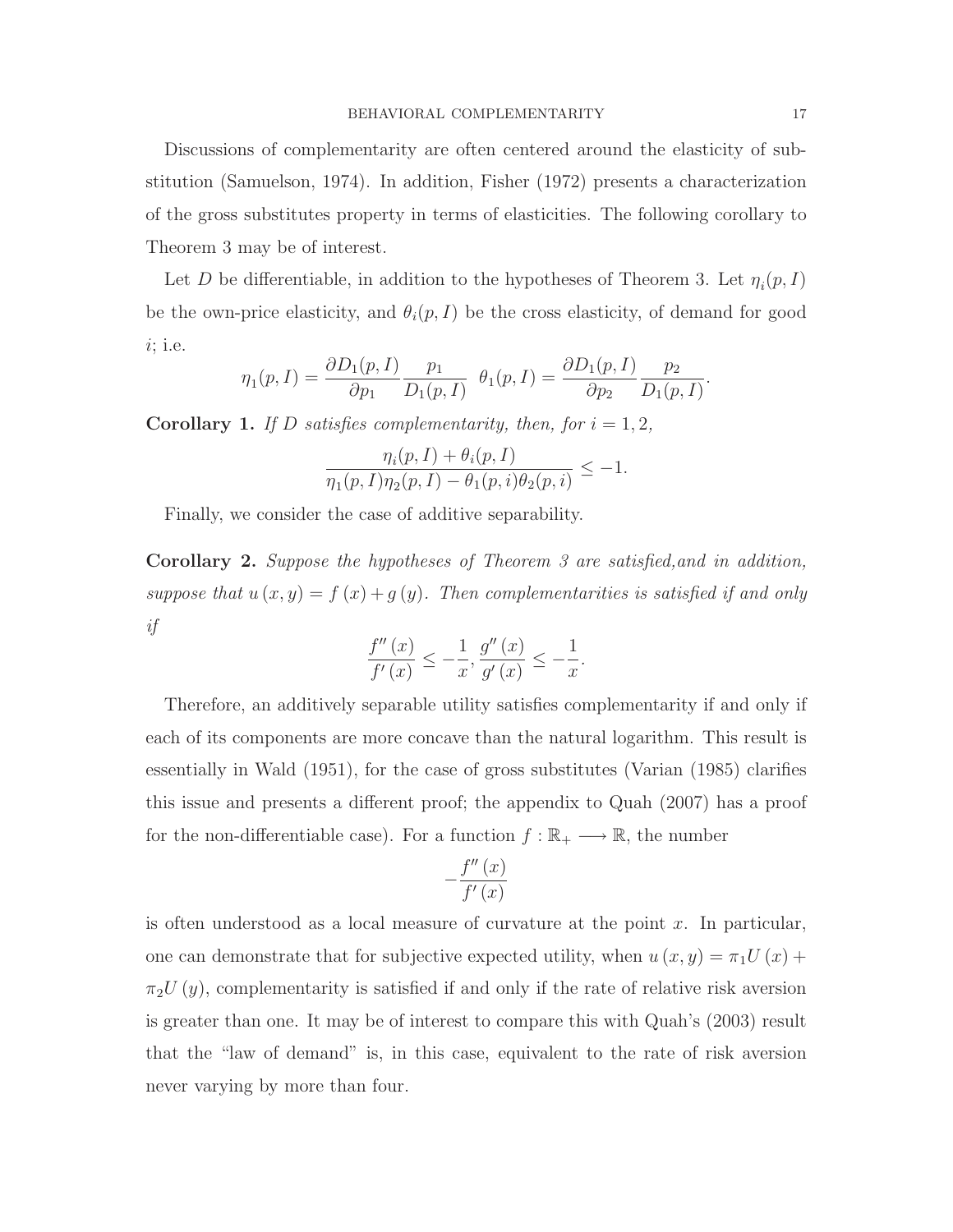2.5. Many-good environments. We work with a two-good model, but out results are applicable in an environment with  $n$  goods by using standard results on aggregation and/or assuming functional (or weak) separability. See also the discussion in the Introduction.

Aggregation requires assuming constant relative prices. Imagine testing if wine and meat are complements; one could use a data set where the relative prices of, say, beef and pork, and Bordeaux and Burgundy, have not changed. Then, changes in the consumption and prices of meat and wine aggregates can be used to test for complementarities using our results.

Independence is the assumption that preferences over  $x_1$  and  $x_2$ , for example, are independent of the consumption of goods  $(x_3, \ldots, x_n)$ . In this case, the demand for goods  $(x_1, x_2)$  given prices  $(p_1, \ldots, p_n)$  and income I depends only on prices  $(p_1, p_2)$ and the share  $I - \sum_{j=3}^{n} p_j x_j$  left for spending on  $(x_1, x_2)$ . With data on prices and consumption of goods 1 and 2 (as in Section 2.2), our results provide a test for complementarities between 1 and 2 using the expenditure on goods 1 and 2 as income (as it equals  $I - \sum_{j=3}^{n} p_j x_j$ ).

See Chapter 9.3 in Varian (1992) for an exposition of independence and aggregation.

#### 3. A geometric intuition for Theorem 1.

The proof of Theorem 1 is based on extending  $D$ , one price at a time, to a countable dense subset of  $\mathbb{R}^2_{++}$ . It turns out that the crucial step is to extend D from two prices to a third price. Here we present a geometric version of the argument, for one of the special cases we need to cover in the proof.

Fix two prices, p and p'', with corresponding demands  $x = D(p)$  and  $x'' = D(p'')$ . Let  $p'$  be a third price. We want to show that we can extend D to  $p'$  while respecting properties 1 and 2. We fix x as shown in Figure  $4(a)$ 

In Figure 4(a) we present the implications of x for demand  $x' = D(p')$ , if x' is to satisfy the conditions in the theorem. Compliance with Property 1 requires demand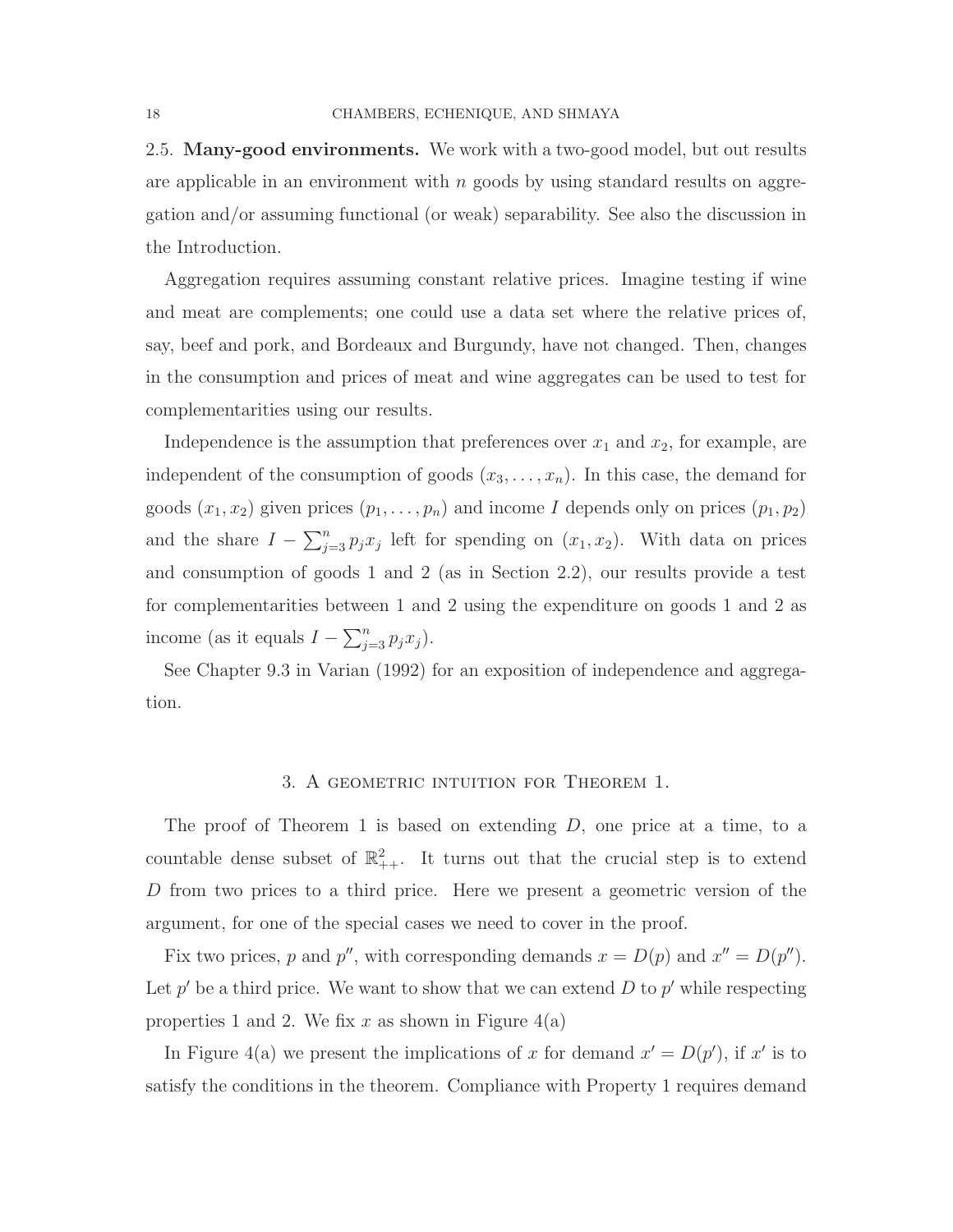

(a) Budget  $p$ : between  $A-A$  and  $B-B$ . (b) Budget  $p''$ : below  $C-C$ .

FIGURE 4. Implications of  $(x, p)$ .



FIGURE 5. Compliance with x and any  $x''$  that complies with x.

to be below the line  $A-A$ , as the intersection of  $A-A$  with the p'-budget line gives equality in Property 1. Compliance with Property 2 requires demand to be to the left of  $B$ -B. Hence, the possible  $x'$  are in the bold interval on the  $p'$  budget line.

Consider Figure 4(b), where we introduce prices  $p''$ . Since  $x''$  and x satisfy properties 1 and 2,  $x''$  must lie below the line  $C-C$  on the  $p''$  budget line. We want to show that we can choose an  $x'$  that agrees with the implications of both  $p$  and  $p''$ . In particular, we want to show that any  $x''$  below  $C-C$  is compatible with a choice of  $x'$  on the bold segment of the  $p'$ -budget line.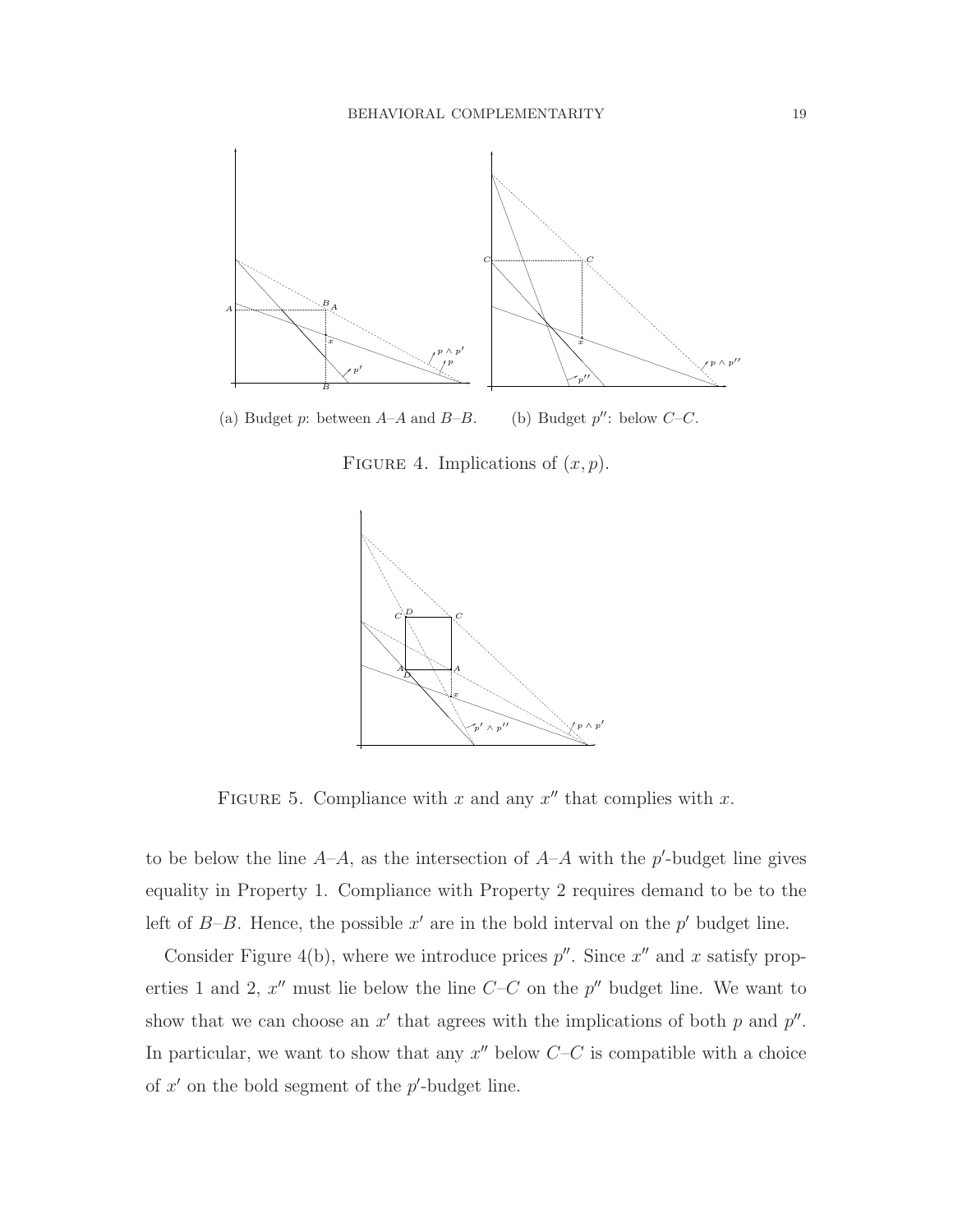In Figure 5, we represent the implications of  $x$  on  $x''$ , and its indirect implications on the demand at  $p'$ . To make the figure clearer, we do not represent the  $p''$  budget, but we keep the  $C-C$  line. Note that the highest possible position of  $x''$  determines a point on the  $p' \wedge p''$ -budget line: the point where  $C-C$  intersects the  $p' \wedge p''$ -budget line. This point, in turn, determines a point on the  $p'$ -budget line, the point where the D–D line intersects the  $p'$  budget line; note that, were  $x'$  to lie to the left of D– D, it would violate Properties 1 with respect to  $x''$ . To sum up, Property 1 applied to  $(x, p)$  and  $(x'', p'')$  requires that  $x''$  lies below the intersection of  $C-C$  with the  $p''$ -budget line. This implies that the position of demand on the  $p'$ -budget line must lie to the right of the intersection with  $D-D$ .

Now, the requirement that  $x'$  lie on the p'-budget line to the right of  $D-D$  is the same as the compliance with Property 1 with respect to x: note that  $A-A$  and  $D-D$ intersect  $p'$  at the same point. So demand for  $p'$  lies below  $A-A$ , as dictated by x if and only if it lies to the right of  $D-D$ , as dictated by any  $x''$  that complies with Property 1 with respect to x.

Then, if  $x''$  lies below C-C, it will require that  $x'$  lies above the projection of  $x''$ on the  $p'$ -line. It is always possible to find such an  $x'$  on the bold segment because in the worst case, when  $x''$  is on the  $C-C$  line, the point on the  $D-D$  line is also on the bold segment.

That  $D-D$  and  $A-A$  should coincide on the p'-budget line may seem curious at this stage, but it is a result of the special case we are considering. Here, the budget set of p' is the meet of the budget sets corresponding to prices  $p \wedge p'$  and  $p' \wedge p''$ ; that is  $p' = (p \wedge p') \vee (p' \wedge p'')$ . Let y and z be, respectively, the intersection of B–B with the  $p \wedge p'$  budget line, and of C–C with the  $p' \wedge p''$  line. Then, in the case we show in Figure 5,  $y \vee z$  coincides with y in the good that is cheaper for  $p'$ , and with z in the good that is cheaper in  $p''$ . As a result,  $(p' \wedge p'') \cdot (y \vee z) = 1$ says that expenditure on the two cheapest goods adds to 1. But at the same time  $y \wedge z$  coincides with y in the good that is more expensive for p, and similarly for z and p''. So  $(p \wedge p'') \cdot (y \vee z) = 1$  also says also that the sum of expenditures on the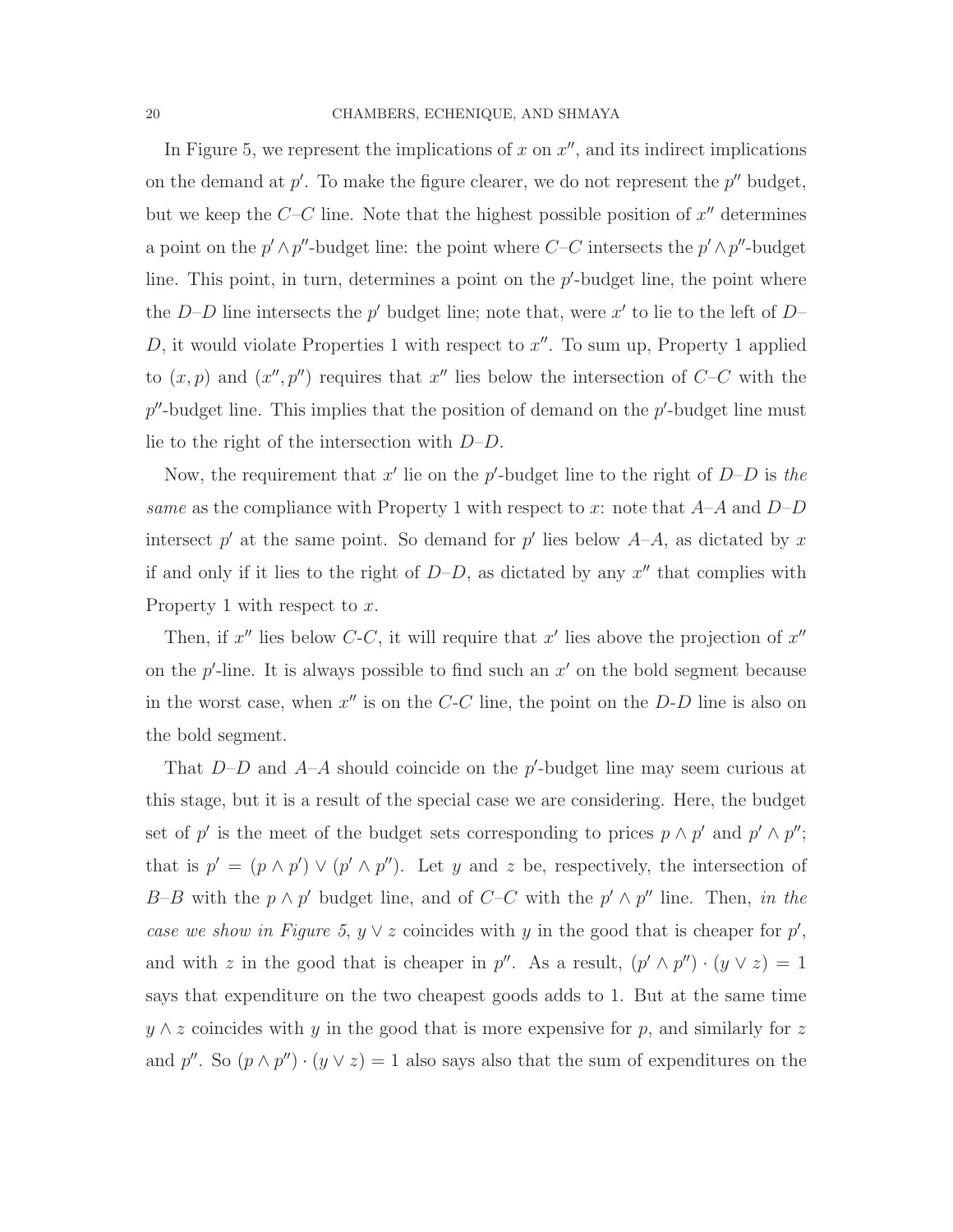two most expensive goods, when evaluated at prices  $p \vee p''$ , must equal 1. Hence  $(p \vee p'') \cdot (y \wedge z) = 1.$ 

#### 4. Proof of Theorem 4

The argument proceeds by establishing that all price vectors have the same (strictly increasing and continuous) Engel curves.

We first define a function  $g : \mathbb{R}_+ \to \mathbb{R}^2_+$ , and then prove that it is weakly increasing. Let 1 indicate a vector of ones, and define

$$
g\left(\alpha\right) = D\left(\mathbf{1},\alpha\right).
$$

Then g is a function specifying demand when total wealth is  $\alpha$ , and prices are equal. Moreover,  $g(\alpha) \cdot \mathbf{1} = \alpha$  since D is a demand function.

We establish that g is weakly increasing, so that for all i, and all  $\alpha < \beta$ ,  $g_i(\alpha) \leq$  $g_i(\beta)$ . To this end, suppose by means of contradiction that there exist  $\alpha < \beta$  and i<sup>\*</sup> for which  $g_{i^*}(\beta) < g_{i^*}(\alpha)$ . As  $\sum_i g_i(\alpha) = \alpha$ , there exists some j<sup>\*</sup> for which  $g_{j^*}(\alpha) < g_{j^*}(\beta)$ . Let  $p^* \in \mathbb{R}^2_{++}$  such that  $p_{i^*}^* = \frac{1}{q_{i^*}(\beta)-1}$  $\frac{1}{g_{i^*}(\beta)-g_{i^*}(\alpha)}$  and  $p_{j^*}^* = \frac{1}{g_{j^*}(\alpha)-1}$  $\frac{1}{g_{j^*}(\alpha)-g_{j^*}(\beta)},$ and note that  $p^* \cdot (g(\beta) - g(\alpha)) = 0$ . Now by definition of g and the fact that  $g(\alpha) \cdot \mathbf{1} = \alpha$  it follows that  $D(\mathbf{1}, g(\alpha) \cdot \mathbf{1}) = g(\alpha)$ . Similarly,  $D(\mathbf{1}, g(\beta) \cdot \mathbf{1}) = \beta$ . Now, there does not exist  $x \in B(p^*, p^* \cdot g(\alpha))$  for which  $x \ge g(\alpha)$  and  $x \ne g(\alpha)$ . Hence, by the definition of complementarity in the endowment model (2), with  $p' = p^*, p = 1$  and  $\omega = g(\alpha)$  it follows that  $D(p^*, p^* \cdot g(\alpha)) = D(1, 1 \cdot g(\alpha)) = g(\alpha)$ . Similarly,  $D(p^*, p^* \cdot g(\beta)) = g(\beta)$ . But note that  $p^* \cdot g(\alpha) = p^* \cdot g(\beta)$ . Hence  $g(\alpha) = D(p^*, p^* \cdot g(\alpha)) = D(p^*, p^* \cdot g(\beta)) = g(\beta)$ , a contradiction. Hence,  $\alpha \leq \beta$ implies  $g(\alpha) \leq g(\beta)$ .

This latter fact in particular, along with the fact that  $\sum_i g_i(\alpha) = \alpha$ , implies that g is continuous (we establish that any monotonic demand function is continuous, see Lemma 6.15). We establish that for any  $(p, I)$ ,  $D(p, I) = \max_{\alpha} \{g(\alpha) : g(\alpha) \in B(p, I)\}.$ Let  $\alpha^* = \arg \max_{\alpha} \{ g(\alpha) : g(\alpha) \in B(p, I) \}$ , then the claim is that  $D(p, I) = g(\alpha^*)$ . This follows in a similar way to the preceding paragraph: For all p and all  $\alpha$  one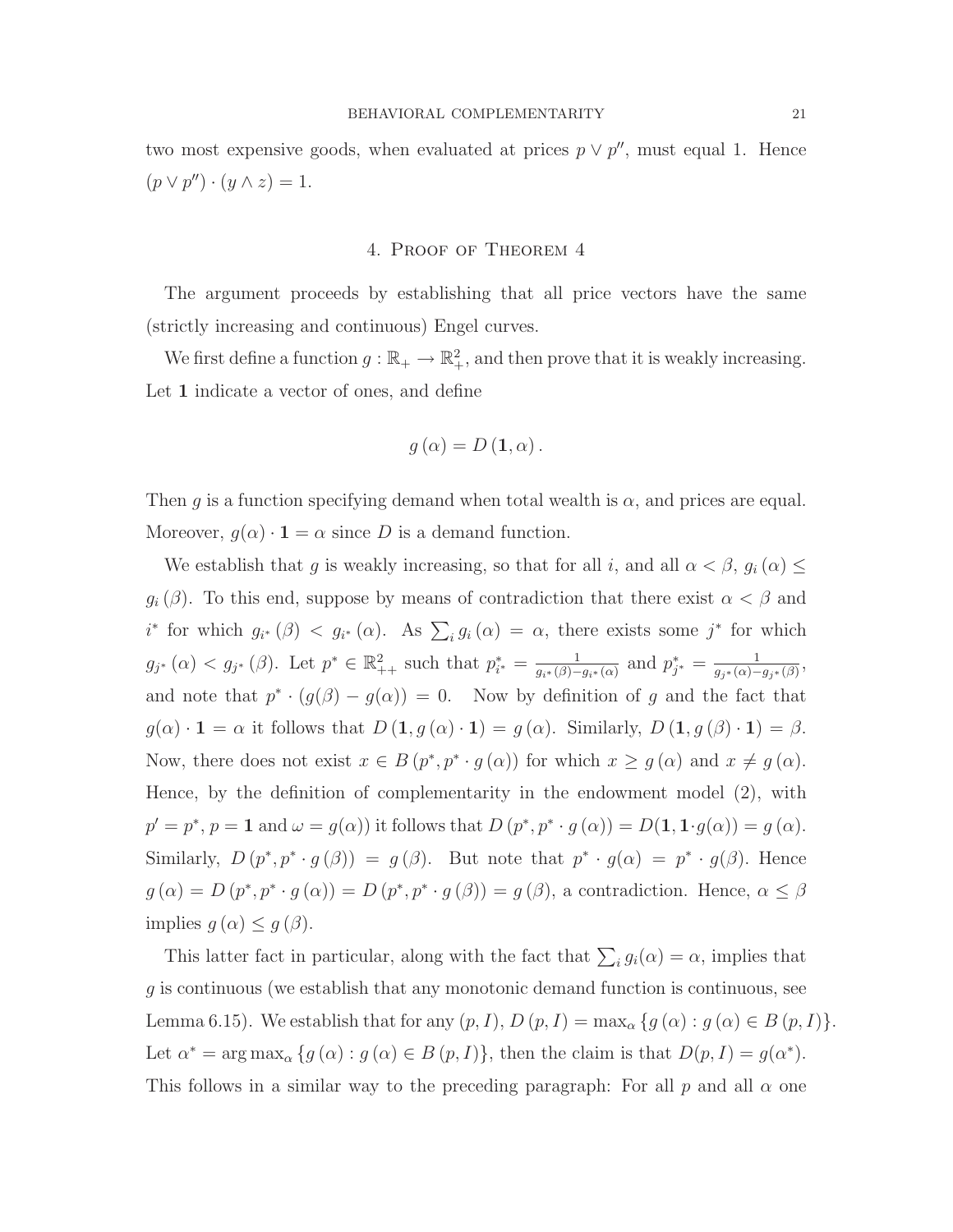easily establishes that  $D(p, p \cdot g(\alpha)) = g(\alpha)$  by rationalizability, complementarity, and the preceding argument. As the maximum is attained (by continuity and the fact that g is unbounded), and as  $B(p, I) = B(p, p \cdot g(\alpha^*))$ , we conclude that  $D(p, I) = D(p, p \cdot g(\alpha^*)) = g(\alpha^*)$ , so that  $D(p, I) = \max_{\alpha} \{g(\alpha) : g(\alpha) \in B(p, I)\}.$ 

Recall that D is rationalized by some monotonic u. Define  $U(g(\alpha)) \equiv \{x : u(x) \geq u(g(\alpha))\}.$ As u is strongly monotone increasing,  $\mathbb{R}^2_+ + \{g(\alpha)\} \subseteq U(g(\alpha))$ . Moreover, for any  $x \notin \mathbb{R}_+^n + \{g(\alpha)\}\$ , there exists some  $p \in \mathbb{R}^2_{++}$  for which  $p \cdot x \leq p \cdot g(\alpha)$  (by a simple separating hyperplane argument). As  $x \notin B(p, p \cdot g(\alpha))$ , we may conclude that  $u(g(\alpha)) > u(x)$ . Hence,  $x \notin U(g(\alpha))$ . Therefore,  $U(g(\alpha)) = \mathbb{R}^2_+ + \{g(\alpha)\}.$ Therefore, by continuity, for all  $x \ge g(\alpha)$  for which  $x \gg g(\alpha)$  is false, we conclude that  $xI_Rg(\alpha)$ . Therefore, for all  $\alpha < \beta$ , it follows that  $g(\alpha) \ll g(\beta)$ ; as otherwise, for all p,  $g(\alpha)$  maximizes u in  $B(p, g(\beta))$ , contradicting rationalizability.

We conclude that  $g$  is strictly increasing and continuous. It remains to define  $f_i$ . But  $g_i$  is strictly increasing and continuous for all i, so simply define  $f_i(x) = g_i^{-1}(x)$ on the range of  $g_i$ , and  $\infty$  otherwise. Note that as  $\sum_i g_i(\alpha) = \alpha$ , it follows that some  $g_i$  must be unbounded above; hence for some  $i, g_i^{-1}$  is well-defined and real-valued on all of  $\mathbb{R}_+$ . It is now straightforward to verify that  $u(x) = \min_i \{f_i(x_i)\}\$  generates  $D(p, w)$ .

#### 5. Proof of Theorem 3

Fix  $\hat{x}$  in the interior of consumption space. Denote by  $\nabla u(x) = \left(\frac{\partial u(x)}{\partial x}\right)^{n}$  $\frac{\partial u(x)}{\partial x_1}, \frac{\partial u(x)}{\partial x_2}$  $\frac{\partial u(x)}{\partial x_2}\bigg).$ Note that

$$
\hat{x} = D(\nabla u(\hat{x}), \nabla u(\hat{x}) \cdot \hat{x}).
$$

Let  $p = \nabla u(\hat{x})$ . We calculate  $p'_1$  such that  $(\hat{x}_1 + \epsilon, \hat{x}_2)$  lies on the budget line for  $(p'_1, p_2)$  with income  $p \cdot \hat{x}$ . So  $p'_1(\hat{x}_1 + \epsilon) + p_2 \hat{x}_2 = p_1 \hat{x}_1 + p_2 \hat{x}_2$ . Conclude

$$
\frac{p'_1}{p_2} = \frac{\hat{x}_1}{\hat{x}_1 + \epsilon} m(\hat{x}).
$$

The rest of the argument is illustrated in Figure 6. Since  $p'_1 < p_1$ , complementarity implies that  $D(p'_1p_2, I)$  lies weakly to the northwest of  $(\hat{x}_1 + \epsilon, \hat{x}_2)$  on the budget line. By the strict convexity of u,  $u(y) > u(\hat{x}_1 + \epsilon, \hat{x}_2)$  for any y that lies between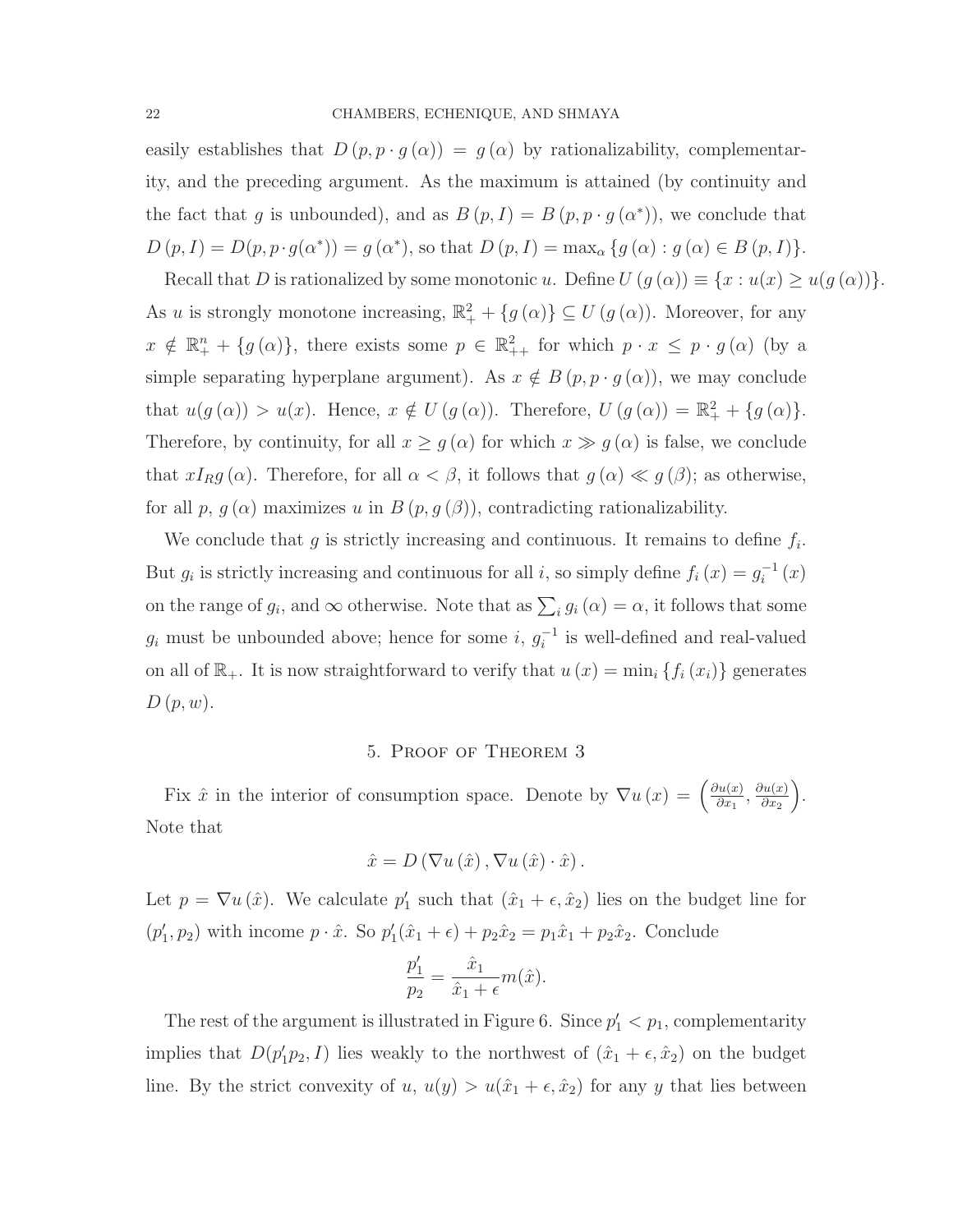

FIGURE 6. Illustration for the proof of Theorem 3.

 $D(p'_1, p_2, I)$  and  $(\hat{x}_1 + \epsilon, \hat{x}_2)$  on the budget line. Hence, if u does not achieve its maximum on the budget line at  $(\hat{x}_1 + \epsilon, \hat{x}_2)$ , it is increasing as we move northwest on the budget line. So the product  $\nabla u \cdot v$ , of the gradient of u with any vector pointing northwest, is nonnegative. This gives  $m(\hat{x}_1 + \epsilon, \hat{x}_2) \leq \frac{p'_1}{p_2}$ , so

$$
m(\hat{x}_1 + \epsilon, \hat{x}_2) \le \frac{\hat{x}_1}{\hat{x}_1 + \epsilon} m(\hat{x}).
$$

Since  $\epsilon > 0$  was arbitrary, and since the two sides of the inequality are equal at  $\epsilon = 0$ , we can differentiate with respect to  $\epsilon$  and evaluate at  $\epsilon = 0$  to obtain

$$
\frac{\partial m(\hat{x})}{\partial \hat{x}_1} \frac{1}{m(\hat{x})} \le \frac{-1}{\hat{x}_1}
$$

The proof of the second inequality is analogous.

## 6. Proof of Theorem 1

6.1. Preliminaries. For  $p \in \mathbb{R}^2_{++}$  let  $L(p) = \{x \in \mathbb{R}^2_+ | p \cdot x = 1\}.$ For  $x \in \mathbb{R}$  let  $sgn(x) =$  $\sqrt{ }$  $\int$  $\overline{\mathcal{L}}$ 1, if  $x > 0$  $-1$ , if  $x < 0$ 0, if  $x = 0$ .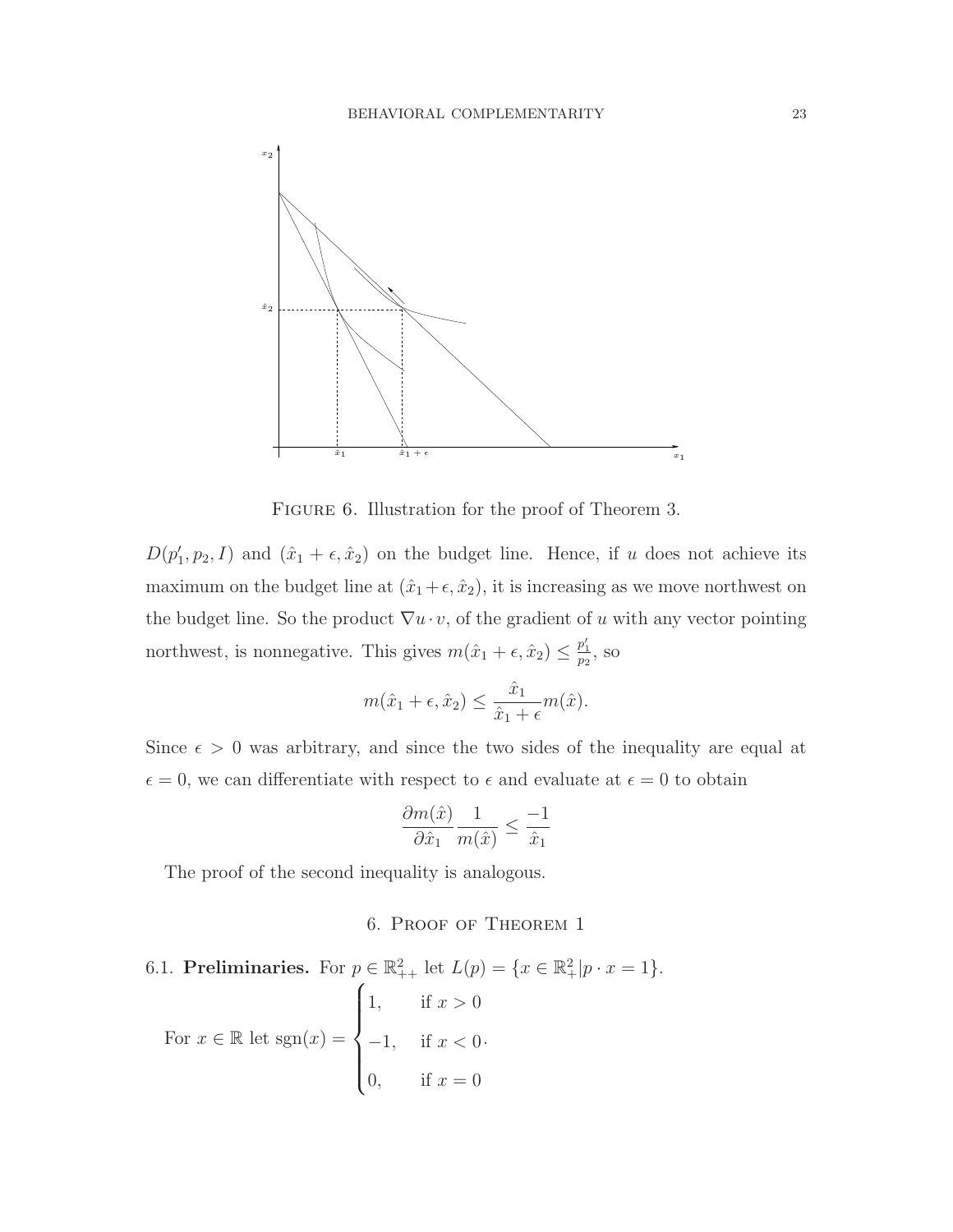The following lemmas are obvious.

**Lemma 6.1.** Let  $a, b, b' \in \mathbb{R}^2_+$  such that  $a \cdot b = a \cdot b' = 1$ . Then

- (1)  $sgn(b_1 b'_1) \cdot sgn(b_2 b'_2) \leq 0.$
- (2) If  $a \gg 0$  and  $b \neq b'$  then  $sgn(b_1 b'_1) \cdot sgn(b_2 b'_2) = -1$ .

**Lemma 6.2.** Let  $a, b \in \mathbb{R}^2$  such that  $a \gg 0$  and  $b > 0$ . Then  $a \cdot b > 0$ .

**Lemma 6.3.** Let  $a, b, c \in \mathbb{R}^2$  such that  $a \gg 0$ . If  $a \cdot b \leq a \cdot c$  and  $b_i \geq c_i$  for  $i \in \{1, 2\}$ then  $b_j \leq c_j$  for  $j = 3 - i$ .

For  $p \in \mathbb{R}^2_{++}$  and  $x \in \mathbb{R}_+$  such that  $p_j x \leq 1$  let  $X_i(p, x) = (1 - p_j x)/p_i$  where  $j = 3 - i$ . Then  $X_i(p, x)$  is the *i*-th coordinate of the element of  $L(p)$  whose j-th coordinate is x. Note that, when  $p, p' \in \mathbb{R}^2_{++}$  and  $p \cdot (x_i, x_j) = 1$ ,  $X_i(p \wedge p', x_j)$  is well defined; this will be a recurrent use of  $X_i$  in the sequel.

**Lemma 6.4.** Let  $p, p' \in \mathbb{R}^2_{++}$  and  $x, x' \in \mathbb{R}_+$  and  $i \in \{1, 2\}$  such that  $p_j x, p'_j x' \leq 1$ , and let  $j = 3 - i$ . Then

(1)  $p_i X_i(p, x) \le 1$  and  $x = X_i(p, X_i(p, x))$ (2) If  $p \leq p'$  then  $X_i(p, x') \geq X_i(p', x')$ . (3) If  $x' < x$  then  $X_i(p, x') > X_i(p, x)$ 

**Lemma 6.5.** If  $p \in \mathbb{R}^2_{++}$  and  $x \in \mathbb{R}^2_+$ ,  $i \in \{1,2\}$  and  $j = 3 - i$ . Assume that  $p_j x_j \leq 1$ . Then

- (1)  $p \cdot x \leq 1$  iff  $x_i \leq X_i(p, x_i)$ .
- (2)  $p \cdot x > 1$  iff  $x_i > X_i(p, x_i)$

Note that Statements 1 and 2 in Lemma 6.5 are not equivalent.

**Lemma 6.6.** Let  $p, q \in \mathbb{R}^2_{++}$  such that  $q_i \geq p_i$  for some product  $i \in \{1, 2\}$ , and let  $x, y \in L(p)$ . If  $q \cdot y \ge 1$  and  $x_i \ge y_i$  then  $q \cdot x \ge 1$ .

*Proof.* Since  $x_i \geq y_i$  and  $x_i \leq 1/p_i$  (as  $x_i p_i \leq x \cdot p = 1$ ) it follows that  $x_i =$  $\lambda y_i + (1 - \lambda) \frac{1}{p_i}$  for some  $0 \leq \lambda \leq 1$ . Since  $y \in L(p)$ ,  $\lambda y + (1 - \lambda)e^{i} \in L(p)$ , where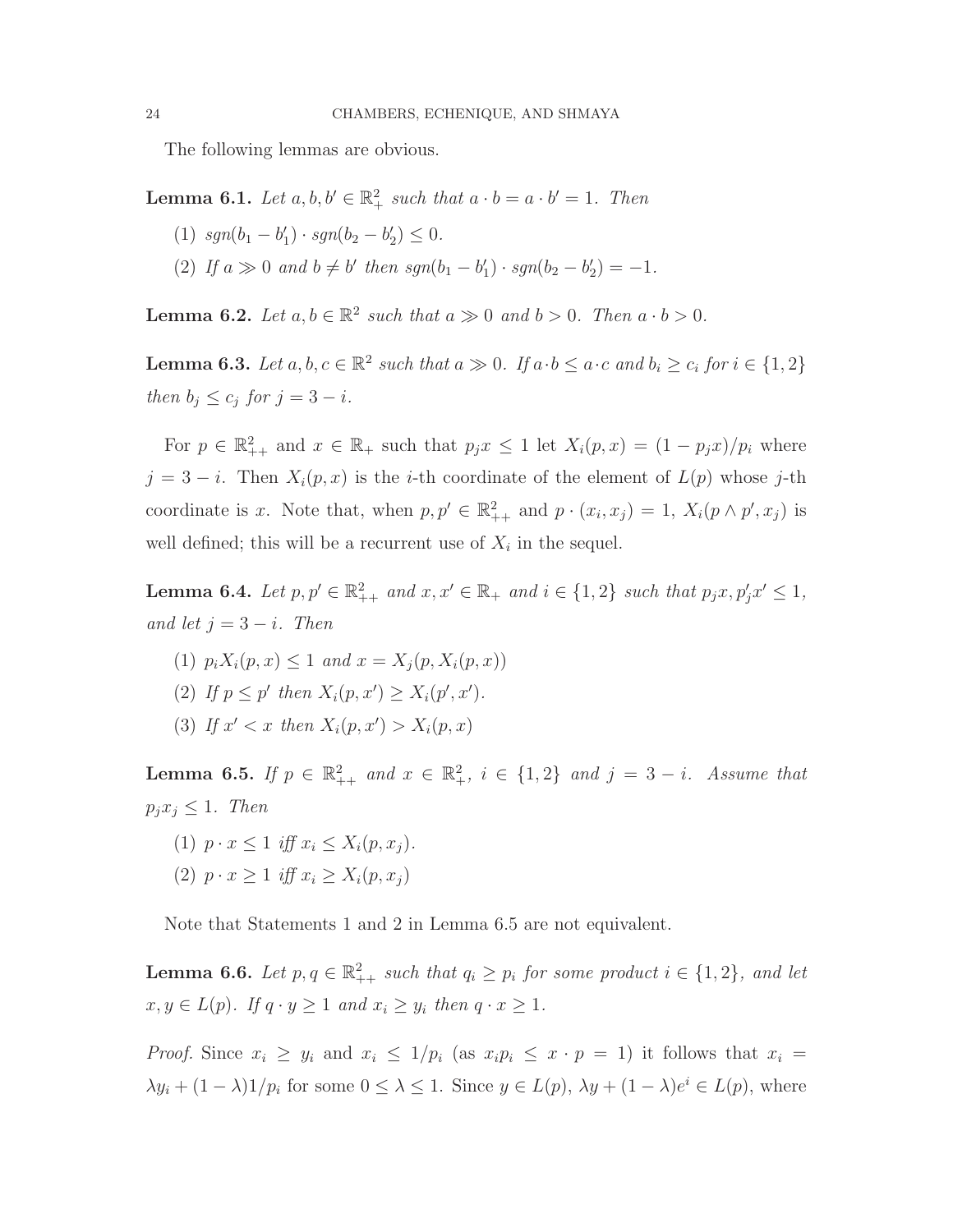$e^i \in \mathbb{R}^2_{++}$  is given by  $e^i_i = 1/p_i$  and  $e^i_j = 0$  for  $j = 3 - i$ . Then,  $x = \lambda y + (1 - \lambda)e^i$ , as there is only one element of  $L(p)$  with *i*-th component  $x_i$ . Therefore

$$
q \cdot x \ge \min\{q \cdot y, q \cdot e^i\} = \min\{q \cdot y, q_i/p_i\} \ge 1,
$$

as desired.

**Lemma 6.7.** Let  $p, q \in \mathbb{R}^2_{++}$  such that  $q_i > p_i$  for some product  $i \in \{1,2\}$  and assume that  $q \cdot x \leq 1$  for some  $x \in L(p)$ . Then  $p_j \geq q_j$  for  $j = 3 - i$ .

*Proof.* If  $p_j < q_j$  then  $q - p \gg 0$  and therefore

$$
q \cdot x - p \cdot x = (q - p) \cdot x > 0
$$

By Lemma 6.2, but this is a contradiction since  $q \cdot x \leq p \cdot x = 1$ .

6.2. The conditions are necessary. We now prove that the conditions in Theorem 1 are necessary. Let  $D: \mathbb{R}^2_{++} \to \mathbb{R}^2_{+}$  be a decreasing demand function that satisfies the weak axiom of revealed preference. Let  $p, p' \in \mathbb{R}^2_{++}$ .

To prove that D satisfies Condition 1 note first that from the monotonicity of D it follows that

(3) 
$$
D(p) \vee D(p') \leq D(p \wedge p').
$$

Therefore

$$
(p \wedge p') \cdot (D(p) \vee D(p')) \le (p \wedge p') \cdot D(p \wedge p') = 1,
$$

where the inequality follows from (3) and monotonicity of the scalar product in the second argument.

To prove that D satisfies Condition 2 assume that  $p' \cdot D(p) \leq 1$  and, say, that  $p'_1 > p_1$ . We want to show that  $D(p')_2 \ge D(p)_2$ . Let  $p'' = \frac{1}{p' \cdot D}$  $\frac{1}{p' \cdot D(p)} p'$ . Then  $p' \leq p''$ and  $p'' \cdot D(p) = 1$ . In particular, it follows from the last equality and the weak axiom of revealed preference that  $p \cdot D(p'') \geq 1$ . Let  $x = D(p)$  and  $x'' = D(p'')$ . Then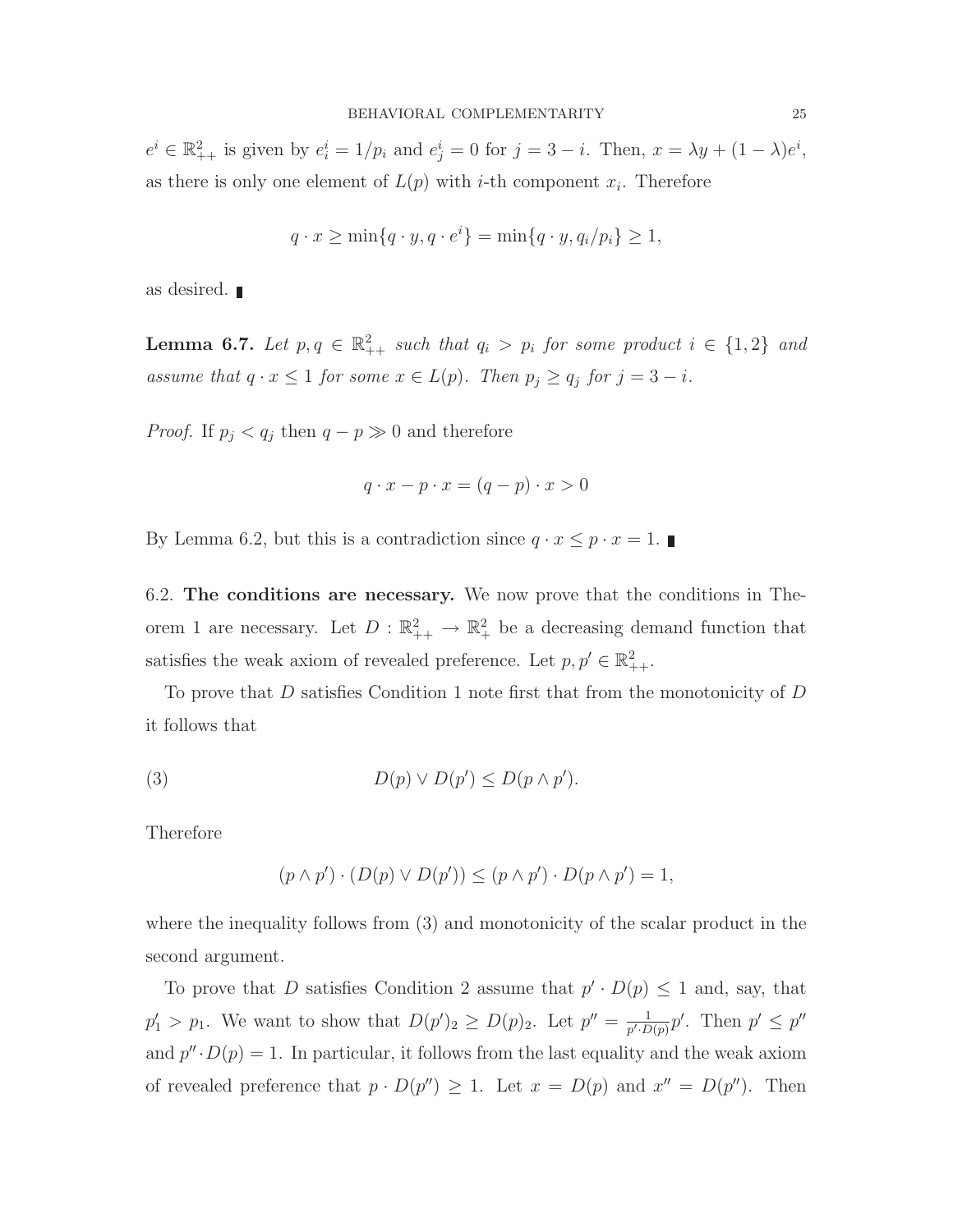$p \cdot x = p'' \cdot x'' = p'' \cdot x = 1$  and  $p \cdot x'' \ge 1$ . Therefore

(4) 
$$
0 \ge p \cdot x + p'' \cdot x'' - p \cdot x'' - p'' \cdot x = (p - p'') \cdot (x - x'') =
$$
  
\n
$$
(p_1 - p_1'') \cdot (x_1 - x_1'') + (p_2 - p_2'') \cdot (x_2 - x_2'').
$$

Since  $p''_1 \ge p'_1 > p_1$  and  $p'' \cdot x = p \cdot x$  we get from Lemma 6.1 that  $p''_2 \le p_2$ . Assume, by way of contradiction, that  $x_2'' < x_2$ . Then, since  $p'' \cdot x'' = p'' \cdot x$  and  $p'' \gg 0$  it follows from Lemma 6.1 that  $x_1 < x_1''$ , in which case the sum in the right hand side of (4) is strictly positive (since  $p_2'' \le p_2$ ,  $p_1'' > p_1, x_2'' < x_2$  and  $x_1 < x_1''$ ), which leads to a contradiction. It follows that  $x_2'' \ge x_2$ , i.e.  $D(p'')_2 \ge D(p)_2$ . By monotonicity of D it follows that  $D(p') \ge D(p'')$ . Hence

$$
D(p')_2 \ge D(p'')_2 > D(p)_2,
$$

as desired.

6.3. The conditions are sufficient. A data point is given by a pair  $(p, x) \in$  $\mathbb{R}^2_{++} \times \mathbb{R}^2_{+}$  such that  $p \cdot x = 1$ .

**Definition 1.** A pair  $(p, x), (p', x') \in \mathbb{R}^2_{++} \times \mathbb{R}^2_+$  of data points is permissible if the following conditions are satisfied:

- (1)  $(p \wedge p') \cdot (x \vee x') \leq 1.$
- (2) If  $p' \cdot x \leq 1$  and  $p'_i > p_i$  for some product  $i \in \{1,2\}$  then  $x'_j \geq x_j$  for  $j = 3-i$ .
- (3) If  $p \cdot x' \leq 1$  and  $p_i > p'_i$  for some product  $i \in \{1,2\}$  then  $x_j \geq x'_j$  for  $j = 3-i$ .

Let us say that a partial demand function  $P: D \to \mathbb{R}^2_{++}$  is permissible if  $(p, D(p)), (p', D(p'))$  is a permissible pair for every  $p, p' \in P$  Using this terminology, a partial demand function  $D: P \to \mathbb{R}^2_{++}$  satisfies the conditions of Theorem 1 iff it is permissible

Monotonicity is a consequence of permissibility:

**Lemma 6.8.** If  $(p, x), (p', x') \in \mathbb{R}^2_{++} \times \mathbb{R}^2_+$  is a permissible pair of data points and  $p \leq p'$  then  $x' \leq x$ .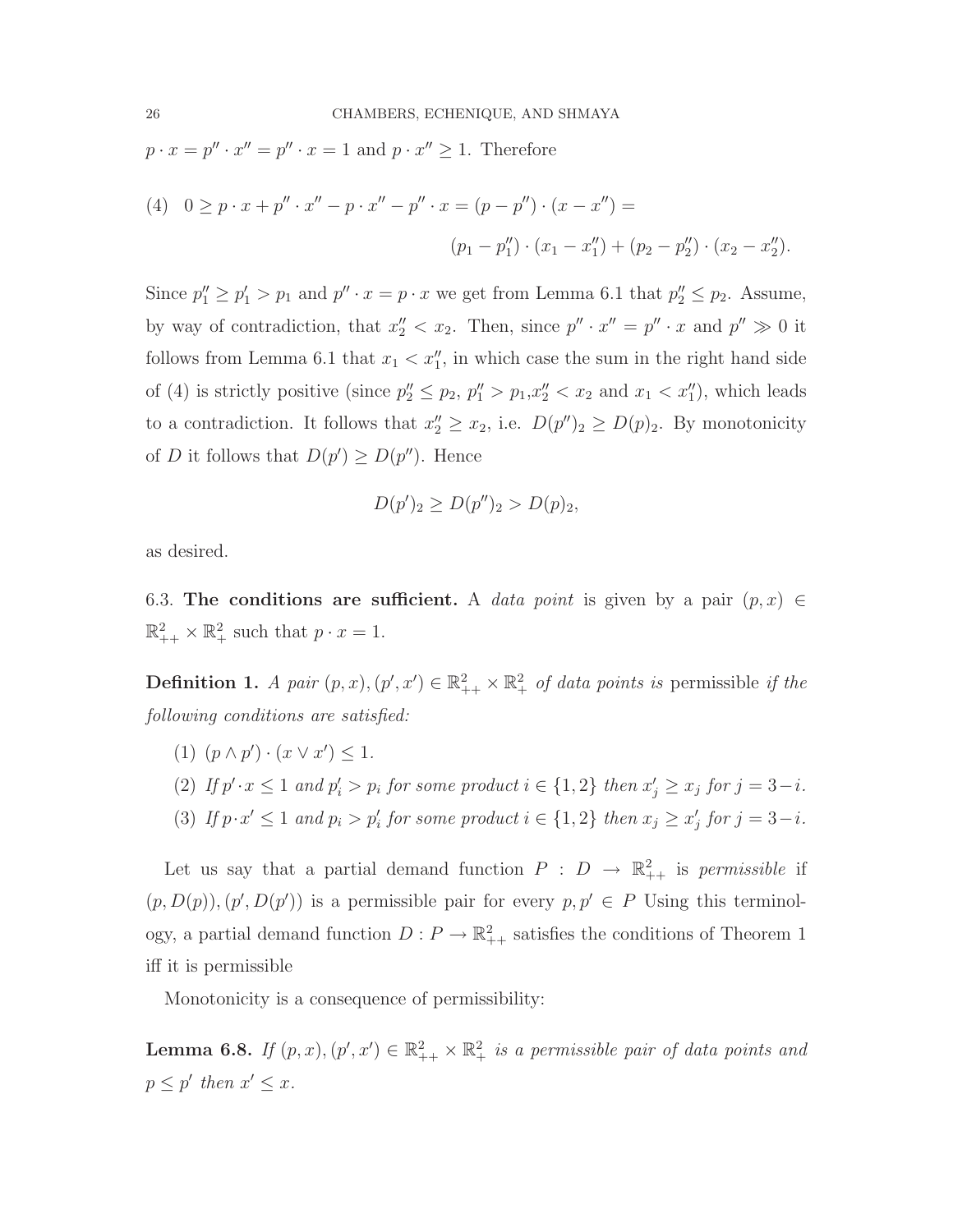*Proof.* If  $p \leq p'$  then  $p \wedge p' = p$  and therefore it follows from Condition 1 of Definition 1 that  $p \cdot (x \vee x') \leq 1$ . But  $p \cdot x = 1$  and therefore

$$
p \cdot (x \vee x' - x) = p \cdot (x \vee x') - p \cdot x \le 0.
$$

Since  $x \vee x' - x \geq 0$  it follows from the last inequality and Lemma 6.2 that  $x \vee x' - x =$ 0, i.e.  $x' \leq x$ , as desired.

The weak axiom of revealed preference is a consequence of permissibility:

**Lemma 6.9.** If  $(p, x), (p', x') \in \mathbb{R}^2_{++} \times \mathbb{R}^2_{+}$  is a permissible pair of data points and  $p' \cdot x < 1$  then  $p \cdot x' > 1$ .

*Proof.* We show that  $p \cdot x' \leq 1$  implies  $p' \cdot x \geq 1$ . Assume that  $p \cdot x' \leq 1$ . If  $p' \geq p$ then  $p' \cdot x \geq p \cdot x = 1$  and we are done. Let  $p' \not\geq p$ . Assume without loss of generality that  $p_1 > p'_1$ . By Condition 3 of Definition 1 it follows that  $x_2 \ge x'_2$ . Also, since

$$
(p - p') \cdot x' = p \cdot x' - p' \cdot x' \le 0
$$

and since  $x' > 0$  it follows from Lemma 6.2 that it cannot be the case that  $p - p' \gg 0$ . Therefore  $p_2 \leq p_2'$ . Let  $x'' \in \mathbb{R}^2_{++}$  be such that  $x_2'' = x_2'$  and  $p \cdot x_2'' = 1$ ; that is  $x'' = (X_1(p, x'_2), x'_2);$  note that  $X_1(p, x'_2)$  is well defined because  $p_2 x'_2 \le p'_2 x'_2 \le 1.$ Since  $p \cdot x' \leq 1 = p \cdot x''$  and  $x_2'' = x_2'$  it follows from Lemma 6.3 that  $x_1'' \geq x_1'$ . Therefore  $x'' \ge x'$ , and, in particular,  $p' \cdot x'' \ge p' \cdot x' \ge 1$ . Since  $x_2 \ge x'_2 = x''_2$  and  $p_2 \leq p_2'$  it follows from Lemma 6.6 that  $p' \cdot x \geq 1$  as desired.

The following lemma provides an equivalent characterization of permissible pairs. Unlike the previous characterization, here the roles of  $p$  and  $p'$  are not symmetric. For fixed p and p', the lemma states the restrictions on  $x'$  (the demand at p') such that the pair  $(p, x)$ ,  $(p', x')$  is permissible assuming that x is already given. Recall Figure 4(a). From the lemma we see that every good induces one restriction on  $x'$ . If the good is cheaper for  $p'$  (as is the good that corresponds to the vertical axis in Figure  $4(a)$ ) then it induces an inequality of type  $1 - an$  upper bound on the demand for that good. This is the line  $A-A$  in the figure. If the good is more expensive for  $p'$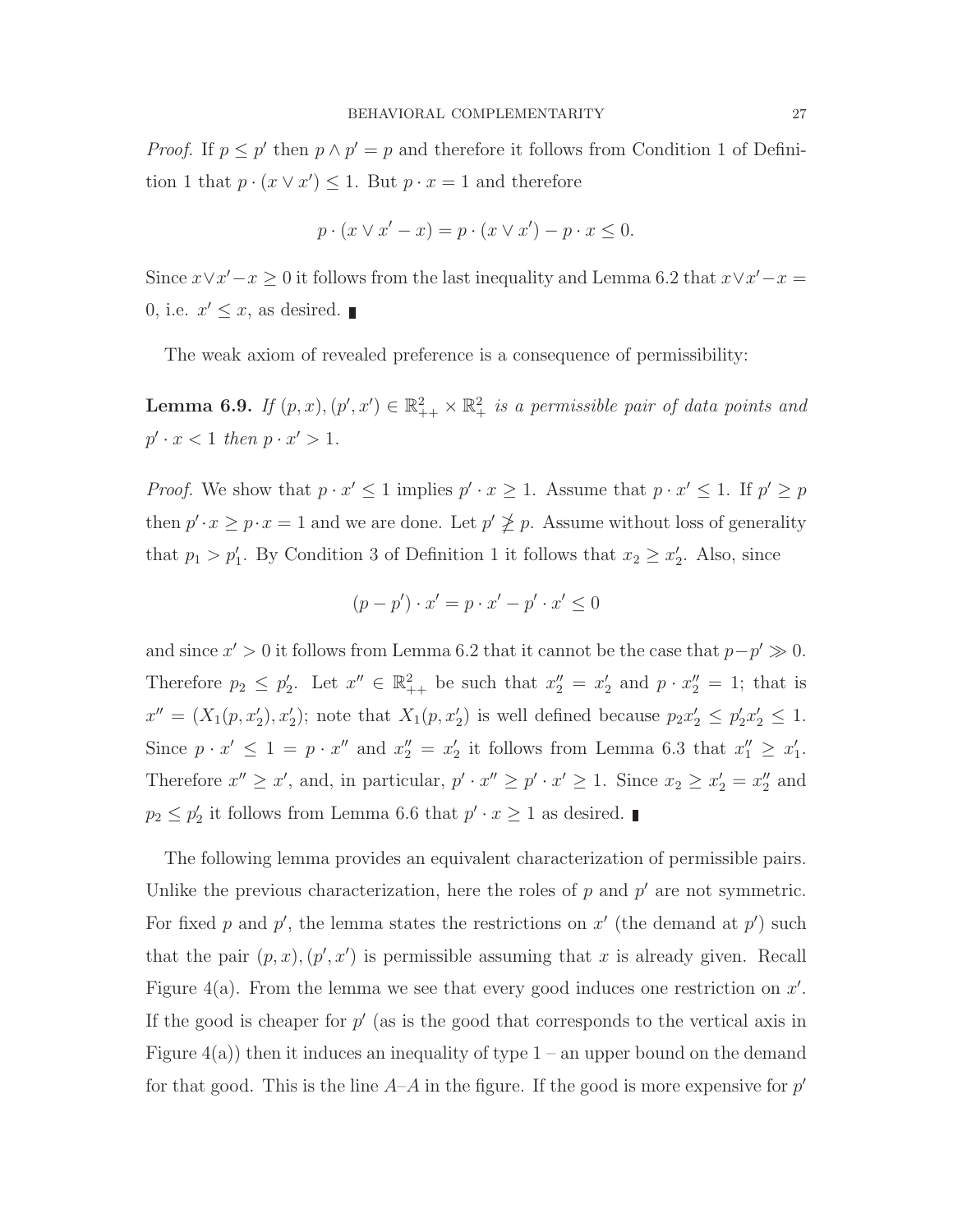(as is the good that corresponds to the horizontal axis in Figure  $4(a)$ ) then it induces an inequality of type 2 or 3, depending on whether  $x$  is a possible consumption at the new price  $p'$ . In the figure, since x is not possible in the new price, we get an inequality of type 3 – an upper bound on the demand for that product. This is the line  $B$ - $B$  in the figure.

**Lemma 6.10.** A pair  $(p, x)$ ,  $(p', x')$  is permissible iff the following conditions are satisfied for every product  $i \in \{1,2\}$  and  $j = 3 - i$ .

- (1) If  $p'_i \leq p_i$  then  $x'_i \leq X_i(p \wedge p', x_j)$ .
- (2) If  $p'_i > p_i$  and  $p' \cdot x \leq 1$  then  $x'_j \geq x_j$ .
- (3) If  $p'_i > p_i$  and  $p' \cdot x > 1$  then  $x'_i \leq x_i$ .

The proof of Lemma 6.10 requires some auxiliary results, presented here as Claims 6.12, 6.11, and 6.13.

**Claim 6.11.** If  $(p, x)$ ,  $(p', x')$  is a pair of data points and  $(p \wedge p') \cdot (x \vee x') \leq 1$  then  $x'_i \leq X_i(p \wedge p', x_j)$ 

*Proof.* Let  $i \in \{1,2\}$  and  $j=3-i$ . Let  $y \in \mathbb{R}^2_{++}$  be such that  $y_j = x_j$  and  $y_i = x'_i$ . Then

$$
(p \wedge p') \cdot y \le (p \wedge p') \cdot (x' \vee x) \le 1,
$$

where the first inequality follows from the fact that  $y \leq x' \vee x$ . In particular, it follows from the last inequality and Lemma 6.5 that

$$
x'_i = y_i \le X_i(p \wedge p', y_j) = X_i(p \wedge p', x_j),
$$

as desired.

**Claim 6.12.** For every  $p, p' \in \mathbb{R}^2_{++}$  and  $x \in L(p)$  the set of all  $x' \in L(p')$  such that  $(p \wedge p') \cdot (x \vee x') \leq 1$  is a subinterval of  $L(p')$ 

*Proof.* The function  $x' \mapsto (p \wedge p') \cdot (x \vee x')$  is concave since the inner product is monotone and linear and since

$$
x \vee (\lambda \alpha + (1 - \lambda)\beta) \leq \lambda (x \vee \alpha) + (1 - \lambda)(x \vee \beta)
$$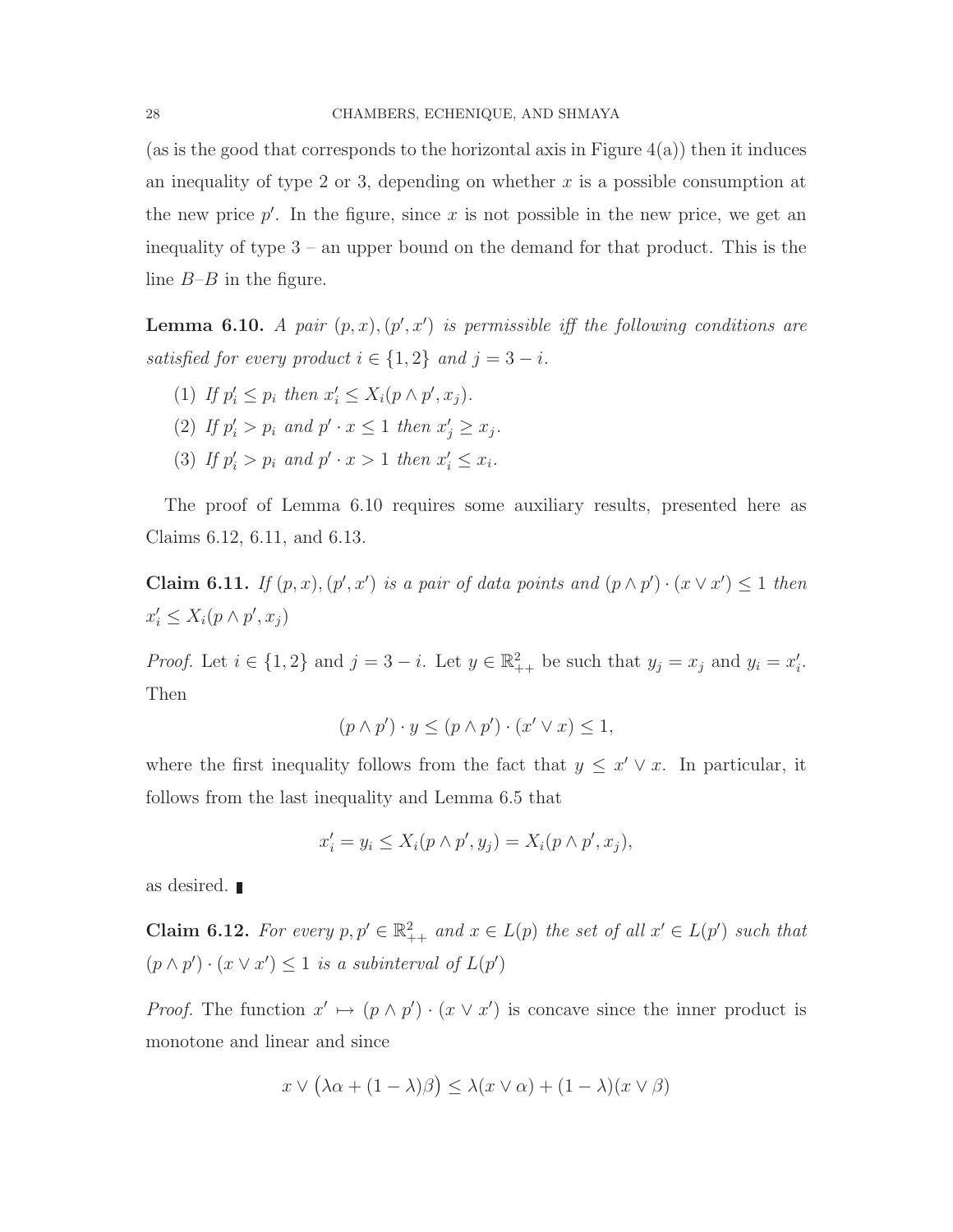for every  $\alpha, \beta \in \mathbb{R}^2_{++}$  and every  $0 \leq \lambda \leq 1$ .

Claim 6.13. If  $(p, x)$ ,  $(p', x')$  is a permissible pair such that  $x_1 < x'_1$  and  $x_2 > x'_2$ then  $p_1 > p'_1$  and  $p_2 < p'_2$ .

Proof. We show that any other possibility leads to a contradiction. Note first that Lemma 6.8 implies  $x \geq x'$  if  $p \leq p'$ , and  $x \leq x'$  if  $p \geq p'$ . Both cases contradict the hypotheses on  $x$  and  $x'$ .

Second, suppose that  $p_1 < p'_1$  and  $p_2 > p'_2$ . Consider the following three cases.

- If  $p' \cdot x \leq 1$ , then  $x'_2 \geq x_2$  by Condition 2 of Definition 1.
- If  $p \cdot x' \leq 1$ , then  $x_1 \geq x'_1$  by Condition 3 of Definition 1.
- If  $p' \cdot x > 1$  and  $p \cdot x' > 1$  then

$$
0 < p \cdot x' + p' \cdot x - p \cdot x - p' \cdot x' = (p - p') \cdot (x' - x) =
$$
\n
$$
(p_1 - p'_1) \cdot (x'_1 - x_1) + (p_2 - p'_2) \cdot (x'_2 - x_2) < 0
$$

The first inequality follows from the fact that  $p \cdot x = p' \cdot x' = 1$  and  $p \cdot x'$ ,  $p' \cdot x >$ 1. The last inequality follows because, in each product, one multiplier is negative and one is positive.

All three cases contradict the hypotheses on  $x$  and  $x'$ . The only possibility left is  $p_1 > p'_1$  and  $p_2 < p'_2$ , as desired.

We now prove Lemma 6.10

*Proof.* We consider separately the possible positions of  $p, p', x$ , up to symmetry between the products.

Case 1:  $p \ll p'$ . We show first that the conditions in the lemma imply permissibility. Since  $p \ll p'$  then  $p' \cdot x = p \cdot x + (p'-p) \cdot x > 1$  (the inequality follows from Lemma 6.2) and, by Condition 3 in the lemma  $x' \leq x$ .

Since  $p \leq p'$ ,  $x' \leq x$  implies that  $(p \wedge p') \cdot (x \vee x') = p \cdot x = 1$ . So Condition 1 in the definition of permissibility is satisfied. In addition,  $x' \leq x$  implies that Condition 3 is satisfied. We show Condition 2: If  $p' \cdot x \leq 1$  and  $p'_i > p_i$ , then  $p \cdot x = 1$  implies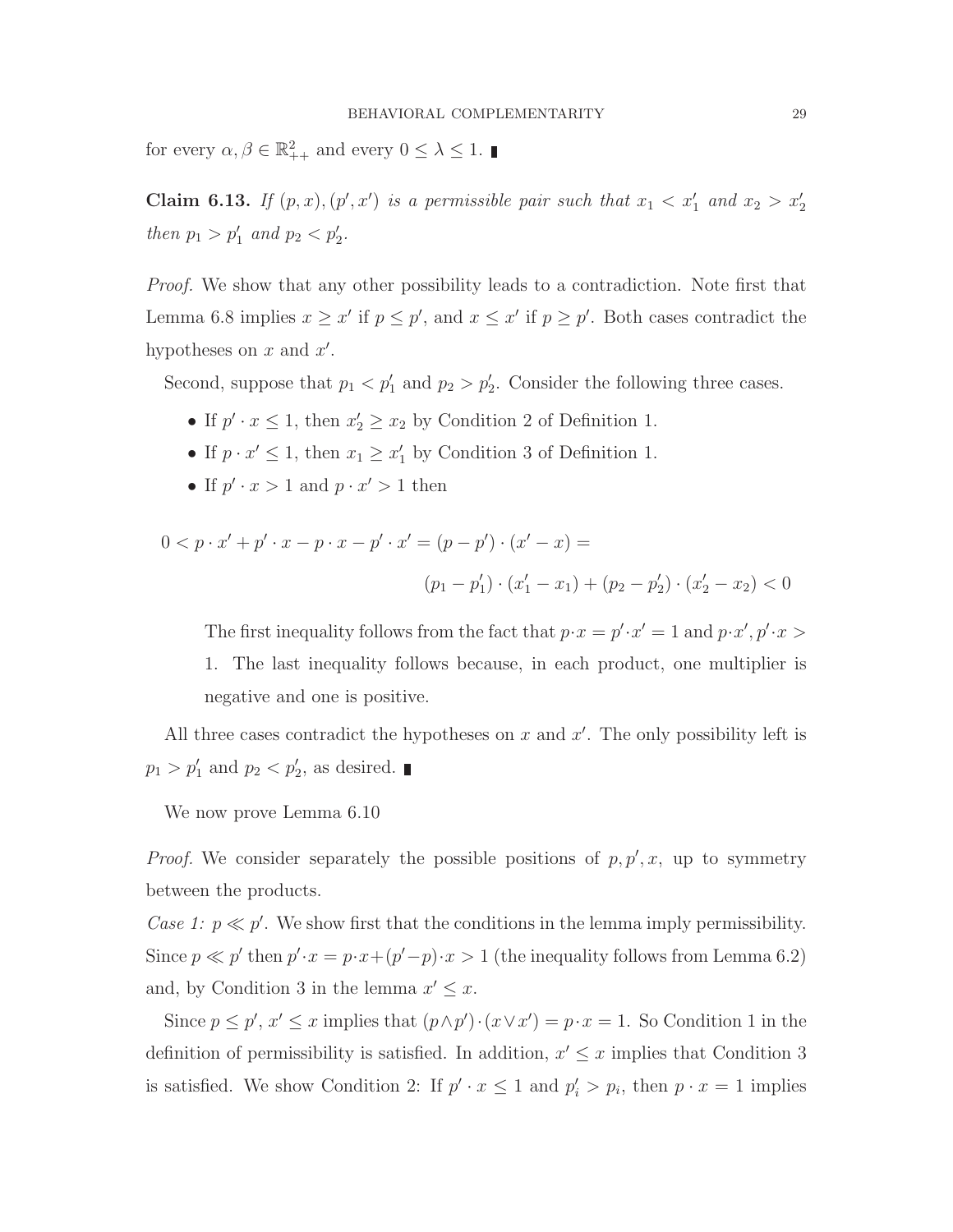that  $x'_i = x_i = 0$  and that  $p'_j = p_j$  for  $j = 3 - i$ . Then  $x'_2 = 1/p'_2 = 1/p_2 = x_2$ . So Condition 2 is satisfied.

Now we show that permissibility implies the conditions in the lemma. Condition 1 in the lemma follows from Claim 6.11. Condition 3 holds because Lemma 6.8 implies  $x' \leq x$ . Finally, Condition 2 follows from Condition 2 in the definition of permissibility.

Case 2:  $p' \leq p$ . For each i,  $p'_i \leq p_i$ . So  $x'_i \leq X_i(p', x_j)$  by Condition 1 of the lemma, as  $p' = p' \wedge p'$ . But  $x'_i = X_i(p', x'_j)$ , so  $X_i(p', x'_j) \le X_i(p', x_j)$ . Since  $X_i$  is monotone decreasing in  $x_j$  (item 3 of Lemma 6.4),  $x_j \le x'_j$ . This shows that  $x \le x'$ . The rest of the argument is analogous to the previous case.

Case 3:  $p_1 < p'_1, p_2 > p'_2$  and  $p' \cdot x \le 1$ . Let

$$
A = \{ x' \in L(p') | x_2' \ge x_2, (p \wedge p') \cdot (x \vee x') \le 1 \}.
$$

Note that A is the set of all x' such that the pair  $(p, x)$ ,  $(p', x')$  is permissible. Let

$$
B = \{x' \in L(p') | x_2' \ge x_2, x_2' \le X_2(p \wedge p', x_1)\}
$$

be the set of all x' such that the pair  $(p, x), (p', x')$  satisfies the conditions of Lemma 6.10. We have to prove that  $A = B$ . From Claim 6.11 we get that  $A \subseteq B$ . For the other direction, note that the set  $B$  is the closed interval whose endpoints are the unique points y, z in  $L(p')$  such that  $y_2 = x_2$  and  $z_2 = X_2(p \wedge p', x_1)$ . Since, by Claim 6.12, A is an interval, it is sufficient to prove that  $y, z \in A$ .

Since  $p' \cdot x \leq 1$  it follows that  $x_1 \leq y_1$  and therefore  $x \leq y$  and  $x \vee y = y$  and therefore

$$
(p \wedge p') \cdot (x \vee y) = (p \wedge p') \cdot y \le p' \cdot y = 1,
$$

and thus  $y \in A$ .

Now,

$$
z_2 = X_2(p \wedge p', x_1) \ge X_2(p, x_1) = x_2
$$
 and  
 $z_1 = X_1(p', z_2) \le X_1(p' \wedge p, z_2) = X_1(p' \wedge p, X_2(p' \wedge p, x_1)) = x_1$ ,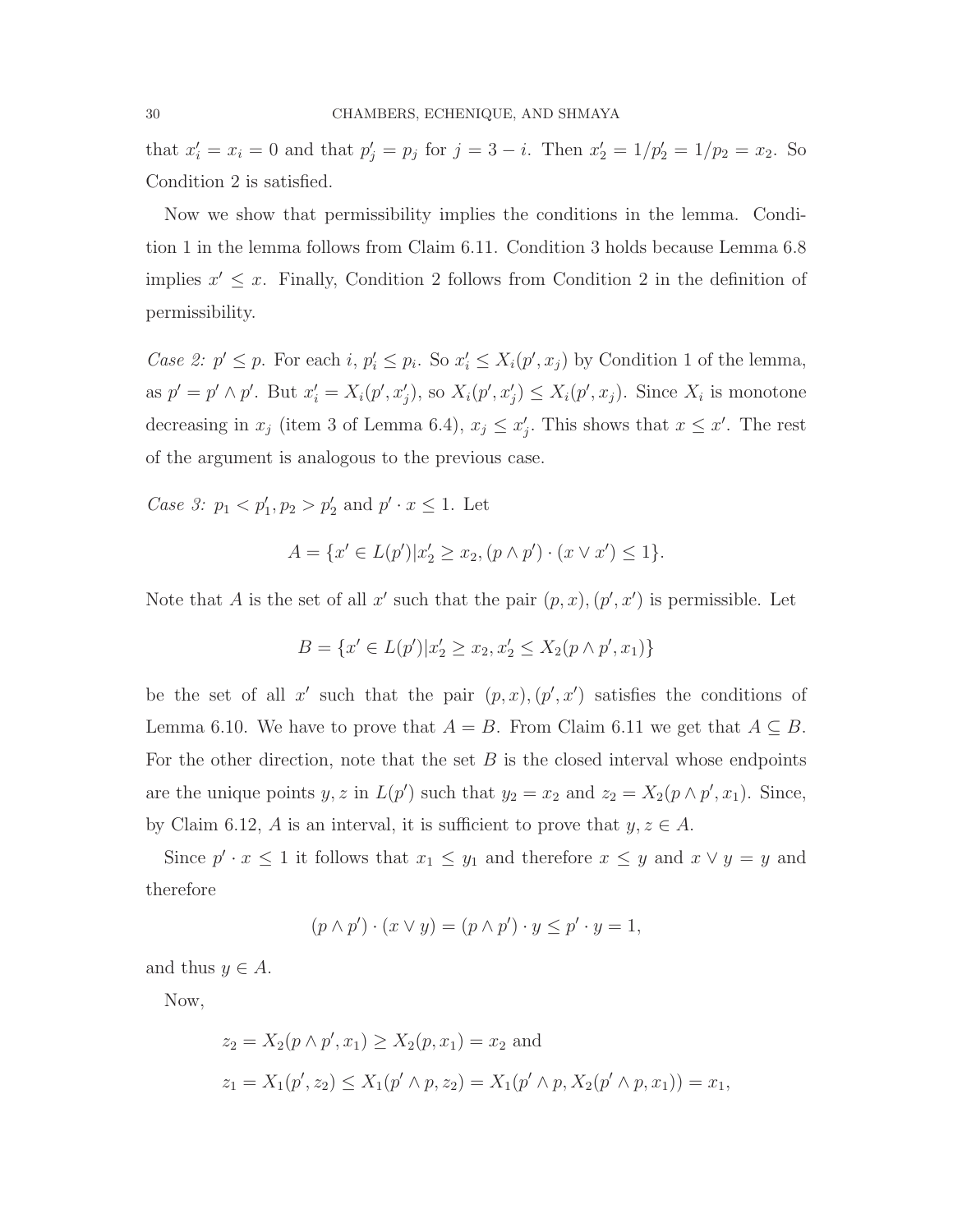where the inequalities follow from item 2 of Lemma 6.4. It follows that  $x \vee z =$  $(x_1, z_2)$ . Since  $z_2 = X_2(p \wedge p', x_1)$  it follows that  $(p \wedge p') \cdot (x \vee z) = 1$  and therefore  $z \in A$ .

Case 4:  $p_1 < p'_1, p_2 > p'_2$  and  $p' \cdot x > 1$ . Note that, in this case, the conditions in the lemma are equivalent to  $x'_1 \le x_1$  and  $x'_2 \le X_2(p \wedge p', x_1)$ .

We show first that permissibility implies the latter conditions. We need to show that  $x'_1 \leq x_1$ , as Claim 6.11 gives  $x'_2 \leq X_2(p \wedge p', x_1)$ . First, if  $p \cdot x' \leq 1$  then by Condition 3 of the definition of permissibility  $x'_1 \le x_1$ . Second, let  $p \cdot x' \nleq 1$ . Then  $p' \cdot x > 1$  and  $p \cdot x' > 1$  imply  $x' \not\geq x$  and  $x \not\geq x'$ . Now,  $x'_1 > x_1$  and  $x'_2 < x_2$  imply, by Claim 6.13 that  $p'_1 < p_1$  and  $p'_2 > p_2$ . So it must be that  $x'_1 < x_1$  and  $x'_2 > x_2$ . Thus, either way we get that  $x'_1 \leq x_1$ .

We now show that the conditions imply permissibility. Let  $y = (x_1, X_2(p \wedge p', x_1));$ so  $(p \wedge p') \cdot y = 1$ . Note that  $x_2 = X_2(p, x_1) \le X_2(p \wedge p', x_1)$ , so  $x \le y$ . The conditions are equivalent to  $x' \leq y$ . So we obtain

$$
(p \wedge p') \cdot (x \vee x') \le (p \wedge p') \cdot (x \vee y) \le (p \wedge p') \cdot y = 1.
$$

Thus Condition 1 of the definition of permissibility is satisfied. Condition 2 in the definition follows from Condition 2 in the lemma. Finally, Condition 3 in the definition is satisfied since  $x'_1 \leq x_1$ .

The proof of Theorem 1 is based on the following lemma:

**Lemma 6.14.** Let P be a finite subset of  $\mathbb{R}^2_{++}$  and let  $D: P \to \mathbb{R}^2_+$  be a permissible partial demand function. Let  $p' \in \mathbb{R}^2_{++}$ . Then D can be extended to a permissible partial demand function over  $P \cup \{p'\}.$ 

*Proof.* For  $p \in P$  and  $x = D(p)$  let  $\mathcal{A}(p)$  be the set of all  $x' \in L(p')$  such that the pair  $(p, x)$ ,  $(p', x')$  is permissible. We have to prove that  $\bigcap_{p \in P} A(p)$  is nonempty. From Lemma 6.10,  $\mathcal{A}(p)$  is a sub-interval of  $L(p')$ . It is then sufficient to show that for any  $p^a$  and  $p^b$  in  $P$ ,  $\mathcal{A}(p^a) \cap \mathcal{A}(p^b) \neq \emptyset$ , as any collection of pairwise-intersecting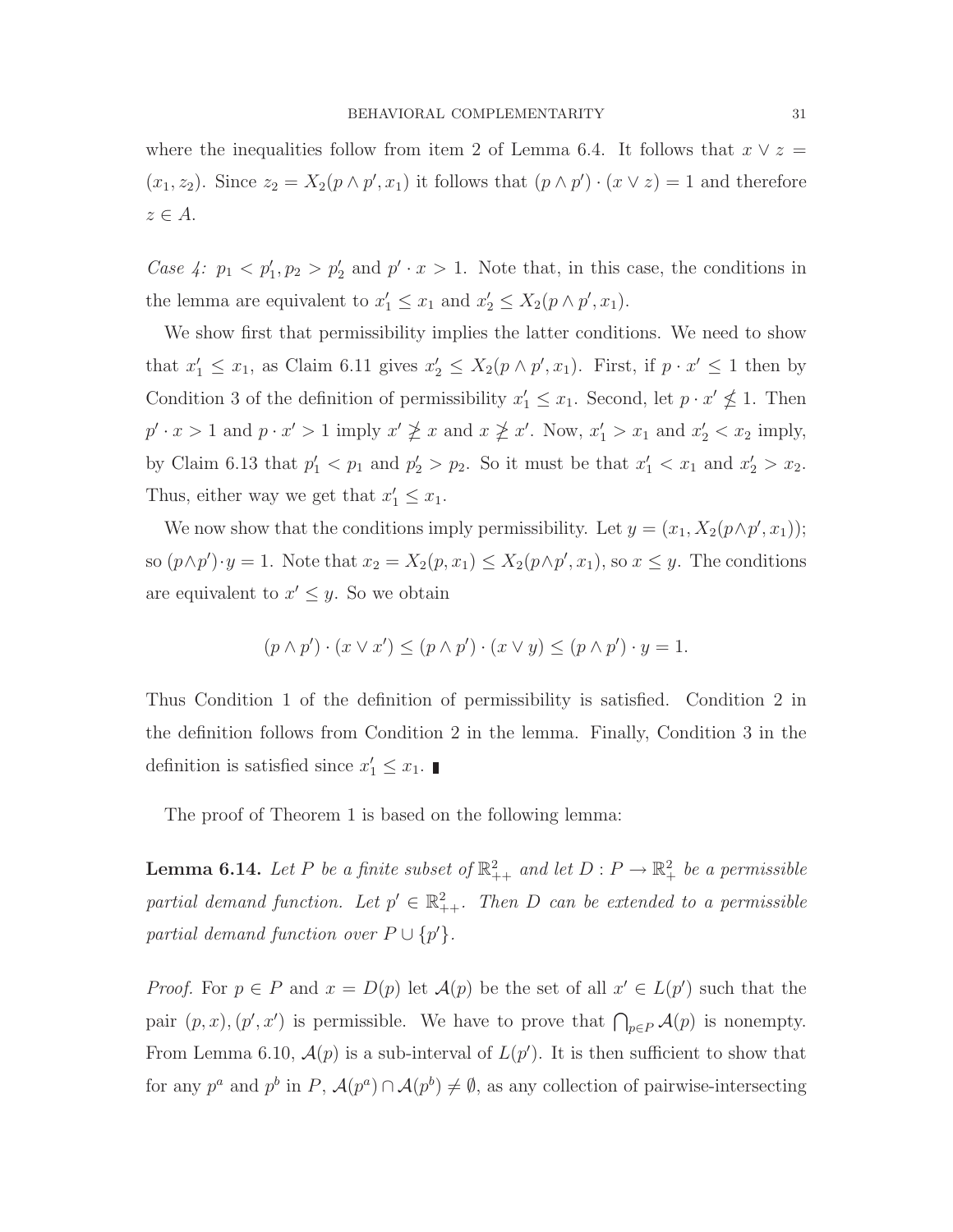intervals has nonempty intersection (an easy consequence of Helly's Theorem, for example see Rockafellar (1970), Corollary 21.3.2).

Thus we fix  $p^a$  and  $p^b$  in P. From Lemma 6.10,  $\mathcal{A}(p^a)$  and  $\mathcal{A}(p^b)$  are defined by a set of inequalities, one inequality for each product. We have to show that the intersection of the solution sets for these inequalities is nonempty. Note that two inequalities that correspond to the same products are always simultaneously satisfiable.

Case 1:  $p'_1 \leq p_1^a$  and  $p'_2 \leq p_2^b$ . Let  $y \in \mathbb{R}^2_{++}$  be given by  $y_1 = X_1(p^a \wedge p', x_2^a)$  and  $y_2 = X_2(p^b \wedge p', x_1^b)$ . We have to prove that  $L(p') \cap \{x'|x' \le y\}$  is nonempty, or equivalently that  $p' \cdot y \geq 1$ . Indeed,

$$
p' \cdot y = p'_1 \cdot y_1 + p'_2 \cdot y_2
$$
  
\n
$$
= (p'_1 \wedge p_1^a) \cdot y_1 + (p'_2 \wedge p_2^b) \cdot y_2
$$
  
\n
$$
= 2 - \sum_{(i,j) \in \{(a,2),(b,1)\}} (p'_j \wedge p_j^i) \cdot x_j^i
$$
  
\n
$$
\geq 2 - \sum_{(i,j) \in \{(a,2),(b,1)\}} (p'_j \wedge p_j^i) \cdot (x_j^i \vee x_j^j)
$$
  
\n
$$
= 2 - (p^a \wedge p^b) \cdot (x^a \vee x^b)
$$
  
\n
$$
\geq 1.
$$

The second equality above follows from the fact that  $p'_1 \n\t\leq p_1^a$  and  $p'_2 \n\t\leq p_2^b$ . The third equality follows from the fact that  $(y_1, x_2^a) \in L(p' \wedge p^a)$ , so  $(p'_1 \wedge p_1^a) \cdot y_1 =$  $1-(p'_2 \wedge p_2^a) \cdot x_2^a$ , and similarly for  $(x_1^b, y_2)$ . The first inequality is because  $p'_1 \leq p_1^a$ and  $p'_2 \leq p_2^b$ . The last inequality is because  $(p^a, x^a)$ ,  $(p^b, x^b)$  is permissible.

*Case 2:*  $p'_1 > p_1^a$  and  $p' \cdot x^a \le 1$ , while  $p'_2 > p_2^b$  and  $p' \cdot x^b \le 1$ . Let  $y = (x_1^b, x_2^a)$ . We have to prove that  $L(p') \cap \{x'|x' \geq y\}$  is nonempty. Or, equivalently, that  $p' \cdot y \leq 1$ . If  $y \leq x^a$  or  $y \leq x^b$  then we are done. Suppose then that  $y \nleq x^a$  and  $y \nleq x^b$ ; hence that  $x_2^a > x_2^b$  and  $x_1^b > x_1^a$ . In this case it follows from Claim 6.13 that  $p_1^a > p_1^b$  and  $p_2^a < p_2^b$ . Since we assumed that  $p_2' > p_2^b$  it follows that  $p_2' > p_2^a$ . Since we assumed that  $p'_1 > p_1^a$  it follows that  $p' \gg p^a$ , which contradicts  $p' \cdot x^a \leq 1$  (since  $p^a \cdot x^a = 1$ ).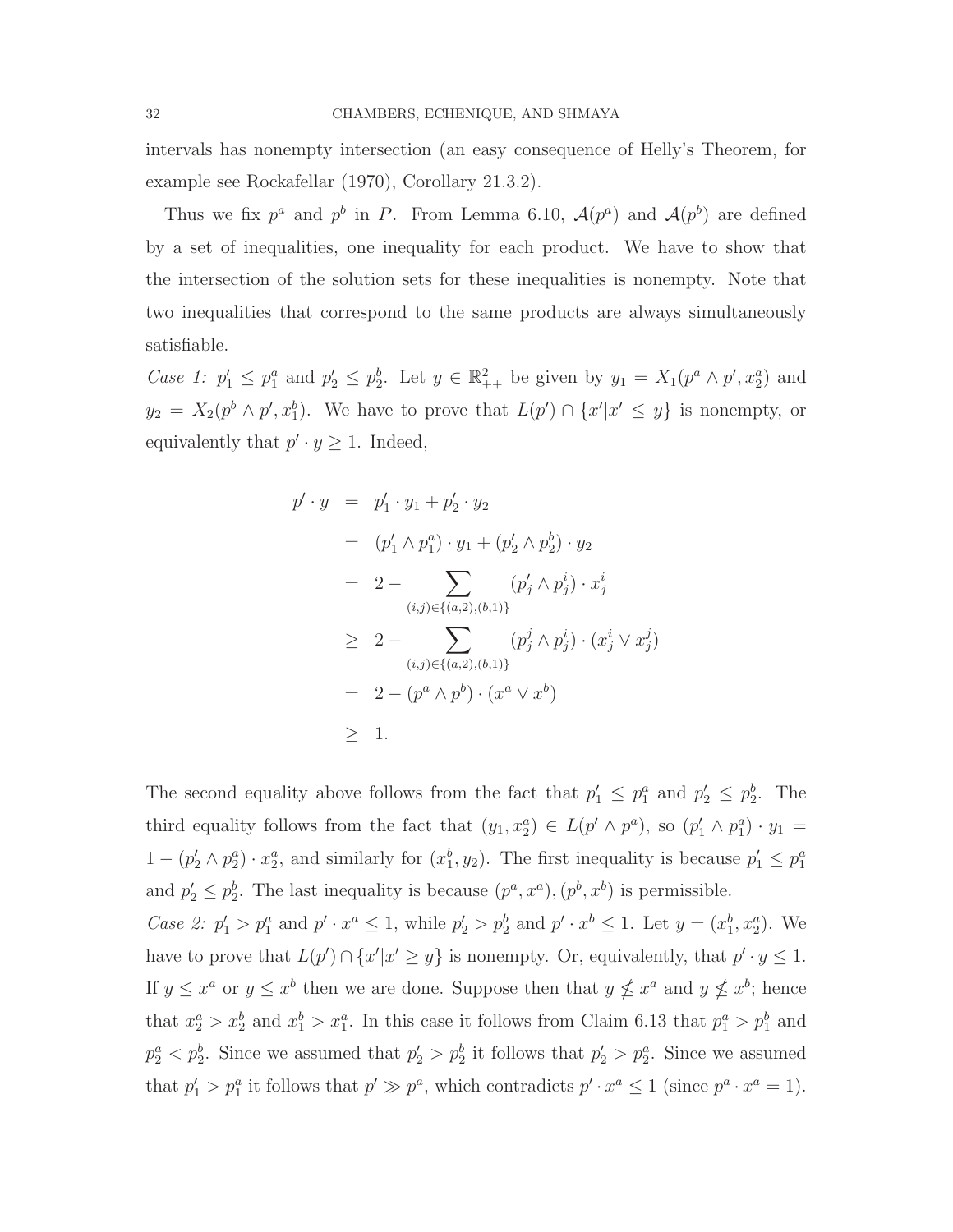Case 3:  $p'_1 > p_1^a$  and  $p' \cdot x^a > 1$ , while  $p'_2 > p_2^b$  and  $p' \cdot x^b > 1$ . Let  $y = (x_1^a, x_2^b)$ . We prove that  $L(p') \cap \{x' | x' \leq y\}$  is nonempty. Or, equivalently, that  $p' \cdot y \geq 1$ . If  $y \geq x^a$  or  $y \geq x^b$  then we are done. Suppose then that  $y \not\geq x^a$  and  $y \not\geq x^b$ , so that  $x_2^a > x_2^b$  and  $x_1^b > x_1^a$ . In this case it follows from Claim 6.13 that  $p_1^a > p_1^b$  and  $p_2^a < p_2^b$ . Therefore  $p^a \wedge p^b = (p_1^b, p_2^a)$  and  $x^a \vee x^b = (x_1^b, x_2^a)$ . It follows that

$$
p' \cdot y = p'_1 \cdot y_1 + p'_2 \cdot y_2 \ge p_1^a \cdot x_1^a + p_2^b \cdot x_2^b =
$$
  

$$
2 - p_1^b \cdot x_1^b - p_2^a \cdot x_2^a = 2 - (p^a \wedge p^b) \cdot (x^a \vee x^b) \ge 1,
$$

The first inequality follows from the assumption that  $p'_1 > p_1^a$  and  $p'_2 > p_2^b$ . The second equality follows from  $p^i \cdot x^i = 1$ ,  $i = a, b$ . The last inequality follows from permissibility (Condition 1 in Definition 1).

Case 4:  $p'_1 \leq p_1^a$  and  $p'_2 > p_2^b$  and  $p' \cdot x^b \leq 1$ . Note first that Lemma 6.7 implies  $p'_1 \leq p_1^b$ . We need there to exist  $x' \in L(p')$  with  $x'_1 \leq X_1(p^a \wedge p', x_2^a)$  and  $x'_1 \geq x_1^b$ . That is, we need  $x_1^b \leq X_1(p^a \wedge p', x_2^a)$ . Or, equivalently, that  $(p^a \wedge p') \cdot y \leq 1$ where  $y = (x_1^b, x_2^a)$ . If  $y \leq x^a$  then  $(p^a \wedge p') \cdot y \leq p^a \cdot x^a = 1$ . If  $y \leq x^b$  then  $(p^a \wedge p') \cdot y \leq p' \cdot x^b \leq 1$ . The only other possibility is that  $y > x^a$  and  $y > x^b$ , so that  $x_2^a > x_2^b$  and  $x_1^b > x_1^a$ . In this case it follows in particular from Claim 6.13 that  $p_2^a < p_2^b$ . Now,  $p_1 \le p_1^b$  implies that  $p^a \wedge p' \le p^b$  and therefore  $p^a \wedge p' \le p^a \wedge p^b$ . In addition, in this case,  $y = x^a \vee x^b$ . Therefore

$$
(p^a \wedge p') \cdot y \le (p^a \wedge p^b) \cdot (x^a \vee x^b) \le 1
$$

the last inequality follows from Condition 1 in Definition 1

Case 5:  $p'_1 \leq p_1^a$  and  $p'_2 > p_2^b$  and  $p' \cdot x^b > 1$ . Let  $y_1 = X_1(p^a \wedge p', x_2^a)$  and  $y_2 = x_2^b$ . We have to prove that the set  $L(p') \cap \{x' | x' \leq y\}$  is nonempty, or equivalently that  $p' \cdot y \ge 1$ . If  $x_1^a \ge x_1^b$  then  $y \ge x^b$  (since  $y_1 = X_1(p^a \wedge p', x_2^a) \ge X_1(p^a, x_2^a) = x_1^a$ ) and, in particular,  $p' \cdot y \ge p' \cdot x^b \ge 1$ . If  $x_2^b \ge x_2^a$  then  $y_2 \ge X_2(p^a \wedge p', y_1)$  (Since, by Lemma 6.4,  $X_2(p^a \wedge p', y_1) = x_2^a$  and therefore  $p' \cdot y \ge (p^a \wedge p') \cdot y \ge 1$ . The only other possibility is that  $x_2^a > x_2^b$  and  $x_1^b > x_1^a$ . In this case it follows from Claim 6.13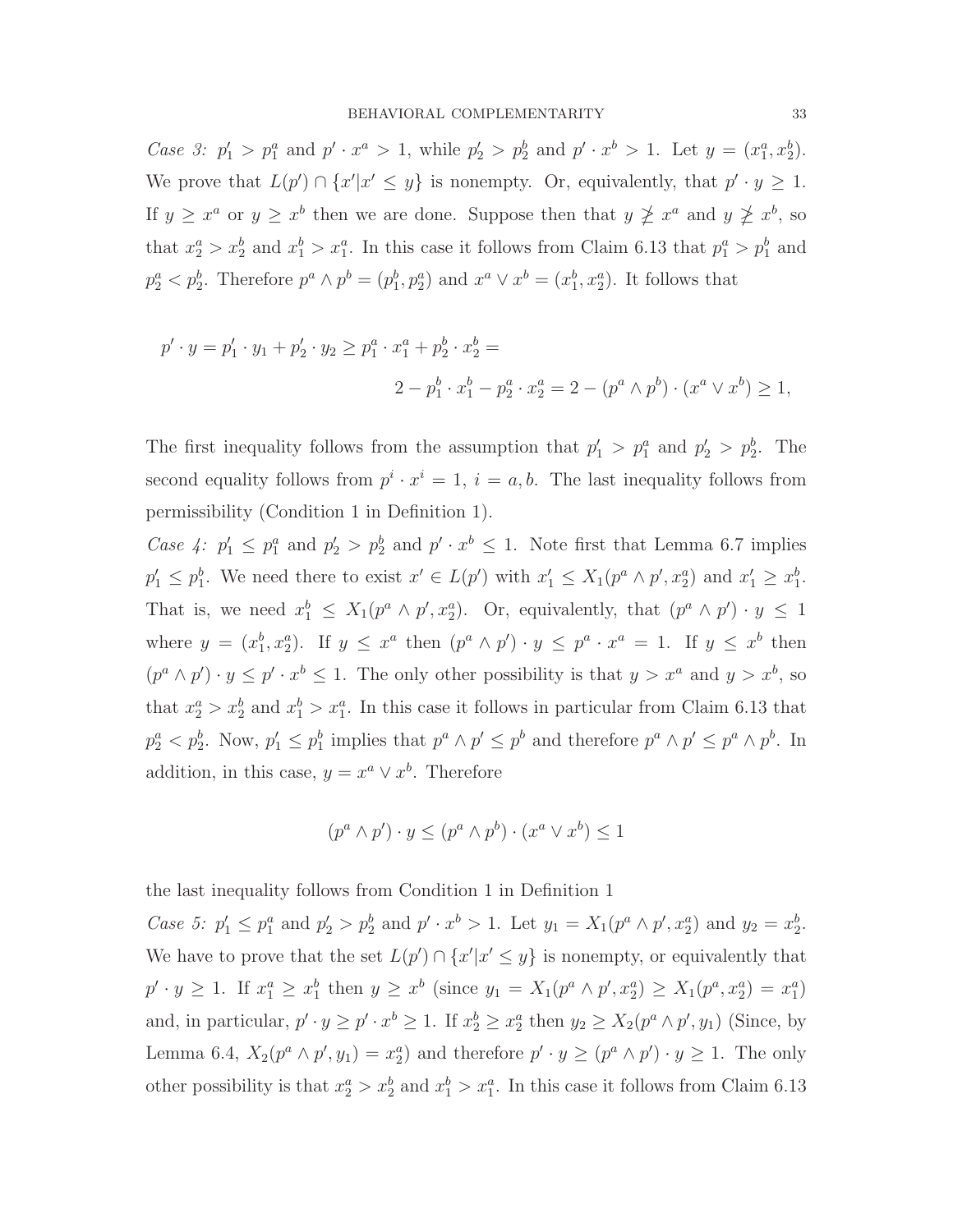that  $p_2^a < p_2^b$  and  $p_1^a > p_1^b$ . So  $p^a \wedge p^b = (p_1^b, p_2^a)$ , and, since  $p_2' > p_2^b$ ,  $p_2' > p_2^a$ . Now,

$$
p' \cdot y \ge (p'_1, p'_2) \cdot (y_1, y_2) =
$$
  

$$
(p'_1, p'_2) \cdot (x_1^b, y_2) + (p'_1, p'_2) \cdot (y_1, x_2^a) - (p'_1, p'_2) \cdot (x_1^b, x_2^a) \ge 1.
$$

Where the last inequality follows from the following observations:

$$
(p_1^b, p_2^b) \cdot (x_1^b, y_2) = p^b \cdot x^b = 1.
$$
  
\n
$$
(p_1', p_2^a) \cdot (y_1, x_2^a) = (p^a \wedge p') \cdot (y_1, x_2^a) = 1 \text{ since } y_1 = X_1(p^a \wedge p', x_2^a).
$$
  
\n
$$
(p_1^b, p_2^a) \cdot (x_1^b, x_2^a) = (p^a \wedge p^b) \cdot (x^a \vee x^b) \le 1
$$

The last equality follows from  $(p_1^b, p_2^a) = (p^a \wedge p^b)$ , as we established above. The inequality follows from permissibility.

Case 6:  $p'_1 > p_1^a$  and  $p' \cdot x^a \le 1$  and  $p'_2 > p_2^b$  and  $p' \cdot x^b > 1$ . We have to prove that  $x_2^a \leq x_2^b$ . Indeed, from Lemma 6.7 it follows that  $p'_2 \leq p_2^a$ . Thus  $p_2^a > p_2^b$ . If  $p^a \cdot x^b > 1$  then by Condition 3 of Lemma 6.10  $x_2^a \le x_2^b$ , as desired. If  $p^a \cdot x^b < 1$ then, since  $p_2^a > p_2^b$ , it follows from Condition 2 of Definition 1 that  $x_1^a \geq x_1^b$ . Since  $p' \cdot x^a \leq 1 < p' \cdot x^b$  it follows from Lemma 6.3 that  $x_2^a \leq x_2^b$ , as desired.

Finally, we complete the proof of Theorem 1. Let P be a finite subset of  $\mathbb{R}^2_{++}$  and let  $D: P \to \mathbb{R}^2_+$  be a partial demand function that satisfies the conditions of the theorem, i.e. such that the pair  $(p, D(p)), (p', D(p'))$  is permissible for every  $p, p' \in$ P. Let Q be a countable dense subset of  $\mathbb{R}^2_{++}$  that contains P. By Lemma 6.14, D can be extended to a function  $D: Q \to \mathbb{R}^2_+$  such that for every  $p, p' \in Q$  the pair  $(p, D(p)), (p', D(p'))$  is permissible.

In particular, by Lemma 6.8, D is monotone on Q. Extend D to  $\mathbb{R}^2_{++}$  by defining  $\tilde{D}(p) = \bigwedge_{q \in Q, q \leq p} D(q)$  for every  $p \in \mathbb{R}^2_{++}$ . Since D is monotone, it follows that  $\tilde{D}(p) = D(p)$  for  $p \in Q$  and that  $\tilde{D}$  is monotone. Since  $p \cdot D(p) = 1$  for  $p \in Q$  it follows that  $p \cdot \tilde{D}(p) = 1$  for  $p \in \mathbb{R}^2_{++}$ . That is, for all  $q \in Q$ ,  $q \leq p$ ,  $q \cdot \tilde{D}(p) \leq$  $q \cdot D(q) = 1$ , so that in the limit,  $p \cdot \tilde{D}(p) \leq 1$ . If, in fact,  $p \cdot \tilde{D}(p) < 1$ , then there exists  $q \in Q$ ,  $q \leq p$  such that  $p \cdot D(q) < 1$ ; from which we conclude that  $q \cdot D(q) \leq q \cdot D(p) < 1$ , a contradiction. Therefore,  $p \cdot \tilde{D}(p) = 1$ .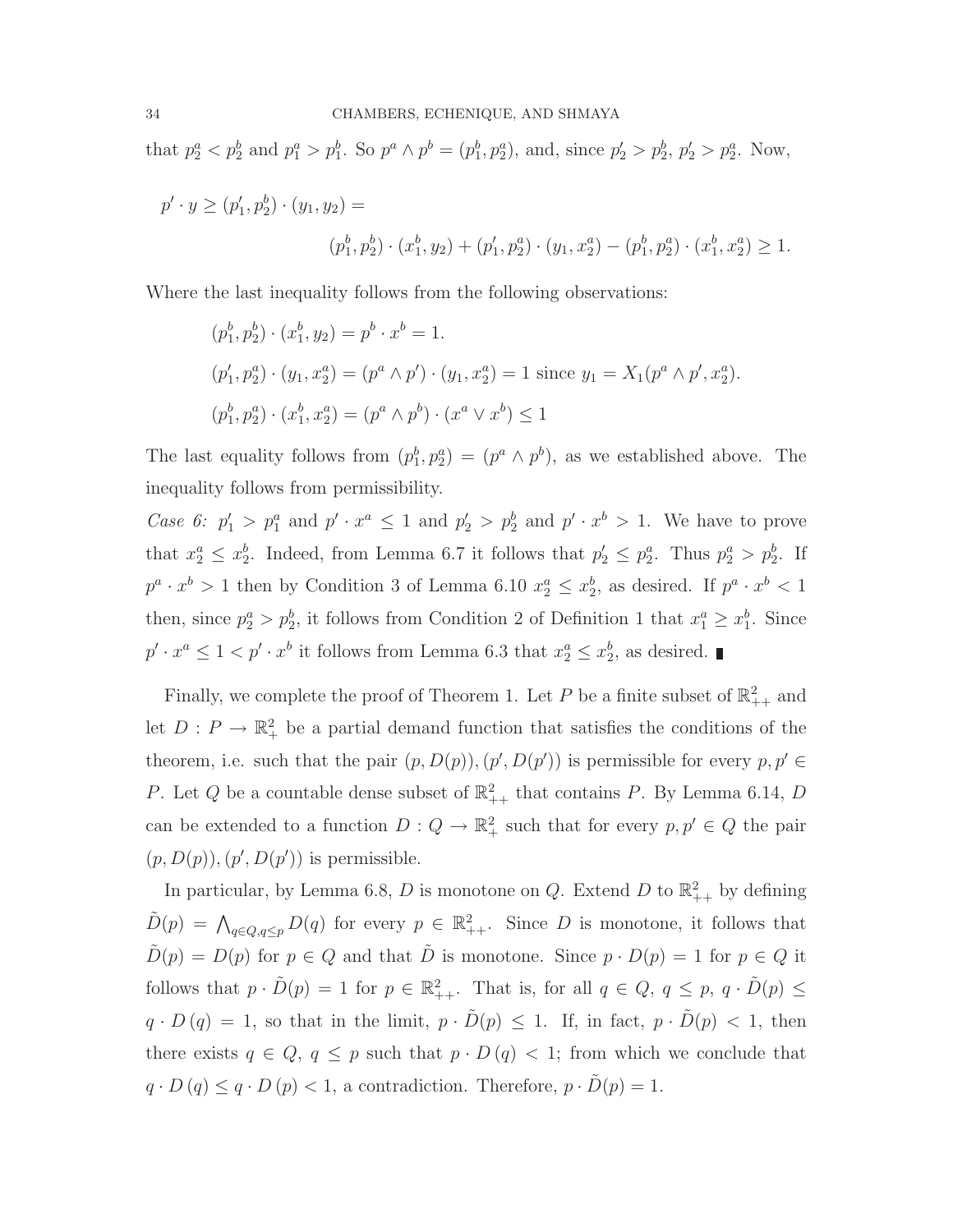The following lemma is useful here and in Section 6.4

# Lemma 6.15. If a demand function satisfies complementarity, then it is continuous.

*Proof.* Let  $p^* \in \mathbb{R}^2_{++}$  and  ${p^n}_{n=1}^{\infty} \subseteq \mathbb{R}^2_{++}$  such that  $p^n \to p^*$ . First consider the case in which for all  $n, p^n \leq p^*$ . In particular, for all  $n, D(p^n) \geq D(p^*)$ . Let  $\varepsilon > 0$ ; we wish to show that there exists some N such that for all  $i = 1, 2, n \geq N$  implies  $D_i(p^n) < D_i(p^*) + \varepsilon$ . Suppose that there exists no such N and without loss of generality suppose that  $D_1(p^{n_k}) > D_1(p^*) + \varepsilon$  for some subsequence. The equality  $p_1^{n_k}D_1(p^{n_k}) + p_2^{n_k}D_2(p^{n_k}) = 1$  implies that

$$
D_2(p^*) \le D_2(p^{n_k}) = \frac{1 - p_1^{n_k} D_1(p^{n_k})}{p_2^{n_k}} < \frac{1 - p_1^{n_k} (D_1(p^*) + \varepsilon)}{p_2^{n_k}}
$$

.

Hence, in the limit we have

$$
D_2(p^*) \le \frac{1 - p_1^* (D_1(p^*) + \varepsilon)}{p_2^*}.
$$

But then

$$
p_1^* D_1(p^*) + p_2^* D_2(p^*) \le 1 - p_1^* \varepsilon < 1,
$$

contradicting that D is a demand function.

A similar argument holds for  $p^n \geq p^*$ .

Now suppose that  $p^n$  is arbitrary. By monotonicity, we have

$$
D(p^* \vee p^n) \le D(p^n) \le D(p^* \wedge p^n),
$$

and as  $p^* \vee p^n \to p^*$  and  $p^* \wedge p^n \to p^*$ , we conclude that  $D(p^n) \to D(p^*)$ .

It remains to show that  $\ddot{D}$  is rationalizable by a monotone increasing utility. We establish that  $\tilde{D}$  satisfies the weak axiom so it is rationalizable. Then the results in Section 6.4 imply the result (and more).

First note that, by Lemma 6.15,  $\tilde{D}$  is continuous. We show that  $\tilde{D}$  satisfies the weak axiom. Suppose by means of contradiction that there exists  $p, p'$  such that  $p \cdot \tilde{D}(p') < 1$  and  $p' \cdot \tilde{D}(p) \leq 1$ . By monotonicity and continuity of  $\tilde{D}$ , we may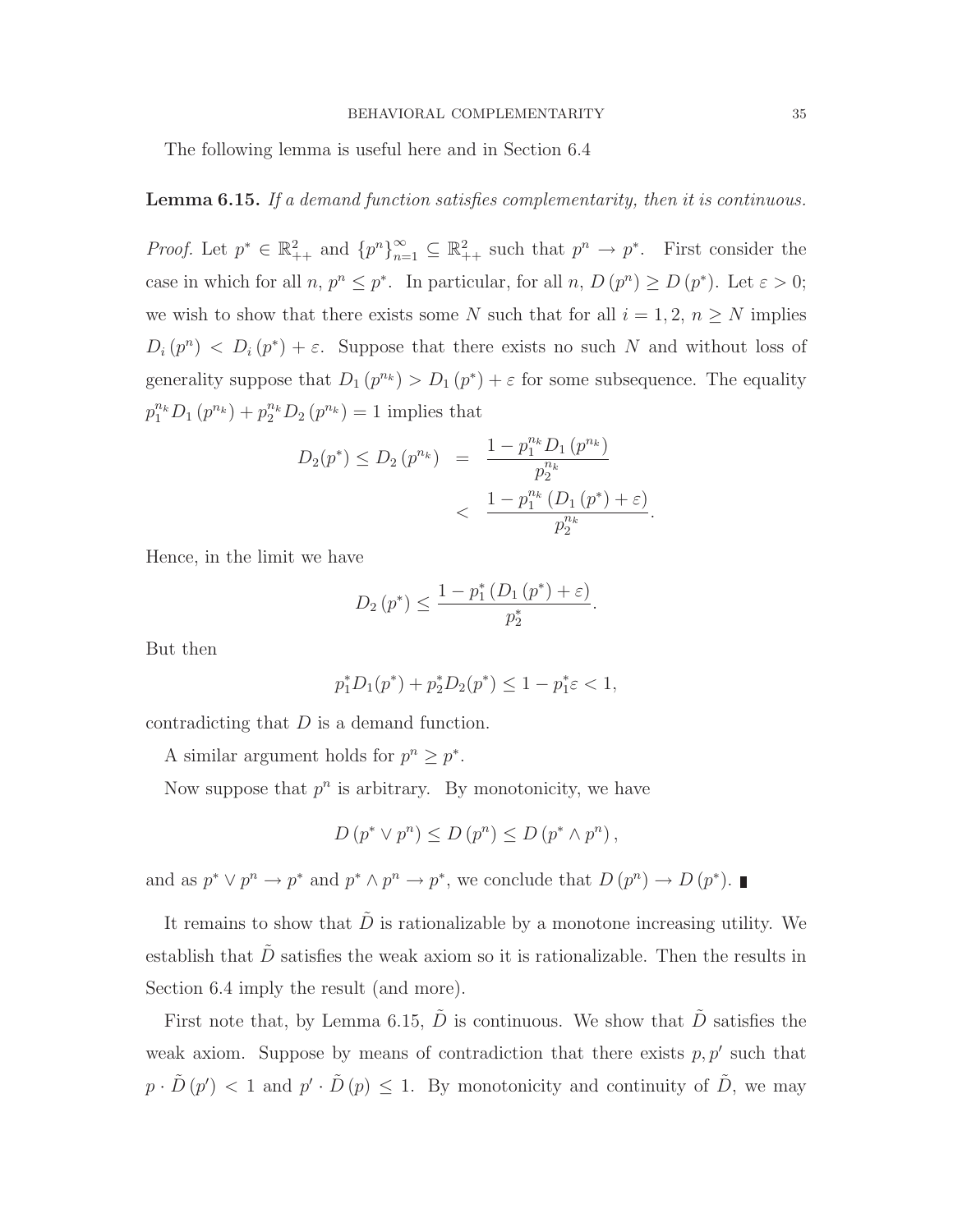therefore find  $q \in Q$ ,  $q \ll p'$  such that  $p \cdot \tilde{D}(q) < 1$  and  $q \cdot \tilde{D}(p) < 1$ . By continuity, there exists  $q' \in Q$  such that  $q' \cdot \tilde{D}(q) < 1$  and  $q \cdot \tilde{D}(q') < 1$ . However, Lemma 6.9 implies that  $\tilde{D}$  satisfies the axiom on  $Q$ , a contradiction.

6.4. Proof of Theorem 2. Let R be the revealed-preference binary relation on  $\mathbb{R}^2_+$ , so x R y if there is a p with  $x = D(p)$  and  $p \cdot y \le 1$ .

**Lemma 6.16.** Let D be a rationalizable continuous demand function. If  $x, x' \in \mathbb{R}^2_+$ with x R x', there exists  $z \in D(\mathbb{Q}^2_{++})$  and a neighborhood U of x' such that x R z and z R y for every  $y \in U$ .

*Proof.* Suppose first that  $p \cdot x' < 1$ . Then there exists  $q \in \mathbb{Q}_{++}^2$  with  $p \leq q$  and  $q \cdot x' < 1$ . Let  $z = D(q)$  and U be a neighborhood of x' such that  $q \cdot y < 1$  for every  $y \in U$ . It follows that  $z R y$  for every  $y \in U$ . Moreover, as  $p \leq q$  and  $q \cdot z = 1$ ,  $x R z$ .

Secondly, suppose that  $p \cdot x' = 1$ . Without loss of generality, suppose that  $x_1 < x_1'$ and  $x'_2 < x_2$ . Choose  $w = (1/2)x + (1/2)x'$ , so  $x, w, x' \in L(p)$ . Let  $\delta > 0$  be such that  $B_\delta(x) \cap B_\delta(w) = \emptyset$ , where  $B_\delta(x)$  denotes the open ball of radius  $\delta$  and center x. For all  $q_1 < p_1$ , let  $\hat{p}_2(q_1) = (1/w_2)(1 - q_1w_1)$  (Note that  $w_2 > 0$  since  $w_2 > x'_2 \geq 0$ . So  $\hat{p}_2(q_1) > p_2$  and w is the intersection of  $L(p)$  and  $L(q_1, \hat{p}_2(q_1))$ . Note that if  $z \in L(q_1, \hat{p}_2(q_1))$  and  $z_1 < w_1$  then  $p \cdot z < 1$  and if  $z \in L(p)$  with  $w_1 < z_1$ then  $(q_1, \hat{p}_2(q_1)) \cdot z < 1$ . Since demand is continuous, and  $x = D(p)$ , there exists  $\epsilon > 0$  such that  $\tilde{p} \in B_{\epsilon}(p)$  implies  $D(\tilde{p}) \in B_{\delta}(x)$ . Fix  $q_1 \in \mathbb{Q}, q_1 > p_1$ , such that  $(q_1, \hat{p}_2(q_1)) \in B_{\epsilon}(p)$ . Note that by the choice of  $\delta$ , and since  $D(q_1, \hat{p}_2(q_1)) \in B_{\delta}(x)$ , we have that  $D(q_1, \hat{p}_2(q_1)) < w_1$ . So  $p \cdot D(q_1, \hat{p}_2(q_1)) < 1$ . Similarly,  $(q_1, \hat{p}_2(q_1)) \cdot x' < 1$ . Using continuity of demand again, there is a  $q_2 \in \mathbb{Q}_{++}$  close enough to  $\hat{p}_2(q_1)$  such that  $p \cdot D(q_1, q_2) < 1$  and  $(q_1, q_2) \cdot x' < 1$ . Let U be a neighborhood of x' such that  $(q_1, q_2) \cdot y < 1$  for every  $y \in U$ . Set  $z = D(q_1, q_2)$ . Then  $x R z R y$  for every  $y \in U$ , as desired.

Lemma 6.17. A rationalizable continuous demand function satisfying the weak axiom of revealed preference is rationalizable by an upper semicontinuous, strongly monotone, and quasiconcave, utility.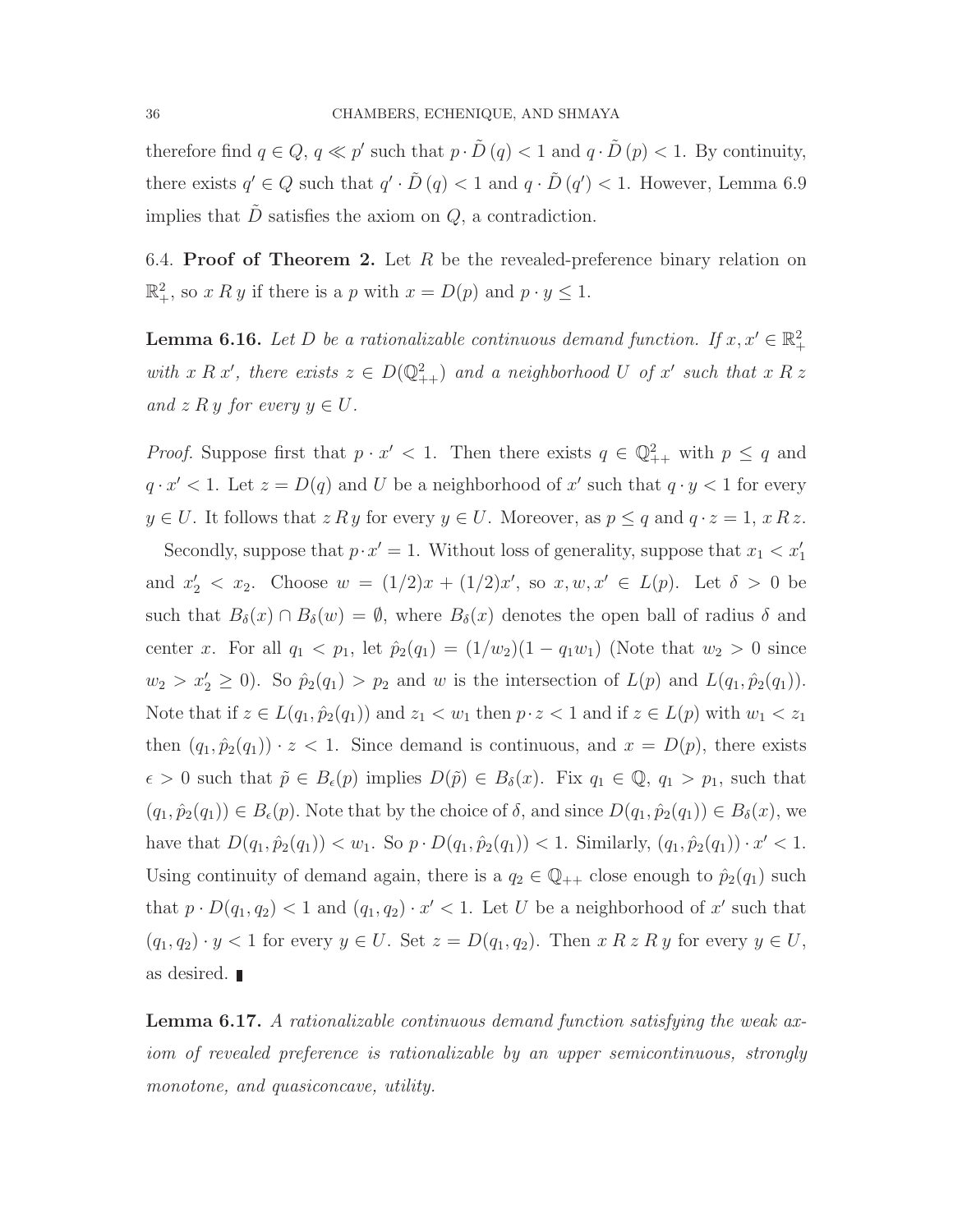Remark. Lemma 6.17 is related to Theorem 12 in Richter (1971) and Theorem 1 in Hurwicz and Richter (1971). Both results require a convex-range assumption. In addition, the monotonicity and upper-semicontinuity hold on the range of demand, not necessarily on consumption space. Richter (1971) obtains a strictly increasing utility on the range of demand, in the sense that  $x > y$  implies  $u(x) > u(y)$ . We obtain a utility such that  $x \gg y$  implies  $u(x) > u(y)$  and  $x \geq y$  implies  $u(x) \geq u(y)$ . Note that the demand function  $D(p_1, p_2) = (1/(p_1 + p_2), 1/(p_1 + p_2))$ , which is rationalized by  $u(x_1, x_2) = \min\{x_1, x_2\}$ , admits no utility function that is strictly monotone over  $\mathbb{R}^2$ . On the role of convex range, see our Example 1.

*Proof.* The proof uses the following standard definitions. A *preorder*  $\succeq$  is a binary relation which is both reflexive and transitive. If  $\succeq$  is a preorder, define  $x \succ y$  if  $x \succeq y$  and not  $y \succeq x$ . A function u represents the pre-order if  $u(x) \ge u(y)$  whenever  $x \succeq y$  and  $u(x) > u(y)$  whenever  $x \succ y$ . A preorder is *complete* if  $x \succeq y$  or  $y \succeq x$  if for every x, y. A preorder is monotone if  $x \ge y \to x \succeq y$ ; and strongly monotone if it is strongly monotone and  $x \gg y$  implies  $x \succ y$ . A preorder is *convex* if  $\{x | x \succeq y\}$ is convex for every y and upper semi continuous if this set is closed for every y.

Let R be the revealed-preference binary relation on  $\mathbb{R}^2_+$ , so  $xRy$  if there is a p with  $x = D(p)$  and  $p \cdot y \leq 1$ . It follows from Africat's Theorem that for every finite set  $F \subseteq \mathbb{R}^2_+$  there exists a convex, strongly monotone, complete preorder  $\succeq_F$  over  $\mathbb{R}^2_+$ such that  $x \succeq_F y$  whenever  $x R y$ , for every  $x, y \in F$ . By the compactness theorem (Richter, 1971, for example), there exists a convex, strongly monotone, complete pre-order  $\succeq$  over  $\mathbb{R}^2_+$  such that  $x \succeq y$  whenever  $x R y$ , for every  $x, y \in \mathbb{R}^2_+$ . Let S be a dense countable subset of  $\mathbb{R}^2_{++}$ , closed under linear combinations with rational coefficients, and such that  $D(\mathbb{Q}^2_{++}) \subseteq \mathbb{S}$ . Let  $u : \mathbb{S} \to (0,1)$  represent  $\succeq$  over  $\mathbb{S}$ (a representation exists because  $\mathcal{S}$  is countable and  $\succeq$  is complete and transitive). Define  $u^*: \mathbb{R}_+^2 \to [0,1]$  as

$$
u^*(x) = \limsup_{s \in \mathbb{S} \to x} u(s).
$$

We claim that  $u^*$  is upper semicontinuous, strongly monotone, and quasi-concave.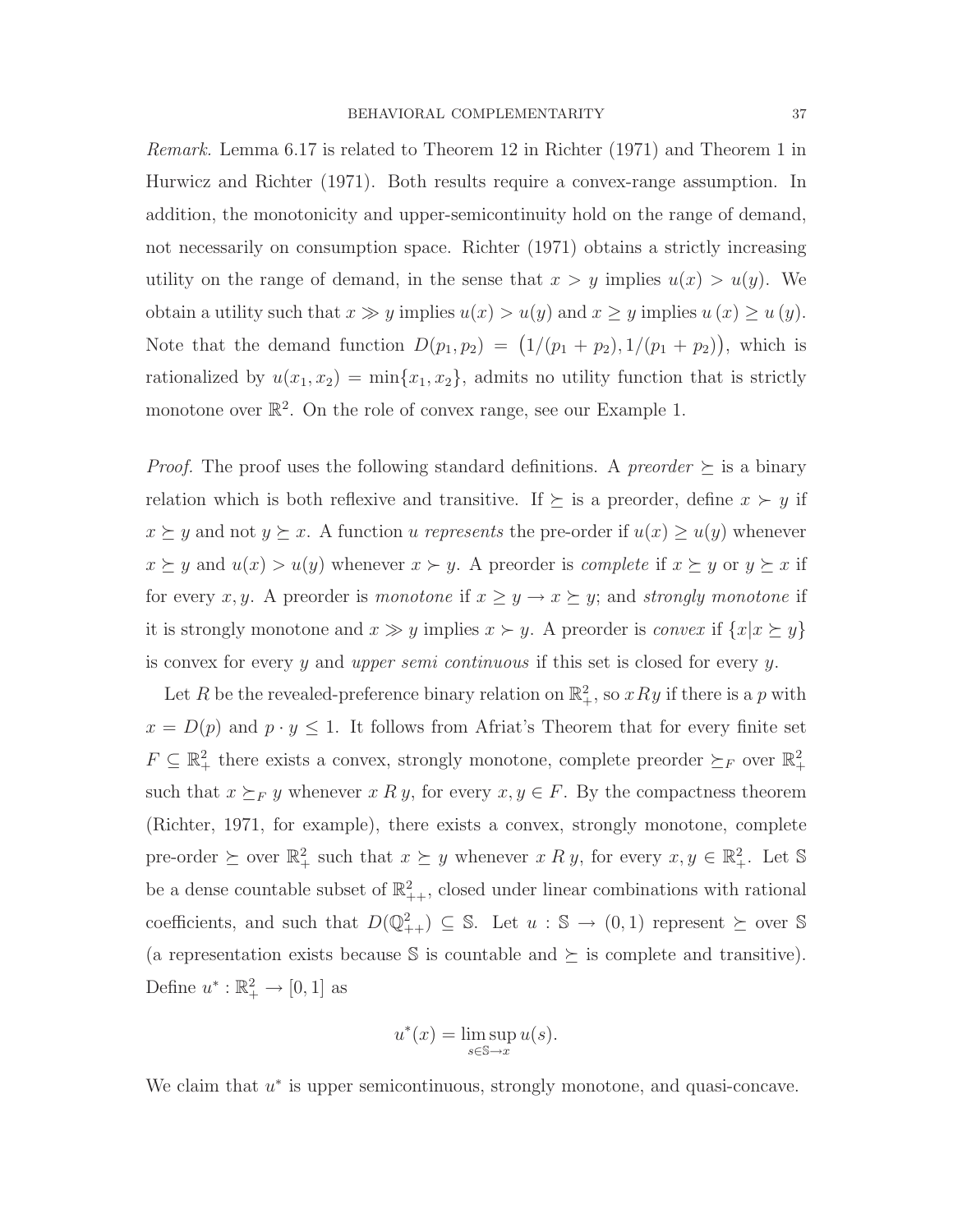First, to see that  $u^*$  is upper semicontinuous, we need to show that  $\{y : u^*(y) < \alpha\}$ is open for all  $\alpha$ . So let  $x \in \mathbb{R}^2_+$  be such that  $u^*(x) < \alpha$ . Then there exists  $\alpha'$  such that  $u^*(x) < \alpha' < \alpha$ . By definition of  $u^*$ , there exists a neighborhood U of x such that  $u(s) < \alpha'$  for every  $s \in U \cap \mathbb{S}$ . In particular,  $u^*(x') \leq \alpha' < \alpha$  for every  $x' \in U$ . Thus,  $\{y : u^*(y) < \alpha\}$  is open.

We now show that  $u^*$  is monotone. Let  $x, y \in \mathbb{R}^2_+$  such that  $x \geq y$ . Let  $\{s_n\}_{n=1}^{\infty} \subseteq$  $\mathbb S$  be such that  $s_n \to y$  and  $u(s_n) \to u^*(y)$  and let  $\{t_n\}_{n=1}^{\infty} \subseteq \mathbb S$  be such that  $t_n \geq 0$ and  $t_n \to x - y$ . Then  $\{s_n + t_n\}_{n=1}^{\infty} \subseteq \mathbb{S}$  and  $s_n + t_n \to x$ . Moreover, for all n,  $s_n + t_n \geq s_n$ . In particular, by monotonicity of  $\succeq$  on S, for all  $n, s_n + t_n \succeq s_n$ . Since u represents  $\succeq$  on S it follows that for all n,  $u(s_n + t_n) \ge u(s_n)$ . Therefore, by definition of  $u^*$  it follows that

$$
u^*(x) \ge \limsup_{n \to \infty} u(s_n + t_n) \ge \limsup_{n \to \infty} u(s_n) = u^*(y).
$$

We now show that  $u^*$  is strongly monotone. Let  $x, y \in \mathbb{R}^2_+$  such that  $x \gg y$ . Let  $z, z' \in \mathbb{S}$  be such that  $x \geq z \gg z' \gg y$  (such  $z, z'$  exist because  $\mathbb{S}$  is dense). Obviously, for any neighborhood U of x, there exists  $w \in U \cap \mathbb{S}$  such that  $w \geq z$ , so that by monotonicity of u on S,  $u^*(x) \geq u(z)$  (by definition of  $u^*$ ). Moreover,  $u(z) > u(z')$ . Now, let V be any neighborhood of y for which for all  $w \in V$ ,  $w \ll z'$ . Then for all  $w \in V \cap \mathbb{S}$ ,  $u(w) < u(z')$  by monotonicity; consequently,  $u^*(y) \leq u(z')$ . Thus,  $u^*(x) \ge u(z) > u(z') \ge u^*(y)$ , so that  $u^*(x) > u^*(y)$ .

We now show that  $u^*$  is quasiconcave. Let  $x, y \in \mathbb{R}^2_+$  and  $\lambda \in [0, 1]$ . Let  ${s_n, t_n}_{n=1}^{\infty} \subseteq \mathbb{S}$  such that  $s_n \to x, u(s_n) \to u^*(x)$  and  $t_n \to y, u(t_n) \to u^*(y)$  and let  $q_n \in \mathbb{Q}$  such that  $q_n \in [0,1]$  and  $q_n \to \lambda$ . Then  $q_n s_n + (1-q_n)t_n \to \lambda x + (1-\lambda)y$ . Since  $\succeq$  is convex and u represents  $\succeq$  on S it follows that  $u(q_n s_n + (1 - q_n)t_n) \ge$  $\min\{u(s_n), u(t_n)\}\$ and therefore

$$
u^*(\lambda x + (1 - \lambda)y) \ge \limsup_{n \to \infty} u(q_n s_n + (1 - q_n)t_n)
$$
  
 
$$
\ge \limsup_{n \to \infty} \min\{u(s_n), u(t_n)\}
$$
  
 
$$
\ge \min\{\liminf_{n \to \infty} u(s_n), \liminf_{n \to \infty} u(t_n)\} = \min\{u^*(x), u^*(y)\}.
$$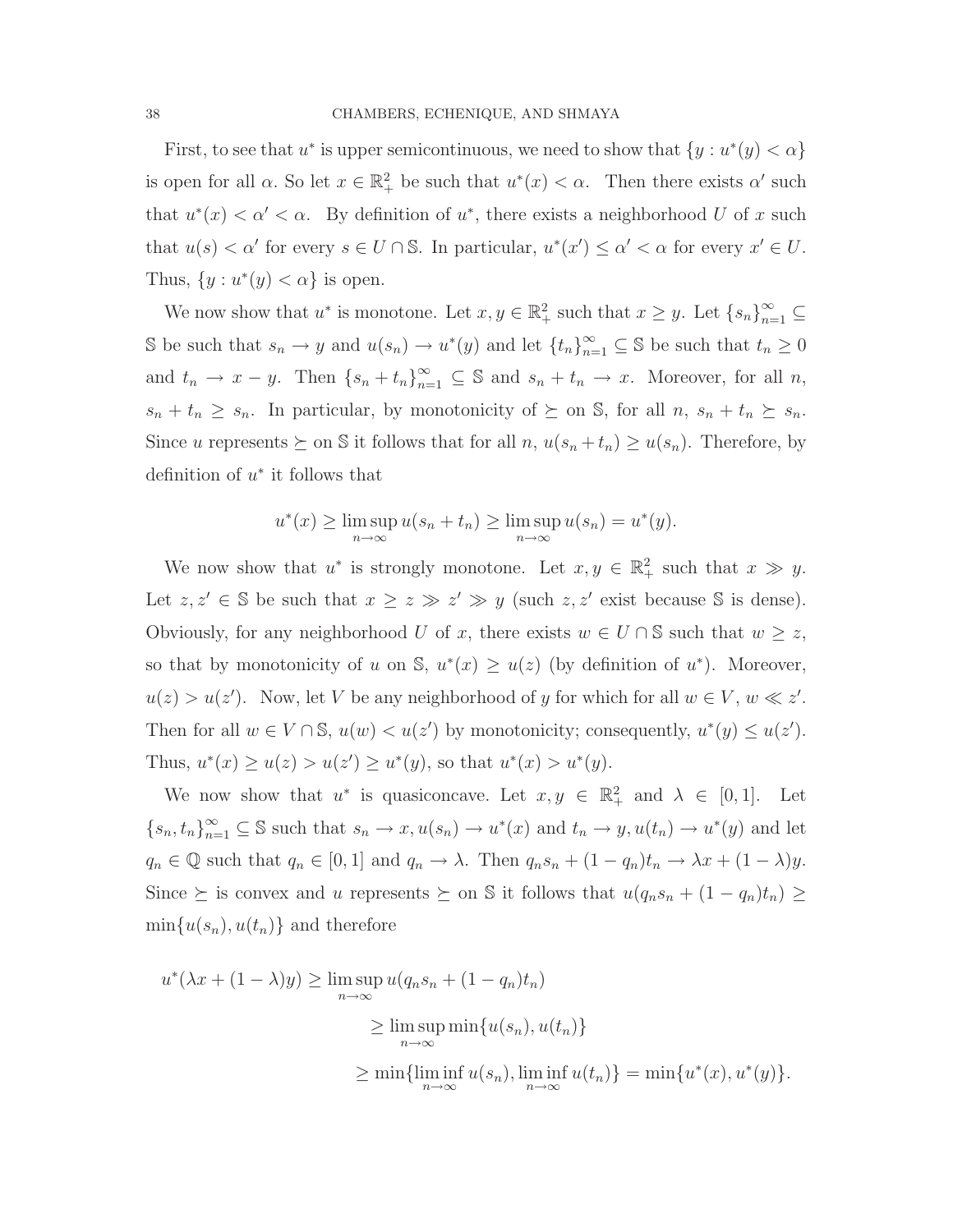It remains to show that  $u^*$  rationalizes D. Equivalently, we show that  $x R y$  and  $x \neq y$  implies that  $u^*(x) > u^*(y)$ .

Assume that  $xRy$  and  $x \neq y$ . From the previous lemma it follows that there exists  $q \in \mathbb{Q}_{++}^2$  and an open neighborhood U of y such that  $x R D(q)$  and  $D(q) R y'$  for every  $y' \in U$ . In particular,  $D(q) \succeq y'$  for every  $y' \in U$ . Thus,  $u(D(q)) \geq u(y')$  for all  $y' \in U \cap \mathbb{S}$  as u represents  $\succeq$  on  $\mathbb{S}$ . Consequently, for all  $y' \in U$ ,  $u^*(y') \leq u(D(q))$ . Thus, let  $y' \in U$  such that  $y' \gg y$ . Thus,  $u(D(q)) \geq u^*(y') > u^*(y)$ , where the last inequality follows from monotonicity of  $u^*$ . So  $u(D(q)) > u^*(y)$ .

Now, let  $\{s_n\}_{n=1}^{\infty} \subseteq \mathbb{S}$  be such that  $s_n \geq x$  and  $s_n \to x$ . Then  $s_n \geq x \geq D(q)$ , as  $\succeq$ is a monotonic extension of R. Thus  $u(s_n) \geq u(D(q))$  for every n, since u represents  $\succeq$  on S. By the definition of u<sup>\*</sup> it follows that  $u^*(x) \geq u(D(q))$ . It follows that

$$
u^*(x) \ge u(D(q)) > u^*(y),
$$

as desired.

Remark. Theorem 2 follows from lemmas 6.15 and 6.17.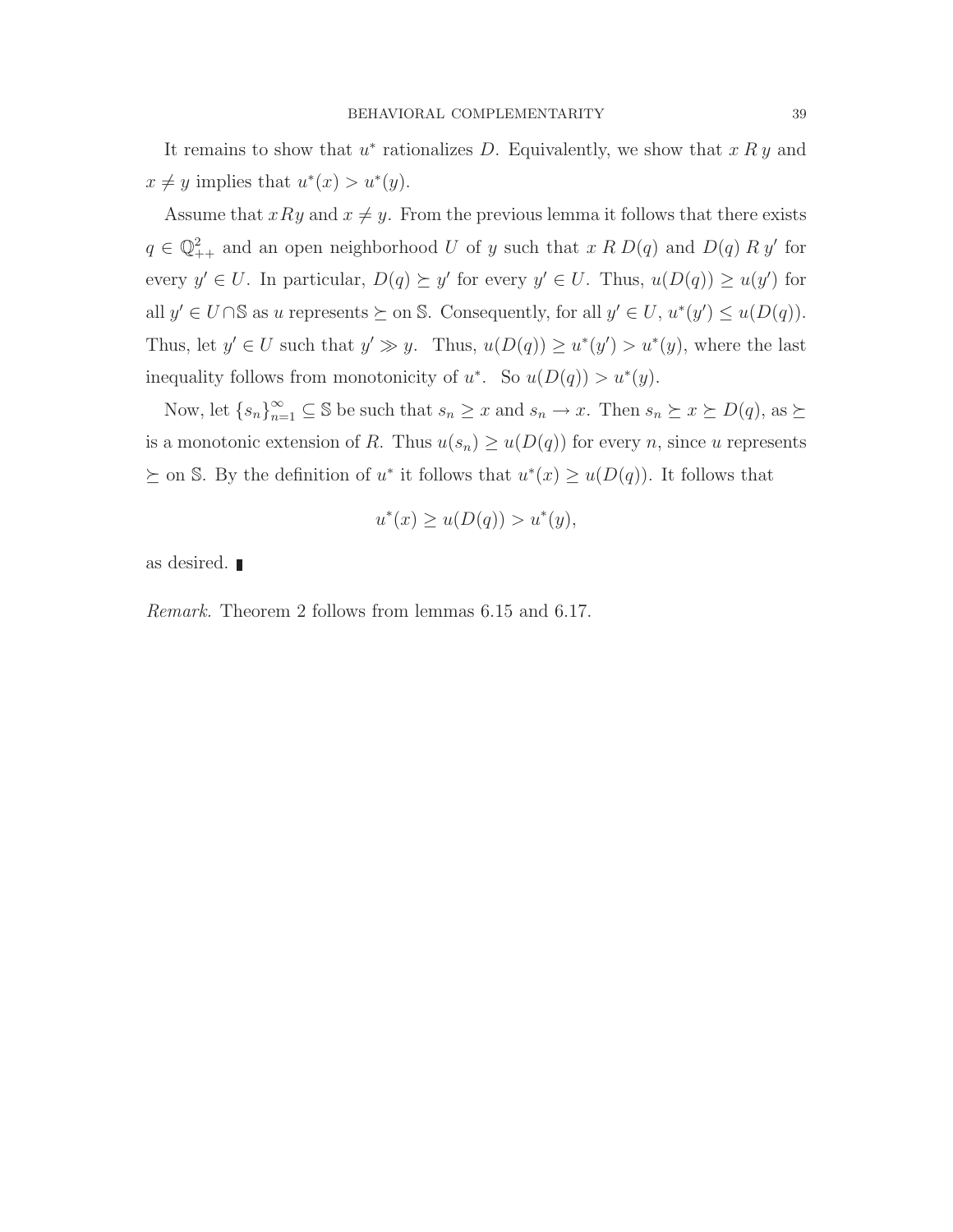#### **REFERENCES**

- Afriat, S. N. (1967): "The Construction of Utility Functions from Expenditure Data," International Economic Review, 8(1), 67–77.
- Brown, D. J., and C. Calsamiglia (2007): "The Nonparametric Approach to Applied Welfare Analysis," Economic Theory, 31(1), 183–188.
- Chambers, C. P., and F. Echenique (2007): "Supermodularity and Preferences," mimeo, California Institute of Technology.
- DIEWERT, W. E., AND C. PARKAN (1983): "Linear progamming tests of regularity conditions for production functions," in Quantitative Studies on Production and Prices, ed. by W. Eichhorn, R. Henn, K. Neumann, and R. Shephard, pp. 131–158. Physica-Verlag, Vienna.
- EPSTEIN, L. G. (1981): "Generalized Duality and Integrability," *Econometrica*, 49(3), 655–678.
- FISHER, F. M. (1972): "Gross substitutes and the utility function," *Journal of* Economic Theory,  $4(1)$ , 82–87.
- FORGES, F., AND E. MINELLI (2006): "Afriat's Theorem for General Budget Sets," Cahier du CEREMADE 2006-25.
- Hicks, J. R. (1939): Value and Capital. Oxford: Clarendon Press.
- Hicks, J. R., and R. G. D. Allen (1934): "A Reconsideration of the Theory of Value. Part I," Economica, 1(1), 52–76.
- HURWICZ, L., AND M. K. RICHTER (1971): "Revealed Preference Without Demand Continuity Assumptions," in Preferences, Utility and Demand, ed. by J. S. Chipman, L. Hurwicz, M. K. Richter, and H. F. Sonnenschein, pp. 59–80. Harcourt Brace Jovanivic Inc.
- JEHLE, G. A., AND P. J. RENY (2000): Advanced Microeconomic Theory. Addison Wesley, Boston, MA.
- Krugman, P., and R. Wells (2006): Economics. Worth Publishers, New York, NY.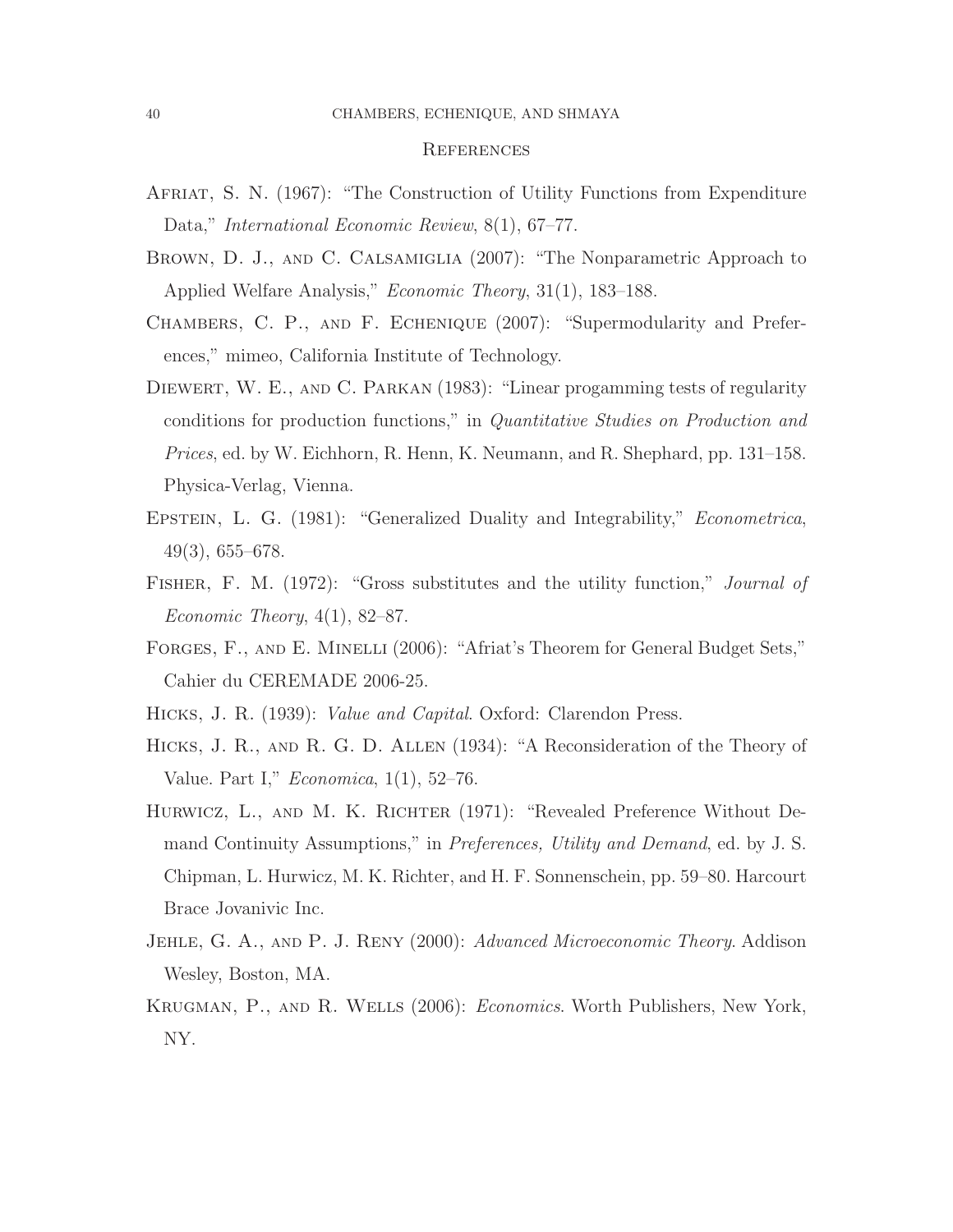- LEWBEL, A. (1996): "Aggregation Without Separability: A Generalized Composite Commodity Theorem," American Economic Review, 86(3), 524–543.
- Matzkin, R. L. (1991): "Axioms of Revealed Preference for Nonlinear Choice Sets," Econometrica, 59(6), 1779–1786.
- MCAFEE, R. P. (2006): *Introduction to Economic Analysis*. Open Source Textbook, California Institute of Technology.
- MILGROM, P., AND C. SHANNON (1994): "Monotone Comparative Statics," *Econo*metrica,  $62(1)$ ,  $157-180$ .
- NICHOLSON, W., AND C. M. SNYDER (2006): Intermediate Microeconomics and Its Application. South-Western College Pub.
- PETERS, H., AND P. WAKKER (1991): "Independence of Irrelevant Alternatives and Revealed Group Preferences," Econometrica, 59(6), 1787-1801.
- Quah, J. K.-H. (2003): "The Law of Demand and Risk Aversion," Econometrica, 71(2), 713–721.
- (2007): "The Comparative Statics of Constrained Optimization Problems," Econometrica, 75(2), 401–431.
- RICHTER, M. K. (1971): "Rational Choice," in Preferences, Utility and Demand, ed. by J. S. Chipman, L. Hurwicz, M. K. Richter, and H. F. Sonnenschein, pp. 29–58. Harcourt Brace Jovanivic Inc.
- ROCKAFELLAR, R. T. (1970): Convex analysis. Princeton University Press, Princeton, N.J.
- SAMUELSON, P. A. (1947): Foundations of Economic Analysis. Harvard Univ. Press.
- (1974): "Complementarity: An Essay on The 40th Anniversary of the Hicks-Allen Revolution in Demand Theory," Journal of Economic Literature, 12(4), 1255–1289.
- STIGLITZ, J. E., AND C. WALSH (2003): *Economics*. W. W. Norton & Co. Ltd., New York, NY.